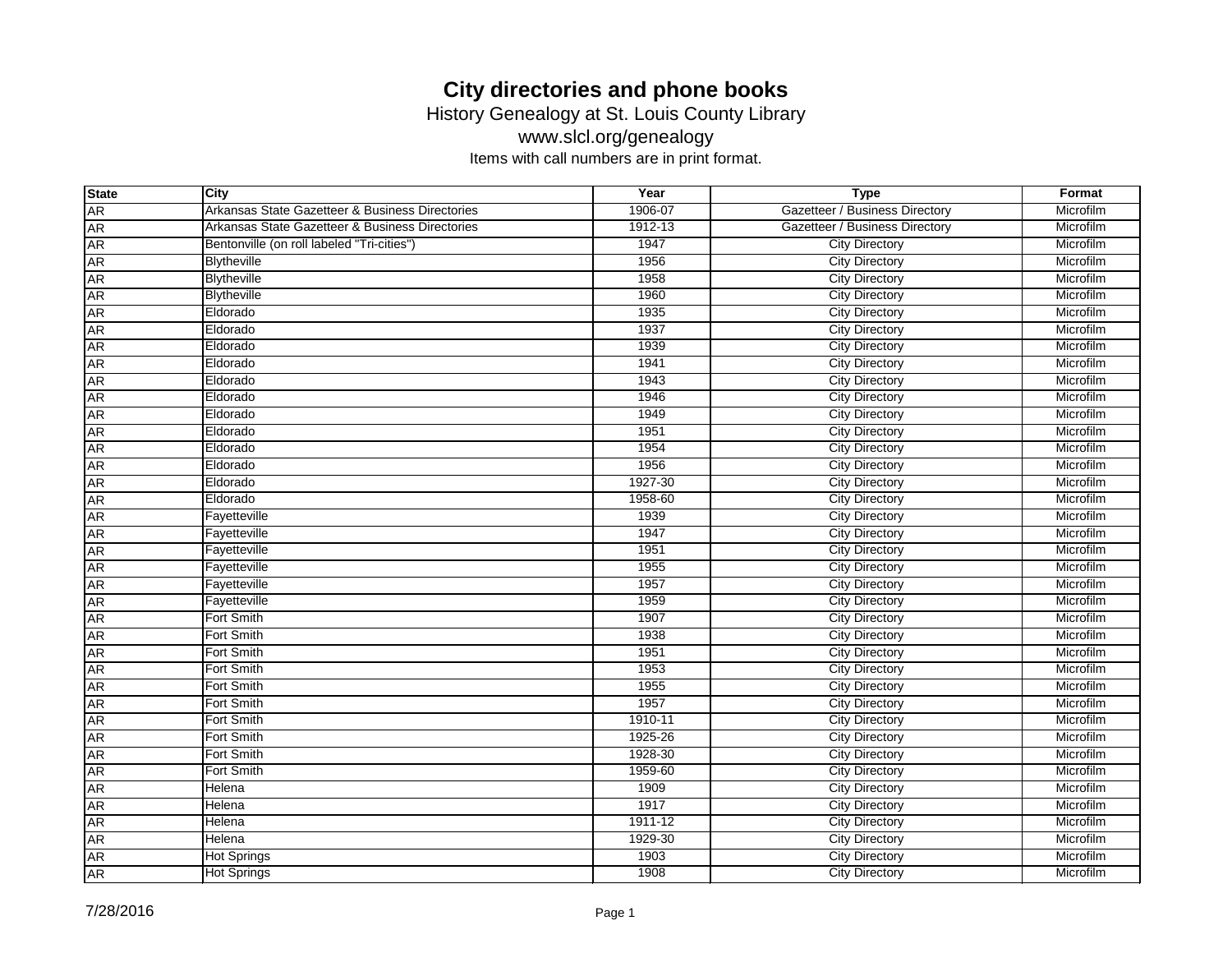History Genealogy at St. Louis County Library

www.slcl.org/genealogy

| <b>State</b> | <b>City</b>        | Year      | <b>Type</b>           | Format    |
|--------------|--------------------|-----------|-----------------------|-----------|
| <b>AR</b>    | <b>Hot Springs</b> | 1912      | <b>City Directory</b> | Microfilm |
| <b>AR</b>    | <b>Hot Springs</b> | 1915      | <b>City Directory</b> | Microfilm |
| <b>AR</b>    | <b>Hot Springs</b> | 1917      | <b>City Directory</b> | Microfilm |
| <b>AR</b>    | <b>Hot Springs</b> | 1919      | <b>City Directory</b> | Microfilm |
| <b>AR</b>    | <b>Hot Springs</b> | 1921      | <b>City Directory</b> | Microfilm |
| <b>AR</b>    | <b>Hot Springs</b> | 1923      | <b>City Directory</b> | Microfilm |
| <b>AR</b>    | <b>Hot Springs</b> | 1926      | <b>City Directory</b> | Microfilm |
| <b>AR</b>    | <b>Hot Springs</b> | 1928      | <b>City Directory</b> | Microfilm |
| <b>AR</b>    | <b>Hot Springs</b> | 1930      | <b>City Directory</b> | Microfilm |
| <b>AR</b>    | <b>Hot Springs</b> | 1935      | <b>City Directory</b> | Microfilm |
| <b>AR</b>    | <b>Hot Springs</b> | 1938      | <b>City Directory</b> | Microfilm |
| <b>AR</b>    | <b>Hot Springs</b> | 1940      | <b>City Directory</b> | Microfilm |
| <b>AR</b>    | <b>Hot Springs</b> | 1942      | <b>City Directory</b> | Microfilm |
| <b>AR</b>    | <b>Hot Springs</b> | 1946      | <b>City Directory</b> | Microfilm |
| <b>AR</b>    | <b>Hot Springs</b> | 1949      | <b>City Directory</b> | Microfilm |
| <b>AR</b>    | <b>Hot Springs</b> | 1951      | <b>City Directory</b> | Microfilm |
| <b>AR</b>    | <b>Hot Springs</b> | 1953      | <b>City Directory</b> | Microfilm |
| <b>AR</b>    | <b>Hot Springs</b> | 1955      | <b>City Directory</b> | Microfilm |
| <b>AR</b>    | <b>Hot Springs</b> | 1960      | <b>City Directory</b> | Microfilm |
| <b>AR</b>    | <b>Hot Springs</b> | 1905-06   | <b>City Directory</b> | Microfilm |
| <b>AR</b>    | <b>Hot Springs</b> | 1957-58   | <b>City Directory</b> | Microfilm |
| <b>AR</b>    | Jonesboro          | 1936      | <b>City Directory</b> | Microfilm |
| <b>AR</b>    | Jonesboro          | 1939      | <b>City Directory</b> | Microfilm |
| <b>AR</b>    | Jonesboro          | 1947      | <b>City Directory</b> | Microfilm |
| <b>AR</b>    | Jonesboro          | 1951      | <b>City Directory</b> | Microfilm |
| <b>AR</b>    | Jonesboro          | 1953      | <b>City Directory</b> | Microfilm |
| <b>AR</b>    | Jonesboro          | 1956      | <b>City Directory</b> | Microfilm |
| <b>AR</b>    | Jonesboro          | 1959      | <b>City Directory</b> | Microfilm |
| <b>AR</b>    | <b>Little Rock</b> | 1890      | <b>City Directory</b> | Microfilm |
| <b>AR</b>    | Little Rock        | 1871-74   | <b>City Directory</b> | Microfilm |
| <b>AR</b>    | <b>Little Rock</b> | 1876-78   | <b>City Directory</b> | Microfilm |
| <b>AR</b>    | <b>Little Rock</b> | 1880-84   | <b>City Directory</b> | Microfilm |
| <b>AR</b>    | <b>Little Rock</b> | 1886-87   | <b>City Directory</b> | Microfilm |
| <b>AR</b>    | <b>Little Rock</b> | 1893-1904 | <b>City Directory</b> | Microfilm |
| <b>AR</b>    | <b>Little Rock</b> | 1906-08   | <b>City Directory</b> | Microfilm |
| <b>AR</b>    | <b>Little Rock</b> | 1910-17   | <b>City Directory</b> | Microfilm |
| <b>AR</b>    | <b>Little Rock</b> | 1919-20   | <b>City Directory</b> | Microfilm |
| <b>AR</b>    | <b>Little Rock</b> | 1922-23   | <b>City Directory</b> | Microfilm |
| <b>AR</b>    | <b>Little Rock</b> | 1925-26   | <b>City Directory</b> | Microfilm |
| <b>AR</b>    | Little Rock        | 1928-31   | <b>City Directory</b> | Microfilm |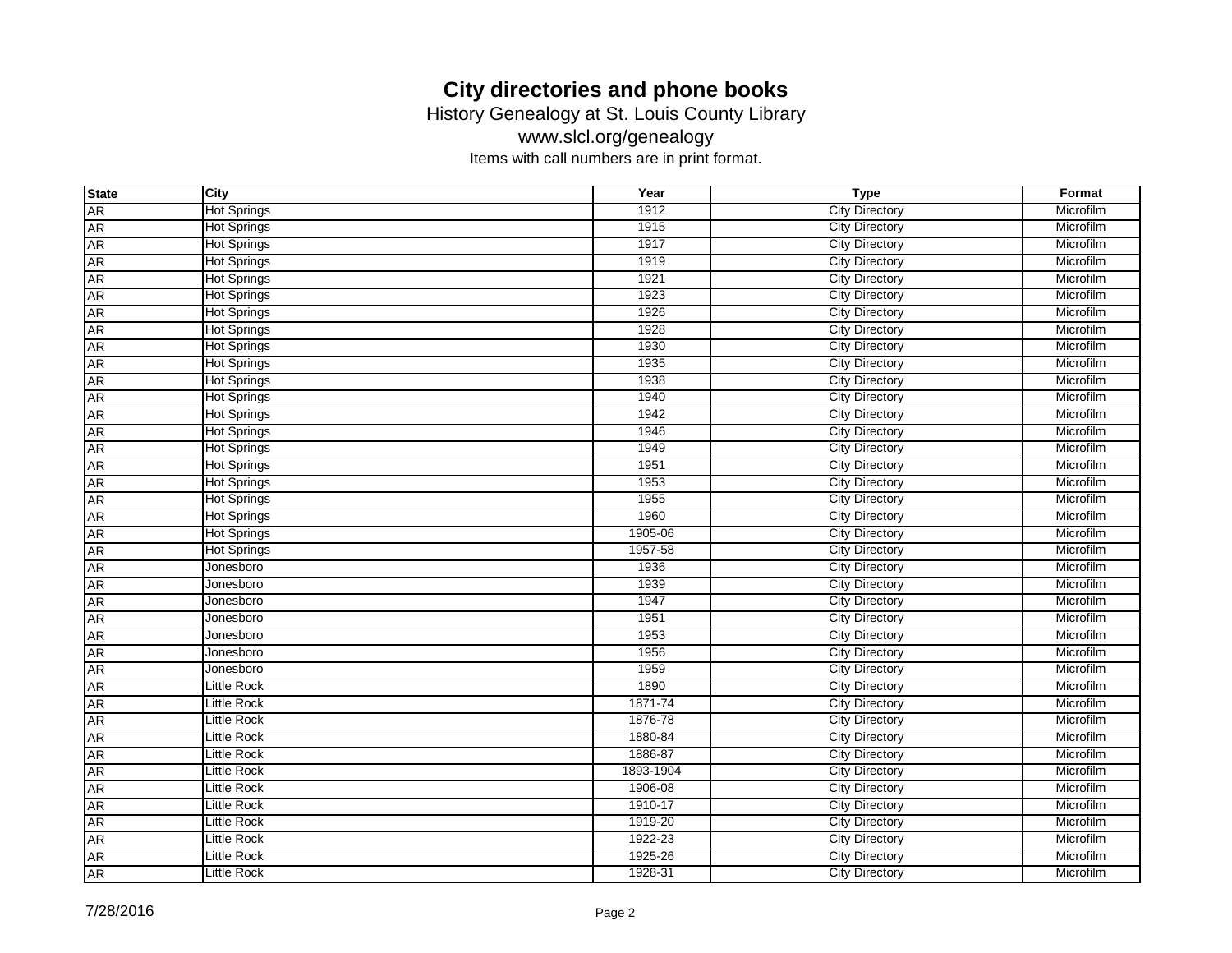History Genealogy at St. Louis County Library

www.slcl.org/genealogy

| <b>State</b> | City                                            | Year    | <b>Type</b>           | Format         |
|--------------|-------------------------------------------------|---------|-----------------------|----------------|
| <b>AR</b>    | <b>Little Rock</b>                              | 1934-35 | <b>City Directory</b> | Microfilm      |
| <b>AR</b>    | Mena                                            | 1919    | <b>City Directory</b> | R 976.745 R425 |
| AR           | <b>Pine Bluff</b>                               | 1908    | <b>City Directory</b> | Microfilm      |
| AR           | Pine Bluff                                      | 1910    | <b>City Directory</b> | Microfilm      |
| <b>AR</b>    | <b>Pine Bluff</b>                               | 1913    | <b>City Directory</b> | Microfilm      |
| <b>AR</b>    | <b>Pine Bluff</b>                               | 1927    | <b>City Directory</b> | Microfilm      |
| <b>AR</b>    | <b>Pine Bluff</b>                               | 1929    | <b>City Directory</b> | Microfilm      |
| <b>AR</b>    | <b>Pine Bluff</b>                               | 1931    | <b>City Directory</b> | Microfilm      |
| AR           | <b>Pine Bluff</b>                               | 1936    | <b>City Directory</b> | Microfilm      |
| AR           | <b>Pine Bluff</b>                               | 1946    | <b>City Directory</b> | Microfilm      |
| <b>AR</b>    | <b>Pine Bluff</b>                               | 1949    | <b>City Directory</b> | Microfilm      |
| <b>AR</b>    | <b>Pine Bluff</b>                               | 1953    | <b>City Directory</b> | Microfilm      |
| <b>AR</b>    | <b>Pine Bluff</b>                               | 1956    | <b>City Directory</b> | Microfilm      |
| AR           | <b>Pine Bluff</b>                               | 1958    | <b>City Directory</b> | Microfilm      |
| AR           | <b>Pine Bluff</b>                               | 1960    | <b>City Directory</b> | Microfilm      |
| <b>AR</b>    | Rogers                                          | 1939    | <b>City Directory</b> | Microfilm      |
| <b>AR</b>    | Rogers (on roll labeled "Tri-cities")           | 1947    | <b>City Directory</b> | Microfilm      |
| <b>AR</b>    | Springdale (on roll labeled "Tri-cities")       | 1947    | <b>City Directory</b> | Microfilm      |
| <b>AR</b>    | Texarkana                                       | 1904    | <b>City Directory</b> | Microfilm      |
| AR           | Texarkana                                       | 1906    | <b>City Directory</b> | Microfilm      |
| AR           | Texarkana                                       | 1908    | <b>City Directory</b> | Microfilm      |
| <b>AR</b>    | Texarkana                                       | 1910    | <b>City Directory</b> | Microfilm      |
| <b>AR</b>    | Texarkana                                       | 1912    | <b>City Directory</b> | Microfilm      |
| <b>AR</b>    | Texarkana                                       | 1934    | <b>City Directory</b> | Microfilm      |
| <b>AR</b>    | Texarkana                                       | 1914-18 | <b>City Directory</b> | Microfilm      |
| <b>AR</b>    | <b>Texarkana</b>                                | 1920-25 | <b>City Directory</b> | Microfilm      |
| AR           | Texarkana                                       | 1927-31 | <b>City Directory</b> | Microfilm      |
| <b>AR</b>    | Tri-cities (Bentonville, Rogers and Springdale) | 1947    | <b>City Directory</b> | Microfilm      |
| <b>AR</b>    | <b>West Memphis</b>                             | 1958    | <b>City Directory</b> | Microfilm      |
| <b>AR</b>    | <b>West Memphis</b>                             | 1960    | <b>City Directory</b> | Microfilm      |
| AR           | North Little Rock/Little Rock                   | 1937    | <b>City Directory</b> | Microfilm      |
| AR           | North Little Rock/Little Rock                   | 1942    | <b>City Directory</b> | Microfilm      |
| <b>AR</b>    | North Little Rock/Little Rock                   | 1951    | <b>City Directory</b> | Microfilm      |
| <b>AR</b>    | North Little Rock/Little Rock                   | 1939-40 | <b>City Directory</b> | Microfilm      |
| <b>AR</b>    | North Little Rock/Little Rock                   | 1944-45 | <b>City Directory</b> | Microfilm      |
| <b>AR</b>    | North Little Rock/Little Rock                   | 1947-49 | <b>City Directory</b> | Microfilm      |
| AR           | North Little Rock/Little Rock                   | 1953-54 | <b>City Directory</b> | Microfilm      |
| AR           | North Little Rock/Little Rock                   | 1956-59 | <b>City Directory</b> | Microfilm      |
| F            | Stamford                                        | 1872    | <b>City Directory</b> | Q 974.69 K32S  |
| IA           | Davenport                                       | 1856    | <b>City Directory</b> | Q 977.769 O37D |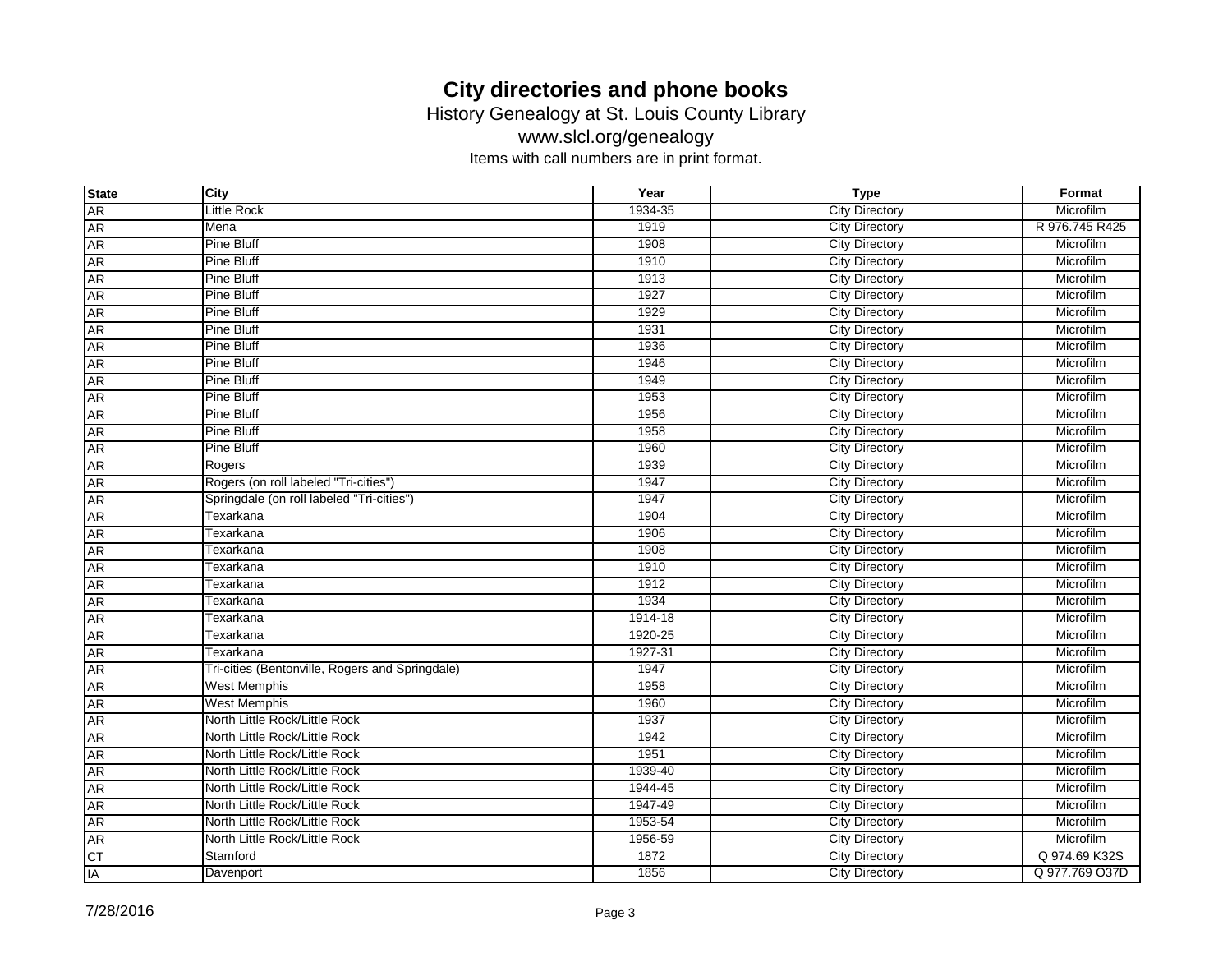History Genealogy at St. Louis County Library

www.slcl.org/genealogy

| <b>State</b> | City           | Year      | <b>Type</b>           | Format             |
|--------------|----------------|-----------|-----------------------|--------------------|
| IA           | Dubuque County | 1924      | <b>City Directory</b> | R 977.739 P898     |
| IA           | Fort Dodge     | 1908      | <b>City Directory</b> | R 977.793 R627     |
| IA           | Ottumwa        | 1907-08   | <b>City Directory</b> | R 977.793 M131     |
| IL           | Alton          | 1858      | City Directory        | Microfiche         |
| IL           | Alton          | 1933      | <b>City Directory</b> | Microfiche         |
| IL           | Alton          | 1933      | <b>City Directory</b> | Microfilm          |
| IL           | Alton          | 1935      | <b>City Directory</b> | Microfiche         |
| IL           | Alton          | 1935      | City Directory        | Microfilm          |
| IL           | Alton          | 1944      | <b>City Directory</b> | Print; ask at desk |
| IL           | Alton          | 1975      | <b>City Directory</b> | Print; ask at desk |
| IL           | Alton          | 1987      | <b>City Directory</b> | Print; ask at desk |
| IL           | Alton          | 1988      | <b>City Directory</b> | R 917.7386 A469    |
| IL           | Alton          | 1992      | <b>City Directory</b> | R 917.7386 A469    |
| IL           | Alton          | 1993      | <b>City Directory</b> | R 917.7386 A469    |
| IL           | Alton          | 1994      | <b>City Directory</b> | R 917.7386 A469    |
| IL           | Alton          | 1995      | <b>City Directory</b> | R 917.7386 P769    |
| ЧĒ,          | Alton          | 1996      | <b>City Directory</b> | R 917.7386 P769    |
| IL           | Alton          | 1997      | <b>City Directory</b> | R 917.7386 A469    |
| IL           | Alton          | 2000      | <b>City Directory</b> | R 917.7386 A469    |
| IL           | Alton          | 2001      | <b>City Directory</b> | R 917.7386 A469    |
| IL           | Alton          | 1889-1903 | <b>City Directory</b> | Microfilm          |
| IL           | Alton          | 1889-90   | <b>City Directory</b> | Microfiche         |
| IL           | Alton          | 1889-90   | <b>City Directory</b> | Microfilm          |
| IL           | Alton          | 1895-96   | <b>City Directory</b> | Microfiche         |
| IL           | Alton          | 1895-96   | <b>City Directory</b> | Microfilm          |
| IL           | Alton          | 1899-03   | <b>City Directory</b> | Microfiche         |
| IL           | Alton          | 1905-21   | <b>City Directory</b> | Microfiche         |
| IL           | Alton          | 1905-21   | <b>City Directory</b> | Microfilm          |
| IL           | Alton          | 1923-24   | <b>City Directory</b> | Microfiche         |
| IL           | Alton          | 1923-24   | <b>City Directory</b> | Microfilm          |
| IL           | Alton          | 1927-31   | <b>City Directory</b> | Microfiche         |
| IL           | Alton          | 1927-31   | <b>City Directory</b> | Microfilm          |
| IL           | Alton          | 1946-47   | <b>City Directory</b> | Print; ask at desk |
| IL           | Alton          | 1998-99   | <b>City Directory</b> | R 917.7386 A469    |
| IL           | Alton          | 1998-99   | <b>City Directory</b> | Print; ask at desk |
| IL           | Belleville     | 1860      | <b>City Directory</b> | Microfiche         |
| IL           | Belleville     | 1925      | <b>City Directory</b> | Microfilm          |
| IL           | Belleville     | 1927      | <b>City Directory</b> | Microfilm          |
| IL           | Belleville     | 1927      | <b>City Directory</b> | Microfilm          |
| IL.          | Belleville     | 1929      | <b>City Directory</b> | Microfilm          |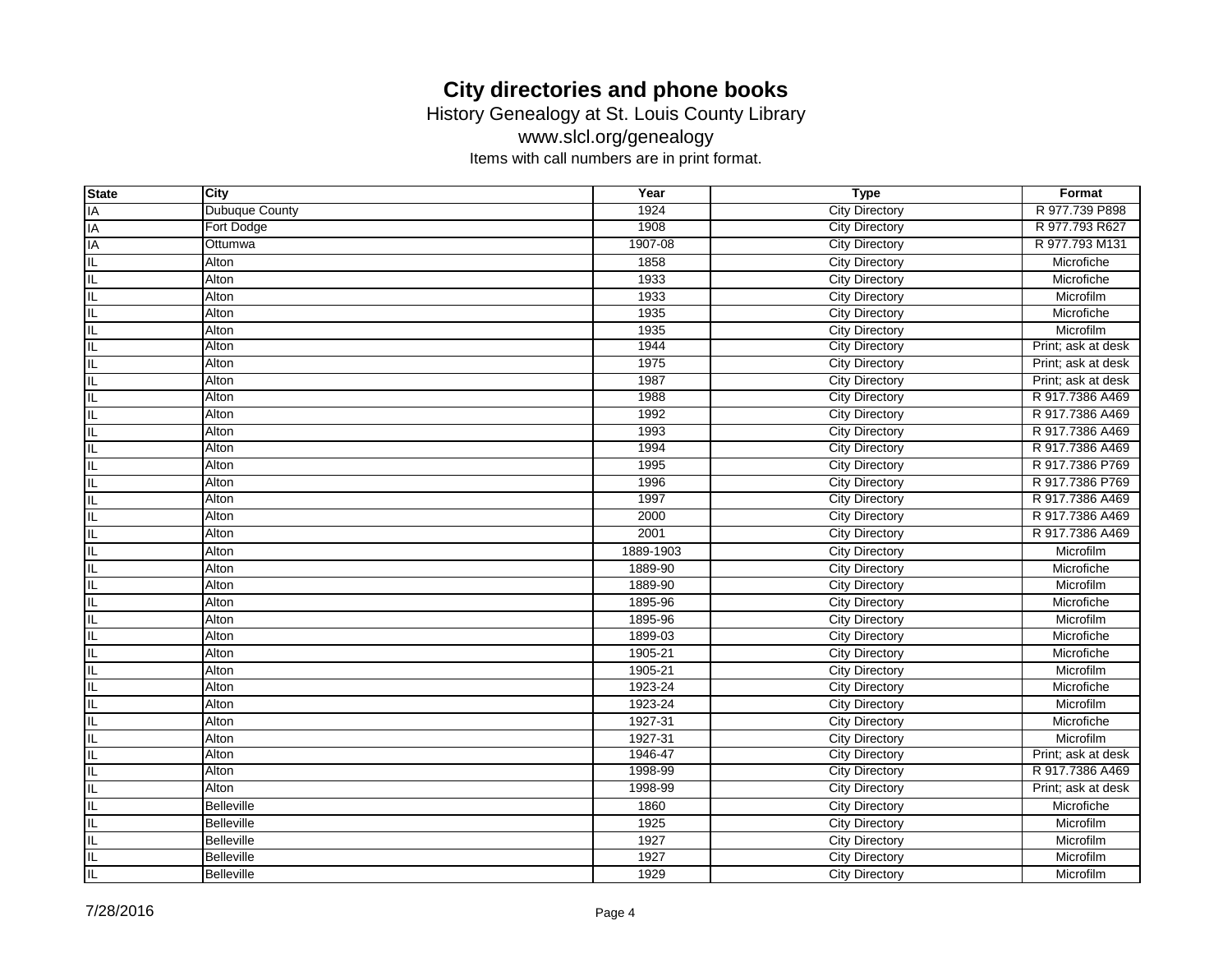History Genealogy at St. Louis County Library

www.slcl.org/genealogy

| <b>State</b> | <b>City</b>       | Year | <b>Type</b>           | Format         |
|--------------|-------------------|------|-----------------------|----------------|
| IL           | <b>Belleville</b> | 1929 | City Directory        | Microfilm      |
| IL           | <b>Belleville</b> | 1931 | <b>City Directory</b> | Microfilm      |
| IL           | <b>Belleville</b> | 1931 | City Directory        | Microfilm      |
| IL           | <b>Belleville</b> | 1933 | <b>City Directory</b> | Microfilm      |
| IL           | <b>Belleville</b> | 1935 | <b>City Directory</b> | Microfilm      |
| IL           | <b>Belleville</b> | 1935 | <b>City Directory</b> | Microfilm      |
| IL           | <b>Belleville</b> | 1937 | <b>City Directory</b> | Microfilm      |
| IL           | <b>Belleville</b> | 1937 | <b>City Directory</b> | Microfilm      |
| IL           | <b>Belleville</b> | 1939 | <b>City Directory</b> | Microfilm      |
| IL           | <b>Belleville</b> | 1939 | City Directory        | Microfilm      |
| IL           | <b>Belleville</b> | 1943 | <b>City Directory</b> | Microfilm      |
| IL           | <b>Belleville</b> | 1943 | <b>City Directory</b> | Microfilm      |
| IL           | <b>Belleville</b> | 1946 | <b>City Directory</b> | Microfilm      |
| IL           | <b>Belleville</b> | 1946 | <b>City Directory</b> | Microfilm      |
| IL           | <b>Belleville</b> | 1948 | <b>City Directory</b> | Microfilm      |
| IL           | <b>Belleville</b> | 1948 | City Directory        | Microfilm      |
| IL           | <b>Belleville</b> | 1950 | <b>City Directory</b> | Microfilm      |
| IL           | <b>Belleville</b> | 1950 | <b>City Directory</b> | Microfilm      |
| IL           | <b>Belleville</b> | 1952 | <b>City Directory</b> | Microfilm      |
| IL           | Belleville        | 1952 | <b>City Directory</b> | Microfilm      |
| IL           | <b>Belleville</b> | 1958 | <b>City Directory</b> | Microfilm      |
| IL           | Belleville        | 1958 | <b>City Directory</b> | R 917.73 B442  |
| IL           | <b>Belleville</b> | 1959 | <b>City Directory</b> | Microfilm      |
| IL           | <b>Belleville</b> | 1959 | <b>City Directory</b> | R 917.73 B442  |
| IL           | <b>Belleville</b> | 1961 | <b>City Directory</b> | R 917.73 B442  |
| IL           | <b>Belleville</b> | 1962 | <b>City Directory</b> | R 917.73 B442  |
| IL           | <b>Belleville</b> | 1963 | <b>City Directory</b> | R 917.73 B442  |
| IL           | <b>Belleville</b> | 1965 | <b>City Directory</b> | R 917.73 B442  |
| IL           | <b>Belleville</b> | 1966 | <b>City Directory</b> | R 917.73 B442  |
| IL           | <b>Belleville</b> | 1967 | <b>City Directory</b> | R 917.73 B442  |
| IL           | Belleville        | 1968 | <b>City Directory</b> | R 917.73 B442  |
| IL           | <b>Belleville</b> | 1969 | <b>City Directory</b> | R 917.73 B442  |
| IL           | <b>Belleville</b> | 1970 | <b>City Directory</b> | R 917.73 B442  |
| IL           | <b>Belleville</b> | 1971 | <b>City Directory</b> | R 917.73 B442  |
| IL           | <b>Belleville</b> | 1972 | <b>City Directory</b> | R 917.73 B442  |
| IL           | <b>Belleville</b> | 1973 | <b>City Directory</b> | R 917.73 B442  |
| IL           | <b>Belleville</b> | 1974 | <b>City Directory</b> | R 917.73 B4421 |
| IL           | <b>Belleville</b> | 1976 | <b>City Directory</b> | R 917.73 B4421 |
| IL           | <b>Belleville</b> | 1977 | <b>City Directory</b> | R 917.73 B4421 |
| IL           | <b>Belleville</b> | 1978 | <b>City Directory</b> | R 917.73 B4421 |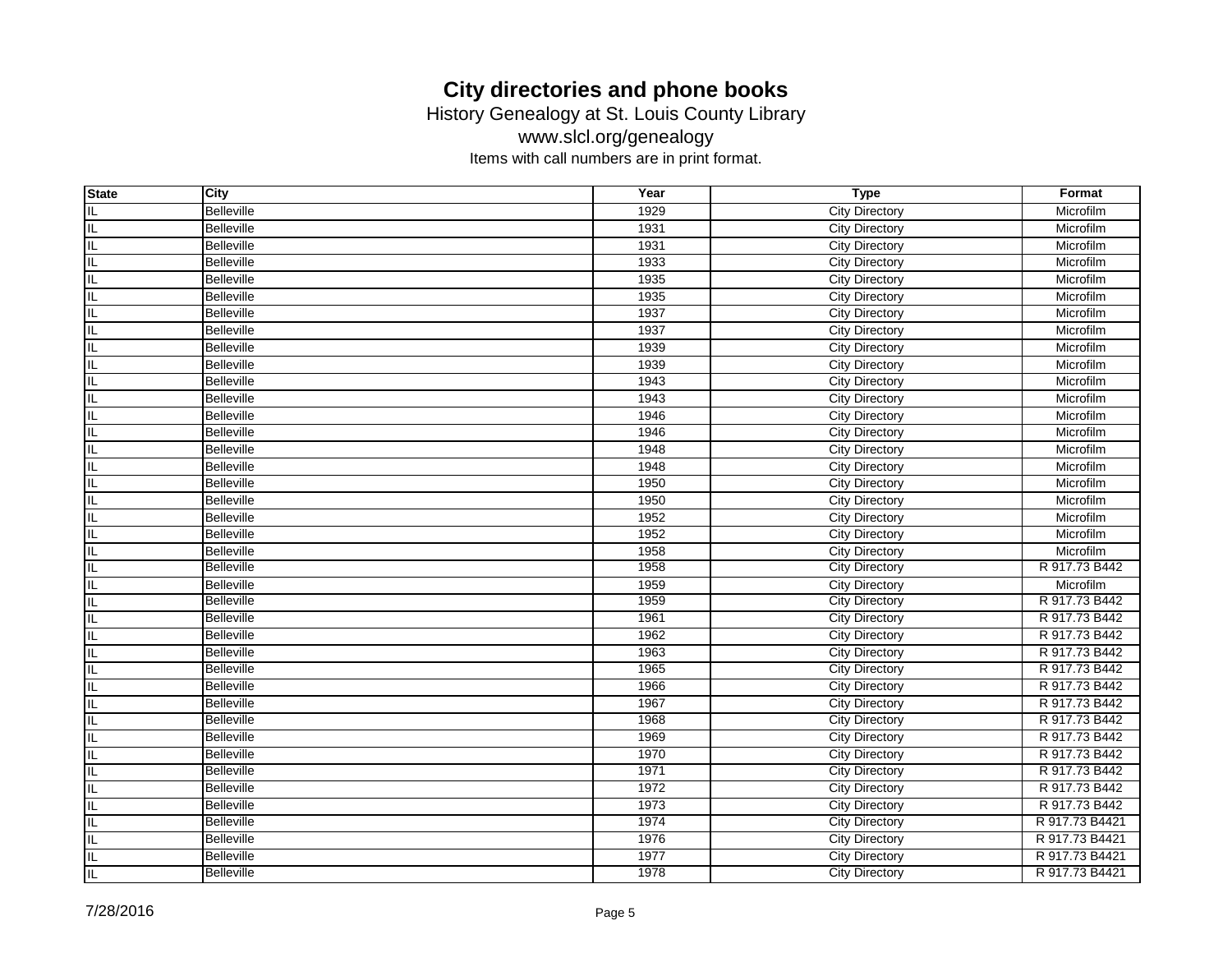History Genealogy at St. Louis County Library

www.slcl.org/genealogy

| <b>State</b> | City                                                                          | Year    | <b>Type</b>           | Format             |
|--------------|-------------------------------------------------------------------------------|---------|-----------------------|--------------------|
| IL           | <b>Belleville</b>                                                             | 1979    | <b>City Directory</b> | R 917.73 B4421     |
| IL           | <b>Belleville</b>                                                             | 1981    | <b>City Directory</b> | R 917.73 B4421     |
| IL           | <b>Belleville</b>                                                             | 1982    | <b>City Directory</b> | R 917.73 B4421     |
| IL           | <b>Belleville</b>                                                             | 1983    | <b>City Directory</b> | R 917.73 B4421     |
| IL           | <b>Belleville</b>                                                             | 1984    | <b>City Directory</b> | R 917.73 B4421     |
| IL           | <b>Belleville</b>                                                             | 1985    | <b>City Directory</b> | R 917.73 B4422     |
| IL           | <b>Belleville</b>                                                             | 1986    | <b>City Directory</b> | R 917.73 B4422     |
| IL           | <b>Belleville</b>                                                             | 1988    | <b>City Directory</b> | R 917.73 B4422     |
| IL           | <b>Belleville</b>                                                             | 1990    | <b>City Directory</b> | R 917.73 B4422     |
| IL           | <b>Belleville</b>                                                             | 1992    | <b>City Directory</b> | R 917.73 B4422     |
| IL           | <b>Belleville</b>                                                             | 1993    | <b>City Directory</b> | R 917.73 B4422     |
| IL           | <b>Belleville</b>                                                             | 1994    | <b>City Directory</b> | R 917.73 B4422     |
| IL           | <b>Belleville</b>                                                             | 1995    | <b>City Directory</b> | R 917.73 B 4423    |
| IL           | <b>Belleville</b>                                                             | 1996    | <b>City Directory</b> | R 917.73 B 4423    |
| IL           | <b>Belleville</b>                                                             | 1997    | <b>City Directory</b> | R 917.73 B4424     |
| IL           | <b>Belleville</b>                                                             | 1998    | <b>City Directory</b> | R 917.73 B4425     |
| IL           | <b>Belleville</b>                                                             | 1999    | <b>City Directory</b> | R 917.73 B4425     |
| IL           | <b>Belleville</b>                                                             | 2000    | <b>City Directory</b> | R 917.73 B4425     |
| IL           | <b>Belleville</b>                                                             | 2001    | <b>City Directory</b> | R 917.73 B4425     |
| IL           | <b>Belleville</b>                                                             | 1891-92 | <b>City Directory</b> | Microfilm          |
| IL           | <b>Belleville</b>                                                             | 1891-92 | <b>City Directory</b> | Microfilm          |
| IL           | <b>Belleville</b>                                                             | 1901-02 | <b>City Directory</b> | Microfilm          |
| IL           | <b>Belleville</b>                                                             | 1901-02 | <b>City Directory</b> | Microfilm          |
| IL           | <b>Belleville</b>                                                             | 1904-05 | <b>City Directory</b> | Microfilm          |
| IL           | <b>Belleville</b>                                                             | 1904-11 | <b>City Directory</b> | Microfilm          |
| IL           | <b>Belleville</b>                                                             | 1908-11 | <b>City Directory</b> | Microfilm          |
| IL           | <b>Belleville</b>                                                             | 1916-17 | <b>City Directory</b> | Microfilm          |
| $\mathsf{I}$ | <b>Belleville</b>                                                             | 1916-17 | <b>City Directory</b> | Microfilm          |
| IL           | <b>Belleville</b>                                                             | 1922-25 | <b>City Directory</b> | Microfilm          |
| IL           | <b>Belleville</b>                                                             | 1955-56 | <b>City Directory</b> | Microfilm          |
| IL           | <b>Belleville</b>                                                             | 1955-56 | <b>City Directory</b> | Microfilm          |
| IL           | <b>Belleville</b>                                                             | 1958-59 | <b>City Directory</b> | Microfilm          |
|              | Belleville, Collinsville, East St. Louis, Granite City, and nearby            |         |                       |                    |
| IL           | communities                                                                   | 1970    | Phone Book            | Print; ask at desk |
| IL.          | Belleville, Freeburg, Lebanon, New Athens, O'Fallon and nearby<br>communities | 1949    | Phone Book            | Print; ask at desk |
| ╙            | Belleville, Freeburg, Lebanon, New Athens, O'Fallon and nearby<br>communities | 1981    | Phone Book            | Print; ask at desk |
| IL           | Benton                                                                        | 1980    | <b>City Directory</b> | Print; ask at desk |
| $\sf IL$     | Bloomington/Normal                                                            | 1979    | <b>City Directory</b> | Print; ask at desk |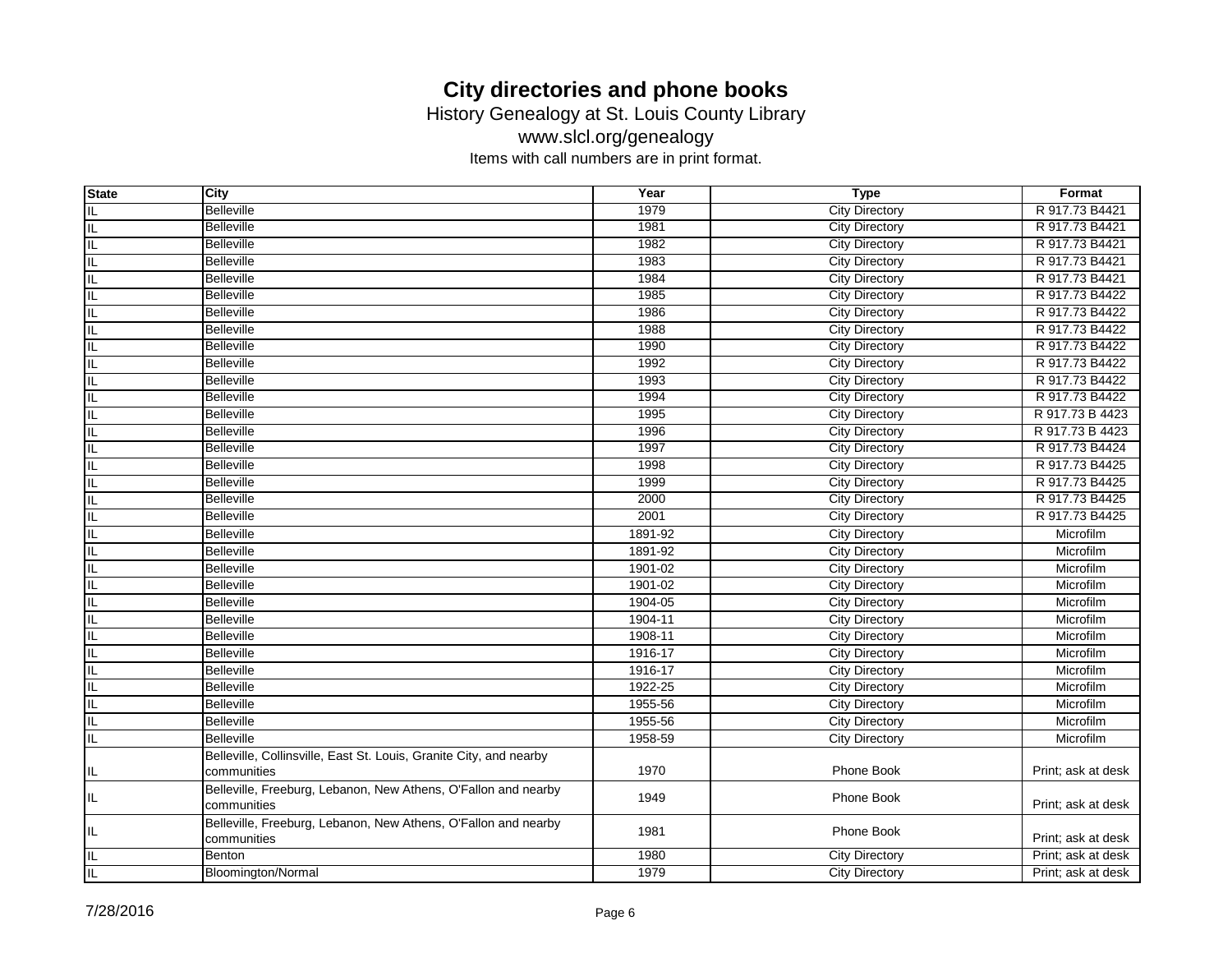History Genealogy at St. Louis County Library

www.slcl.org/genealogy

| <b>State</b> | City                                                   | Year    | <b>Type</b>                          | Format             |
|--------------|--------------------------------------------------------|---------|--------------------------------------|--------------------|
| IL           | Bloomington/Normal                                     | 1987    | <b>City Directory</b>                | Print: ask at desk |
| IL           | Cairo, Mound City, Alexander County and Pulaski County | 1898    | <b>City Directory</b>                | R 977.3999 D133    |
| IL           | Canton                                                 | 1979    | <b>City Directory</b>                | Print; ask at desk |
| IL           | Carmi                                                  | 1987    | <b>City Directory</b>                | Print; ask at desk |
| IL           | Champaign and Urbana                                   | 1965    | <b>City Directory</b>                | Print; ask at desk |
| IL           | Charleston                                             | 1952    | <b>City Directory</b>                | Print; ask at desk |
| IL           | Chester                                                | 1986    | <b>City Directory</b>                | R 917.7396 C525    |
| IL           | Chicago                                                | 1839    | <b>Business Directory</b>            | Microfiche         |
| IL           | Chicago                                                | 1844    | <b>City &amp; Business Directory</b> | Microfiche         |
| IL           | Chicago                                                | 1844    | <b>City Directory</b>                | R 977.31 N856G     |
| IL           | Chicago                                                | 1846    | <b>Business Directory</b>            | Microfiche         |
| IL           | Chicago                                                | 1851    | <b>City Directory</b>                | Microfiche         |
| IL           | Chicago                                                | 1856    | <b>Business Directory</b>            | Microfiche         |
| IL           | Chicago                                                | 1856    | <b>City Directory</b>                | Microfiche         |
| IL           | Chicago                                                | 1857    | <b>City Directory</b>                | Microfiche         |
| IL           | Chicago                                                | 1858    | <b>City Directory</b>                | Microfiche         |
| IL           | Chicago                                                | 1859    | <b>Business Directory</b>            | Microfiche         |
| IL           | Chicago                                                | 1868    | <b>City Directory</b>                | Microfilm          |
| IL           | Chicago                                                | 1883    | <b>Business Directory</b>            | Print; ask at desk |
| IL           | Chicago                                                | 1898    | <b>Business Directory</b>            | Print; ask at desk |
| IL           | Chicago                                                | 1899    | <b>Business Directory</b>            | Print; ask at desk |
| IL           | Chicago                                                | 1902    | <b>Business Directory</b>            | Print; ask at desk |
| IL           | Chicago                                                | 1923    | <b>City Directory</b>                | Microfilm          |
| IL           | Chicago                                                | 1923    | <b>City Directory</b>                | Microfilm          |
| IL           | Chicago                                                | 1928    | <b>City Directory</b>                | Microfilm          |
| IL           | Chicago                                                | 1928    | <b>City Directory</b>                | Microfilm          |
| IL           | Chicago                                                | 1985    | <b>City Directory</b>                | Microfilm          |
| IL           | Chicago                                                | 1985    | <b>City Directory</b>                | Microfilm          |
| IL           | Chicago                                                | 1845-46 | <b>Business Directory</b>            | Microfiche         |
| IL           | Chicago                                                | 1846-47 | <b>City Directory</b>                | Microfiche         |
| IL           | Chicago                                                | 1847-48 | <b>City Directory</b>                | Microfiche         |
| IL           | Chicago                                                | 1849-50 | <b>City Directory</b>                | Microfiche         |
| IL           | Chicago                                                | 1852-53 | <b>City Directory</b>                | Microfiche         |
| IL           | Chicago                                                | 1853-54 | <b>City Directory</b>                | Microfiche         |
| IL           | Chicago                                                | 1854-55 | <b>City Directory</b>                | Microfiche         |
| IL           | Chicago                                                | 1855-56 | City & Business Directory            | Microfiche         |
| IL           | Chicago                                                | 1856-57 | <b>City Directory</b>                | Microfiche         |
| IL           | Chicago                                                | 1859-60 | <b>Business Directory</b>            | Microfiche         |
| IL           | Chicago                                                | 1859-60 | <b>City Directory</b>                | Microfiche         |
| IL           | Chicago                                                | 1859-60 | <b>City Directory</b>                | Microfiche         |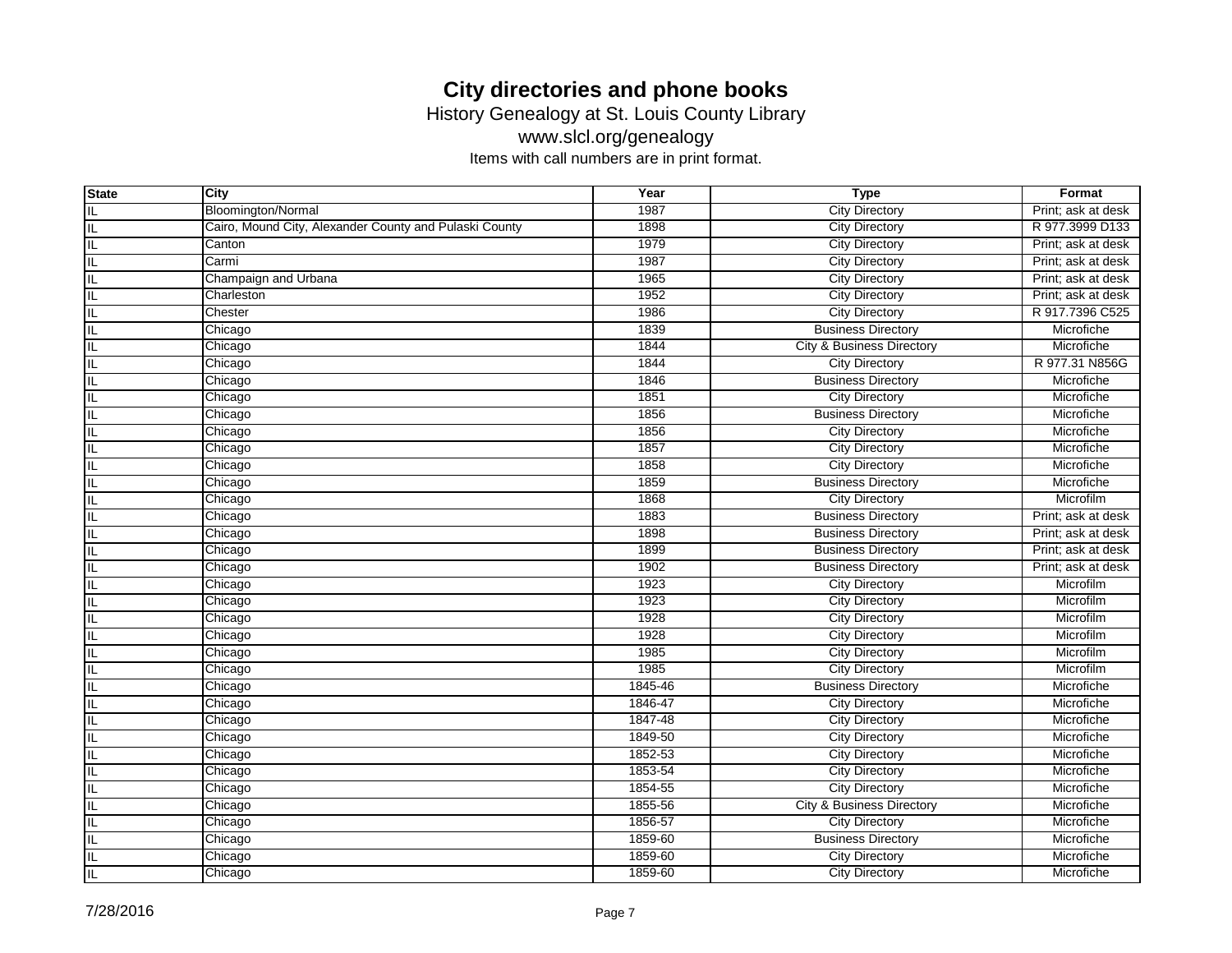History Genealogy at St. Louis County Library

www.slcl.org/genealogy

| <b>State</b> | City                                | Year      | <b>Type</b>                          | Format             |
|--------------|-------------------------------------|-----------|--------------------------------------|--------------------|
| IL           | Chicago                             | 1860-61   | <b>City &amp; Business Directory</b> | Microfiche         |
| IL           | Chicago                             | 1861-1900 | <b>City Directory</b>                | Microfilm          |
| IL           | Chicago                             | 1861-62   | <b>City Directory</b>                | Microfilm          |
| IL           | Chicago                             | 1862-63   | <b>City Directory</b>                | Microfilm          |
| IL           | Chicago                             | 1863-64   | <b>City Directory</b>                | Microfilm          |
| IL           | Chicago                             | 1864-65   | <b>City Directory</b>                | Microfilm          |
| IL           | Chicago                             | 1865-66   | <b>City Directory</b>                | Microfilm          |
| IL           | Chicago                             | 1866-67   | <b>Business Directory</b>            | Microfilm          |
| IL           | Chicago                             | 1867-68   | <b>City Directory</b>                | Microfilm          |
| IL           | Chicago                             | 1869-70   | <b>City Directory</b>                | Microfilm          |
| IL           | Chicago                             | 1870-1905 | <b>City Directory</b>                | Microfilm          |
| IL           | Chicago                             | 1870-1905 | <b>City Directory</b>                | Microfilm          |
| Ш            | Chicago                             | 1901-05   | <b>City Directory</b>                | Microfilm          |
| IL           | Chicago                             | 1907-17   | <b>City Directory</b>                | Microfilm          |
| IL           | Chicago                             | 1973-75   | <b>City Directory</b>                | Microfilm          |
| IL           | Chicago                             | 1973-75   | <b>City Directory</b>                | Microfilm          |
| IL           | Chillicothe                         | 1979      | <b>City Directory</b>                | Print; ask at desk |
| IL           | Collinsville                        | 1979      | <b>City Directory</b>                | Print; ask at desk |
| IL           | Collinsville                        | 1980      | <b>City Directory</b>                | Print; ask at desk |
| IL           | Collinsville                        | 1981      | <b>City Directory</b>                | Print; ask at desk |
| IL           | Collinsville                        | 1982      | <b>City Directory</b>                | Print; ask at desk |
| IL           | Collinsville                        | 1991      | <b>City Directory</b>                | R 917.7386 C713    |
| IL           | Collinsville                        | 1993      | <b>City Directory</b>                | R 917.7386 C713    |
| IL           | Collinsville                        | 1995      | <b>City Directory</b>                | R 917.7386 C713    |
| IL           | Collinsville                        | 1996      | <b>City Directory</b>                | R 917.7386 C713    |
| IL           | Collinsville                        | 1997      | <b>City Directory</b>                | R 917.7386 C713    |
| IL           | Collinsville                        | 1999      | <b>City Directory</b>                | R 917.7386 C713    |
| IL           | Collinsville                        | 2000      | <b>City Directory</b>                | R 917.7386 C713    |
| IL           | Collinsville                        | 2001      | <b>City Directory</b>                | R 917.7386 C713    |
| IL           | Collinsville and nearby communities | 1972      | <b>Phone Book</b>                    | Print; ask at desk |
| IL           | Collinsville and nearby communities | 1977      | <b>Phone Book</b>                    | Print; ask at desk |
| IL           | Collinsville and nearby communities | 1978      | <b>Phone Book</b>                    | Print; ask at desk |
| IL           | Danville                            | 1987      | <b>City Directory</b>                | Print; ask at desk |
| IL           | Danville                            | 1980-81   | <b>City Directory</b>                | Print; ask at desk |
| IL           | Decatur                             | 1957      | <b>City Directory</b>                | Print; ask at desk |
|              | <b>DeKalb</b>                       | 1965      | <b>City Directory</b>                | Print; ask at desk |
| IL           | Dixon                               | 1908-09   | <b>City Directory</b>                | Print; ask at desk |
| IL           | East St. Louis                      | 1924      | <b>City Directory</b>                | Microfilm          |
| IL           | East St. Louis                      | 1926      | <b>City Directory</b>                | Microfilm          |
| $\sf IL$     | East St. Louis                      | 1928      | <b>City Directory</b>                | Microfilm          |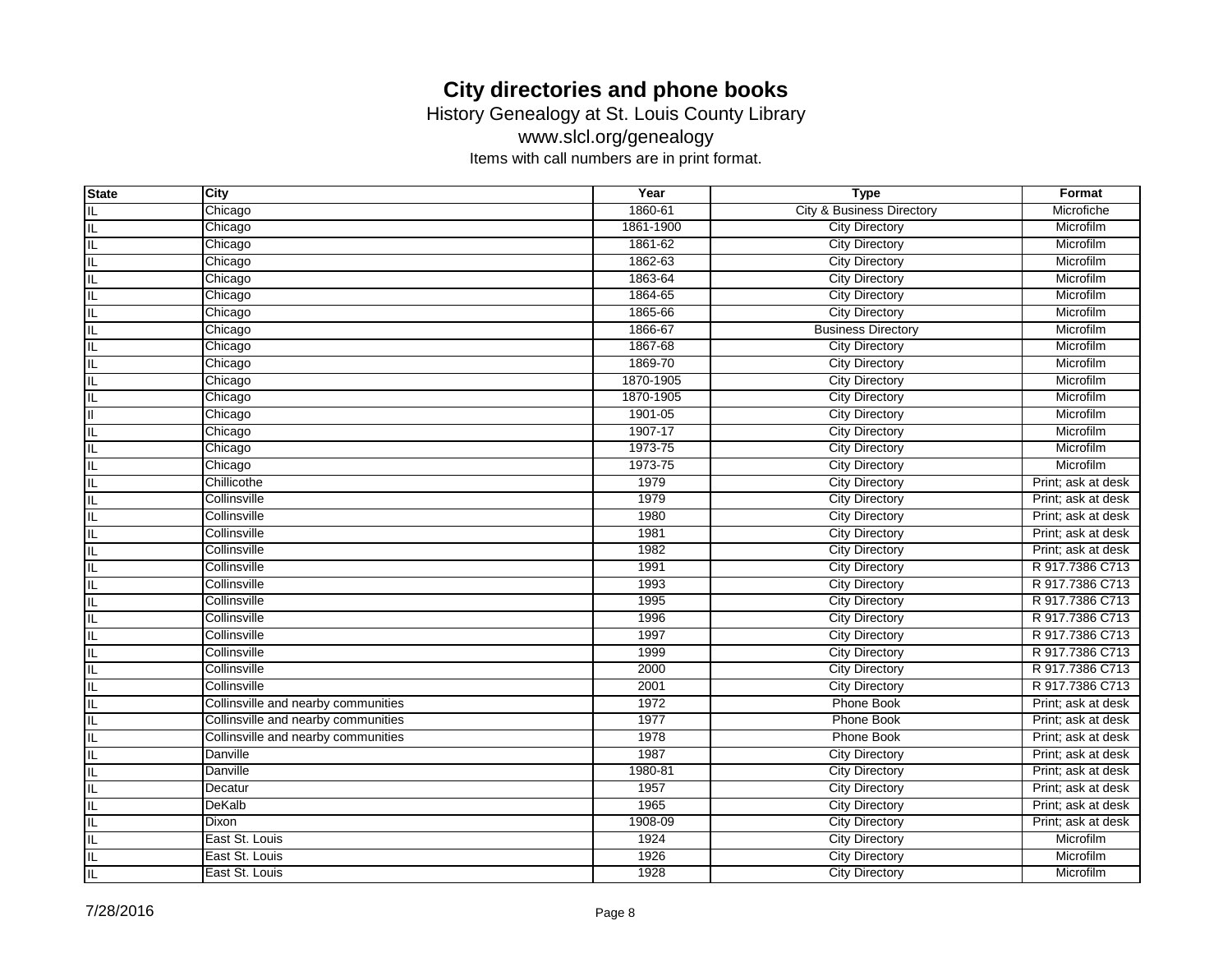History Genealogy at St. Louis County Library

www.slcl.org/genealogy

| <b>State</b>            | City                                  | Year    | <b>Type</b>           | Format             |
|-------------------------|---------------------------------------|---------|-----------------------|--------------------|
| IL                      | East St. Louis                        | 1930    | <b>City Directory</b> | Microfilm          |
| IL                      | East St. Louis                        | 1948    | <b>City Directory</b> | Microfilm          |
| IL                      | East St. Louis                        | 1948    | <b>Phone Book</b>     | Print; ask at desk |
| IL                      | East St. Louis                        | 1950    | <b>City Directory</b> | Microfilm          |
| IL                      | East St. Louis                        | 1950    | <b>City Directory</b> | Print; ask at desk |
| IL                      | East St. Louis                        | 1955    | <b>City Directory</b> | Microfilm          |
| IL                      | East St. Louis                        | 1956    | <b>City Directory</b> | Print; ask at desk |
| IL                      | East St. Louis                        | 1956    | phonebook             | Print; ask at desk |
| IL                      | East St. Louis                        | 1957    | <b>City Directory</b> | Microfilm          |
| IL                      | East St. Louis                        | 1959    | <b>City Directory</b> | Microfilm          |
| IL                      | East St. Louis                        | 1973    | Phone Book            | Print; ask at desk |
| IL                      | East St. Louis                        | 1905-06 | <b>City Directory</b> | Microfilm          |
| IL                      | East St. Louis and nearby communities | 1982    | Phone Book            | Print; ask at desk |
| IL                      | Edwardsville                          | 1941    | <b>Phone Book</b>     | Print; ask at desk |
| IL                      | Edwardsville                          | 1950    | <b>City Directory</b> | Print; ask at desk |
| IL                      | Edwardsville                          | 1956    | <b>City Directory</b> | Print; ask at desk |
| IL                      | Edwardsville                          | 1973    | <b>City Directory</b> | Print; ask at desk |
| IL                      | Edwardsville                          | 1974    | <b>City Directory</b> | Print; ask at desk |
| IL                      | Edwardsville                          | 1975    | <b>City Directory</b> | Print; ask at desk |
| IL                      | Edwardsville                          | 1976    | <b>City Directory</b> | Print; ask at desk |
| IL                      | Edwardsville                          | 1977    | <b>City Directory</b> | Print; ask at desk |
| IL                      | Edwardsville                          | 1978    | <b>City Directory</b> | Print; ask at desk |
| IL                      | Edwardsville                          | 1979    | <b>City Directory</b> | Print; ask at desk |
| IL                      | Edwardsville                          | 1988    | <b>City Directory</b> | R 917.7386 E26     |
| IL                      | Edwardsville                          | 1991    | <b>City Directory</b> | R 917.7386 E26     |
| IL                      | Edwardsville                          | 1992    | <b>City Directory</b> | R 917.7386 E26     |
| IL                      | Edwardsville                          | 1993    | <b>City Directory</b> | R 917.7386 E26     |
| IL                      | Edwardsville                          | 1994    | <b>City Directory</b> | R 917.7386 E26     |
| IL                      | Edwardsville                          | 1995    | <b>City Directory</b> | R 917.7386 P769    |
| IL                      | Edwardsville                          | 1996    | <b>City Directory</b> | R 917.7386 P769    |
| IL                      | Edwardsville                          | 1997    | <b>City Directory</b> | R 917.7386 E26     |
| IL                      | Edwardsville                          | 1998    | <b>City Directory</b> | R 917.7386 E26     |
| $\overline{\mathsf{I}}$ | Edwardsville                          | 1999    | <b>City Directory</b> | R 917,7386 E26     |
| IL                      | Edwardsville                          | 2000    | <b>City Directory</b> | R 917.7386 E26     |
| IL                      | Edwardsville                          | 1969-70 | <b>City Directory</b> | Print; ask at desk |
| Ш                       | Eldorado                              | 1923-24 | <b>City Directory</b> | R 977.3992 H445    |
| IL                      | Elgin                                 | 1966    | <b>City Directory</b> | Print; ask at desk |
| IL                      | Elgin                                 | 1978-79 | <b>City Directory</b> | Print; ask at desk |
| IL                      | Freeport                              | 1966    | <b>City Directory</b> | Print; ask at desk |
| $\sf IL$                | Galesburg                             | 1966    | <b>City Directory</b> | Print; ask at desk |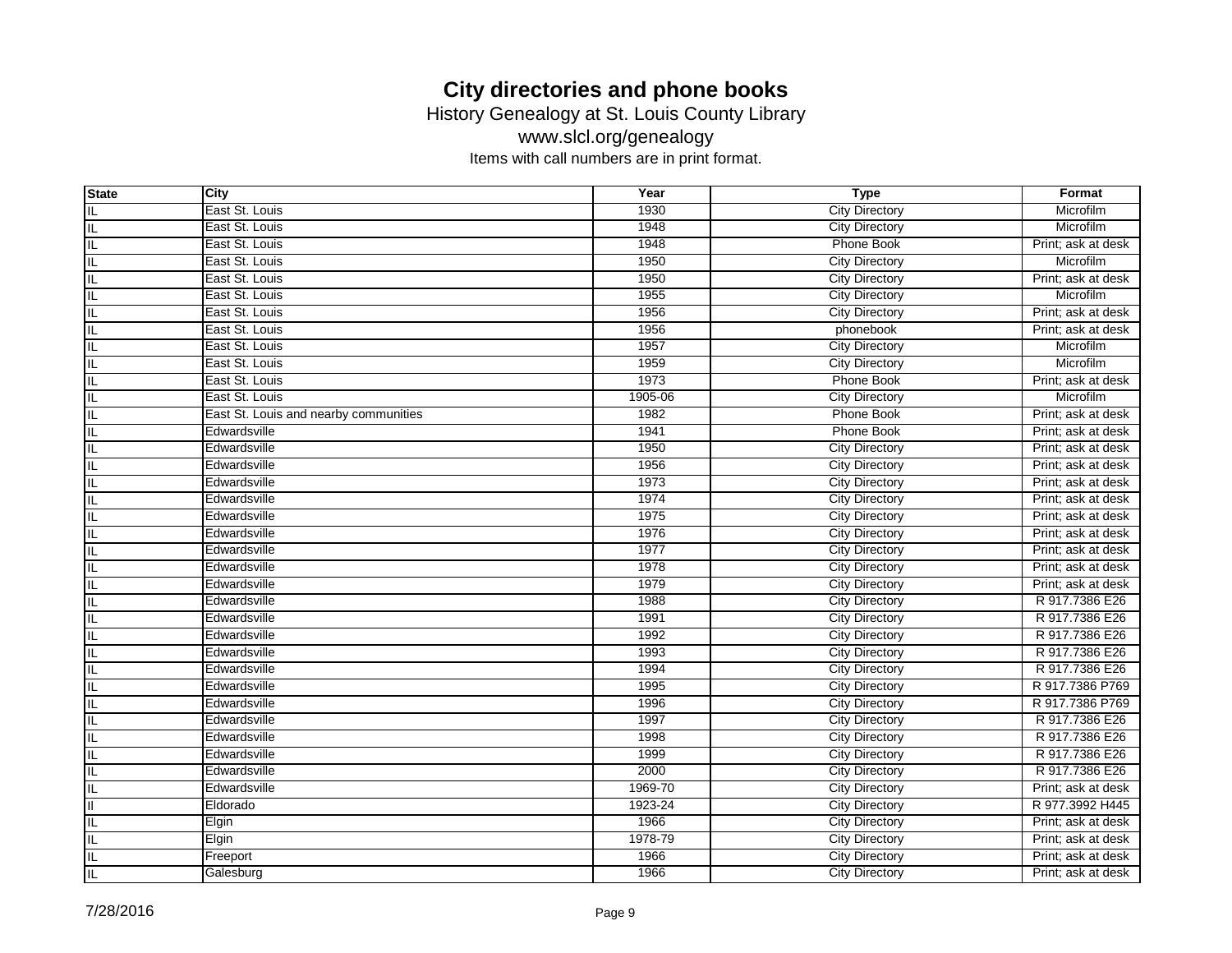History Genealogy at St. Louis County Library

www.slcl.org/genealogy

| <b>State</b>                        | City                                                 | Year    | <b>Type</b>           | Format             |
|-------------------------------------|------------------------------------------------------|---------|-----------------------|--------------------|
| ΙL                                  | Galesburg                                            | 1979    | <b>City Directory</b> | Print; ask at desk |
| ΙL                                  | <b>Granite City</b>                                  | 1968    | <b>Phone Book</b>     | Print; ask at desk |
| F                                   | <b>Granite City</b>                                  | 1998    | <b>City Directory</b> | R 917.7386 G759    |
| ΙL                                  | <b>Granite City</b>                                  | 1999    | <b>City Directory</b> | R 917.7386 G759    |
| IL.                                 | <b>Granite City</b>                                  | 2000    | <b>City Directory</b> | R 917.7386 G759    |
| IL                                  | <b>Granite City</b>                                  | 2001    | <b>City Directory</b> | R 917.7386 G759    |
| IL                                  | <b>Granite City</b>                                  | 2002    | <b>City Directory</b> | R 917.7386 G759    |
| ΙE                                  | Granite City, Madison, Mitchell, Nameoki, and Venice | 1941    | <b>Phone Book</b>     | Print; ask at desk |
| ΙL                                  | Granite City, Madison, Mitchell, Venice              | 1969    | <b>Phone Book</b>     | Print; ask at desk |
| ΙL                                  | Granite City, Madison, Mitchell, Venice              | 1974    | <b>Phone Book</b>     | Print; ask at desk |
| ΙL                                  | Granite City, Madison, Pontoon Beach, Venice         | 1978    | <b>Phone Book</b>     | Print; ask at desk |
| IL                                  | Harrisburg                                           | 1898    | <b>City Directory</b> | R 977.3992 W714H   |
| $\overline{\mathbb{I}}$             | Highland                                             | 1986    | <b>City Directory</b> | R 917.7386 H638    |
| $\overline{\mathsf{I}}$             | Highland                                             | 1988    | <b>City Directory</b> | R 917.7386 H638    |
| ΪĹ                                  | Highland                                             | 1989    | <b>City Directory</b> | R 917.7386 H638    |
| $\overline{\mathbb{L}}$             | Highland                                             | 1993    | <b>City Directory</b> | R 917.7386 H638    |
| $\overline{\mathsf{IL}}$            | Highland                                             | 1994    | <b>City Directory</b> | R 917.7386 H638    |
| ΙL                                  | Highland                                             | 1995    | <b>City Directory</b> | R 917.7386 H638    |
| ΙL                                  | Highland                                             | 1996    | <b>City Directory</b> | R 917.7386 H638    |
| F                                   | Highland                                             | 1997    | <b>City Directory</b> | R 917.7386 H638    |
| $\overline{\overline{\mathsf{IL}}}$ | Highland                                             | 1998    | <b>City Directory</b> | R 917.7386 H638    |
| $\overline{\mathsf{I}}$             | Highland                                             | 1999    | <b>City Directory</b> | R 917.7386 H638    |
| $\overline{\mathsf{I}}$             | Highland                                             | 2000    | <b>City Directory</b> | R 917.7386 H638    |
| $\overline{\mathsf{I}}$             | Highland                                             | 2001    | <b>City Directory</b> | R 917.7386 H638    |
| IL                                  | Jacksonville                                         | 1860-61 | <b>City Directory</b> | R 977.356 W722W    |
| $\overline{\mathbb{L}}$             | <b>Jacksonville</b>                                  | 1957    | <b>City Directory</b> | Print; ask at desk |
| $\overline{\mathsf{IL}}$            | Jacksonville                                         | 1979    | <b>City Directory</b> | Print; ask at desk |
| ΙE                                  | Jacksonville                                         | 1938-39 | <b>City Directory</b> | Print; ask at desk |
|                                     | Jacksonville and Morgan County                       | 1913    | <b>City Directory</b> | Print; ask at desk |
|                                     | Joliet                                               | 1961    | <b>City Directory</b> | Print; ask at desk |
| $\equiv  \equiv $                   | Kankakee                                             | 1987    | <b>City Directory</b> | Print; ask at desk |
| ĪΓ                                  | Kewanee                                              | 1986    | <b>City Directory</b> | Print; ask at desk |
| IL                                  | Kewanee                                              | 1987    | <b>City Directory</b> | Print; ask at desk |
| IL                                  | Kokomo                                               | 1880    | <b>City Directory</b> | Q 977.285 R311     |
| IL                                  | Leavenworth                                          | 1890    | <b>City Directory</b> | Q 978.188 G795E    |
| ΞI                                  | Lincoln                                              | 1979    | <b>City Directory</b> | Print; ask at desk |
| $\overline{\mathsf{I}}$             | Lincoln                                              | 1980    | <b>City Directory</b> | Print; ask at desk |
| $\equiv$                            | Lincoln                                              | 1981    | <b>City Directory</b> | Print; ask at desk |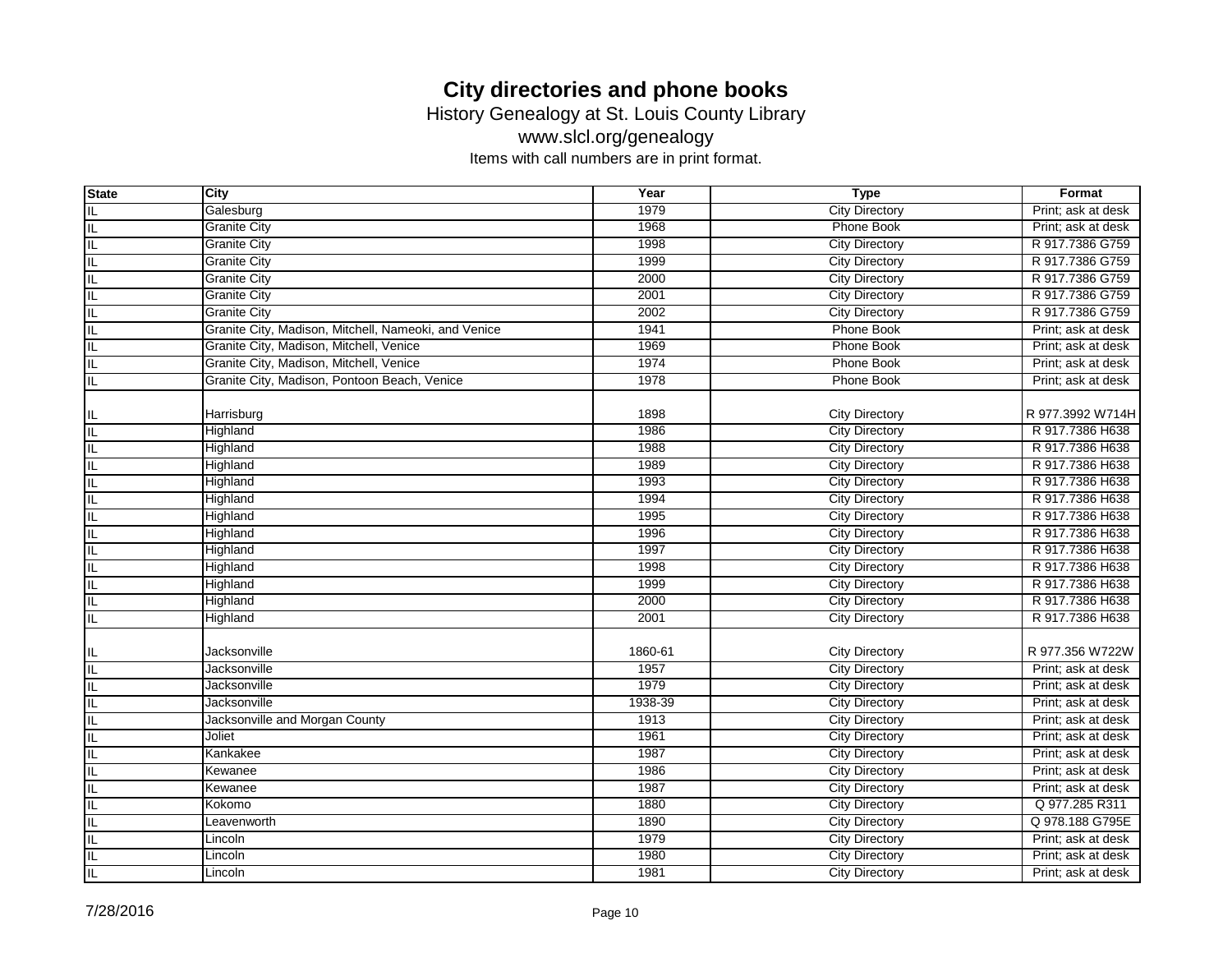History Genealogy at St. Louis County Library

www.slcl.org/genealogy

| <b>State</b> | City                           | Year      | <b>Type</b>           | Format             |
|--------------|--------------------------------|-----------|-----------------------|--------------------|
| IL           | Lincoln                        | 1988      | <b>City Directory</b> | Print; ask at desk |
| IL           | Madison and St. Clair Counties | 1989-90   | <b>Phone Book</b>     | Print; ask at desk |
| IL           | <b>Madison County</b>          | 1866      | <b>City Directory</b> | R 977.386 H153G    |
| IL           | <b>Marion</b>                  | 1987      | <b>City Directory</b> | Print; ask at desk |
| IL           | <b>Marion</b>                  | 1980-81   | <b>City Directory</b> | Print; ask at desk |
| IL           | Mattoon                        | 1979      | <b>City Directory</b> | Print; ask at desk |
| IL           | Mattoon                        | 1980      | <b>City Directory</b> | Print; ask at desk |
| IL           | Mattoon                        | 1981      | <b>City Directory</b> | Print; ask at desk |
| IL           | Mattoon                        | 1987      | <b>City Directory</b> | Print; ask at desk |
| IL           | Monmouth                       | 1979      | <b>City Directory</b> | Print; ask at desk |
| IL           | Morton                         | 1979      | <b>City Directory</b> | Print; ask at desk |
| IL           | Morton                         | 1981      | <b>City Directory</b> | Print; ask at desk |
| IL           | Morton                         | 1987      | <b>City Directory</b> | Print; ask at desk |
| IL           | Mt. Carmel                     | 1953      | <b>City Directory</b> | Print; ask at desk |
| IL           | Mt. Vernon                     | 1927      | <b>City Directory</b> | Print; ask at desk |
| IL           | Mt. Vernon                     | 1979      | <b>City Directory</b> | Print; ask at desk |
| IL           | Mt. Vernon                     | 1980      | <b>City Directory</b> | Print; ask at desk |
| IL           | Mt. Vernon                     | 1981      | <b>City Directory</b> | Print; ask at desk |
| IL           | Mt. Vernon                     | 1987      | <b>City Directory</b> | Print; ask at desk |
| IL           | Murphysboro                    | 1937      | <b>City Directory</b> | Print; ask at desk |
| IL           | <b>New Athens</b>              | 1967      | <b>Phone Book</b>     | Print; ask at desk |
| IL           | Olney                          | 1953      | <b>City Directory</b> | Print; ask at desk |
| IL           | Pekin                          | 1861      | <b>City Directory</b> | 977.354 R783R      |
| IL           | Pekin                          | 1965      | <b>City Directory</b> | Print; ask at desk |
| IL           | Pekin                          | 1979      | <b>City Directory</b> | Print; ask at desk |
| IL           | Pekin                          | 1981      | <b>City Directory</b> | Print; ask at desk |
| IL           | Pekin                          | 1988      | <b>City Directory</b> | Print; ask at desk |
| IL           | Peoria                         | 1844      | <b>City Directory</b> | R 977.352 D791E    |
| IL           | Peoria                         | 1978      | <b>City Directory</b> | Print; ask at desk |
| IL           | Peoria                         | 1980      | <b>City Directory</b> | Print; ask at desk |
| IL           | Peoria                         | 1987      | <b>City Directory</b> | Print; ask at desk |
| IL           | Pittsfield                     | 1951      | <b>City Directory</b> | Print; ask at desk |
| IL           | Pontiac                        | 1979      | <b>City Directory</b> | Print; ask at desk |
| IL           | Pontiac                        | 1980      | <b>City Directory</b> | Print; ask at desk |
| IL           | Pontiac                        | 1981      | <b>City Directory</b> | Print; ask at desk |
|              | Pontiac                        | 1987      | <b>City Directory</b> | Print; ask at desk |
| IL           | Richmond                       | 1857      | <b>City Directory</b> | 977.263 D598       |
| IL           | Rock Island                    | 1899-1900 | <b>City Directory</b> | Print; ask at desk |
| IL           | Salem                          | 1953      | <b>City Directory</b> | Print; ask at desk |
| $\sf IL$     | Shelbyville                    | 1952      | <b>City Directory</b> | Print; ask at desk |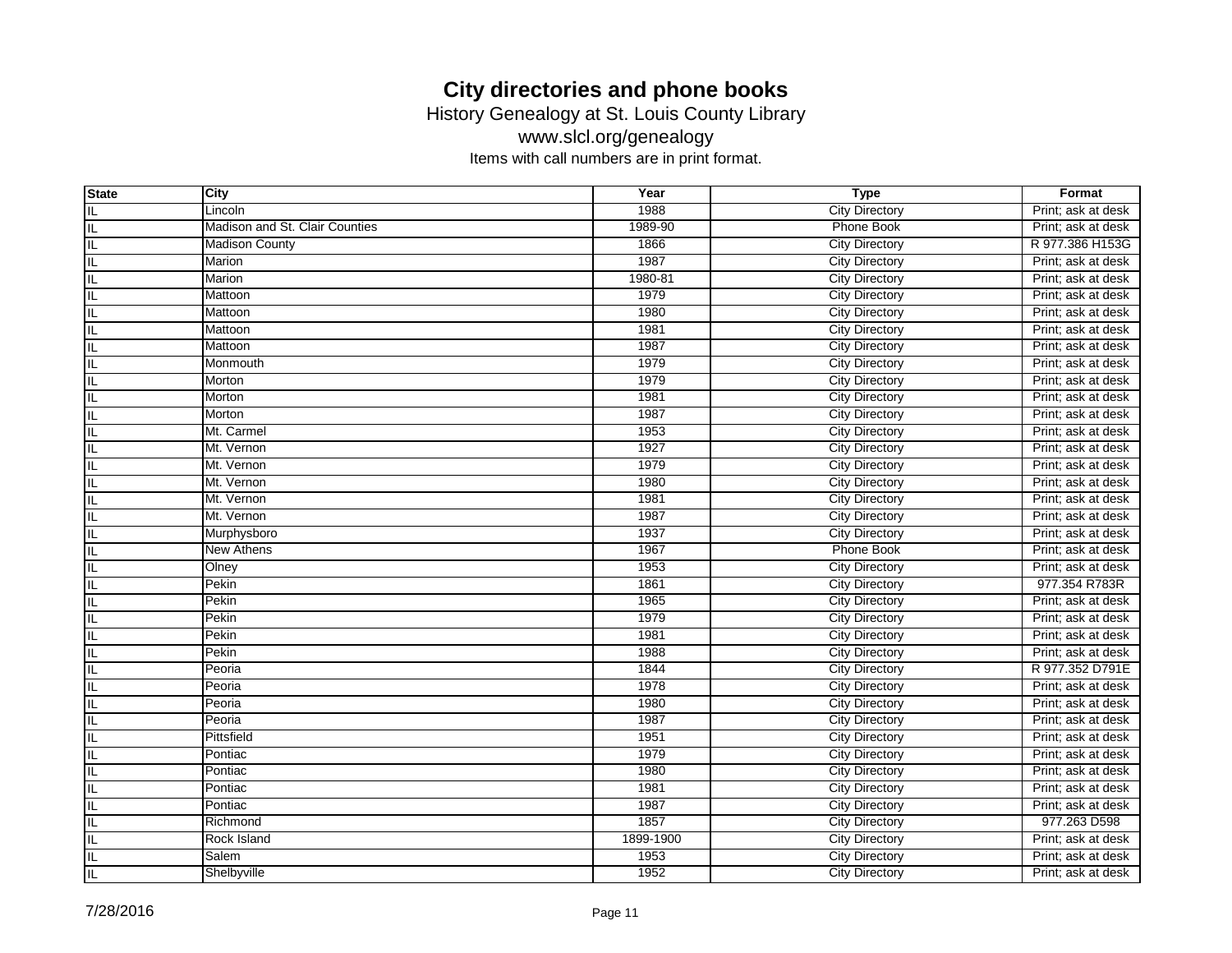History Genealogy at St. Louis County Library

www.slcl.org/genealogy

| <b>State</b> | City                                     | Year    | <b>Type</b>           | Format             |
|--------------|------------------------------------------|---------|-----------------------|--------------------|
| IL           | Shelbyville                              | 1987    | <b>City Directory</b> | Print; ask at desk |
| IL           | Shelbyville                              | 1980-81 | <b>City Directory</b> | Print; ask at desk |
| IL           | Springfield                              | 1876    | <b>City Directory</b> | R 977.356 S769C    |
| IL           | Springfield                              | 1925    | <b>City Directory</b> | Print; ask at desk |
| IL           | Springfield                              | 1927    | <b>City Directory</b> | Print; ask at desk |
| IL           | Springfield                              | 1932    | <b>City Directory</b> | Print; ask at desk |
| IL           | Springfield                              | 1933    | <b>City Directory</b> | Print; ask at desk |
| IL           | Springfield                              | 1937    | <b>City Directory</b> | Print; ask at desk |
| IL           | Springfield                              | 1957    | <b>City Directory</b> | Print; ask at desk |
| IL           | Springfield                              | 1958    | <b>City Directory</b> | Print; ask at desk |
| IL           | Springfield                              | 1959    | <b>City Directory</b> | Print; ask at desk |
| IL           | Springfield                              | 1978    | <b>City Directory</b> | Print; ask at desk |
|              | Springfield                              | 1980    | <b>City Directory</b> | Print; ask at desk |
| IL           | Springfield                              | 1987    | <b>City Directory</b> | Print; ask at desk |
| IL           | Springfield                              | 1868-69 | <b>City Directory</b> | R 977.356 H737     |
| IL           | Springfield                              | 1912    | <b>City Directory</b> | Print; ask at desk |
| IL           | Springfield                              | 1924    | <b>City Directory</b> | Print; ask at desk |
| IL           | Springfield                              | 1926    | <b>City Directory</b> | Print; ask at desk |
| IL           | Springfield                              | 1929    | <b>City Directory</b> | Print; ask at desk |
| IL           | Springfield                              | 1935    | <b>City Directory</b> | Print; ask at desk |
| IL           | Springfield                              | 1938    | <b>City Directory</b> | Print; ask at desk |
| IL           | Springfield                              | 1892-93 | <b>City Directory</b> | Print; ask at desk |
| IL           | Springfield, Jackson and Sangamon County | 1866    | <b>City Directory</b> | R 977.356 B154S    |
| IL           | St. Charles, Batavia, Geneva             | 1980    | <b>City Directory</b> | Print; ask at desk |
| IL           | St. Charles, Batavia, Geneva             | 1987    | <b>City Directory</b> | Print; ask at desk |
| IL           | St. Charles, Batavia, Geneva             | 1985-86 | <b>City Directory</b> | Print; ask at desk |
| IL           | Streator                                 | 1979    | <b>City Directory</b> | Print; ask at desk |
| IL           | <b>Streator</b>                          | 1981    | <b>City Directory</b> | Print; ask at desk |
| IL           | Streator                                 | 1987    | <b>City Directory</b> | Print; ask at desk |
| IL           | <b>Tri-Cities</b>                        | 1948    | <b>City Directory</b> | Print; ask at desk |
| IL           | <b>Tri-Cities</b>                        | 1957    | <b>City Directory</b> | Print; ask at desk |
| IL           | <b>Tri-Cities</b>                        | 1989    | <b>City Directory</b> | Print; ask at desk |
| IL           | <b>Tri-Cities</b>                        | 1990    | <b>City Directory</b> | Print; ask at desk |
| IL           | <b>Tri-Cities</b>                        | 1993    | <b>City Directory</b> | Print; ask at desk |
| IL           | <b>Tri-Cities</b>                        | 1994    | <b>City Directory</b> | Print; ask at desk |
| IL           | <b>Tri-Cities</b>                        | 1996    | <b>City Directory</b> | Print; ask at desk |
| IL           | <b>Tri-Cities</b>                        | 1997    | <b>City Directory</b> | Print; ask at desk |
| IL           | <b>Tri-Cities</b>                        | 1991-92 | <b>City Directory</b> | Print; ask at desk |
| IL           | Warsaw and suburbs                       | 1903    | <b>City Directory</b> | 977.282 P739       |
| IL           | West Frankfort                           | 1986    | <b>City Directory</b> | Print; ask at desk |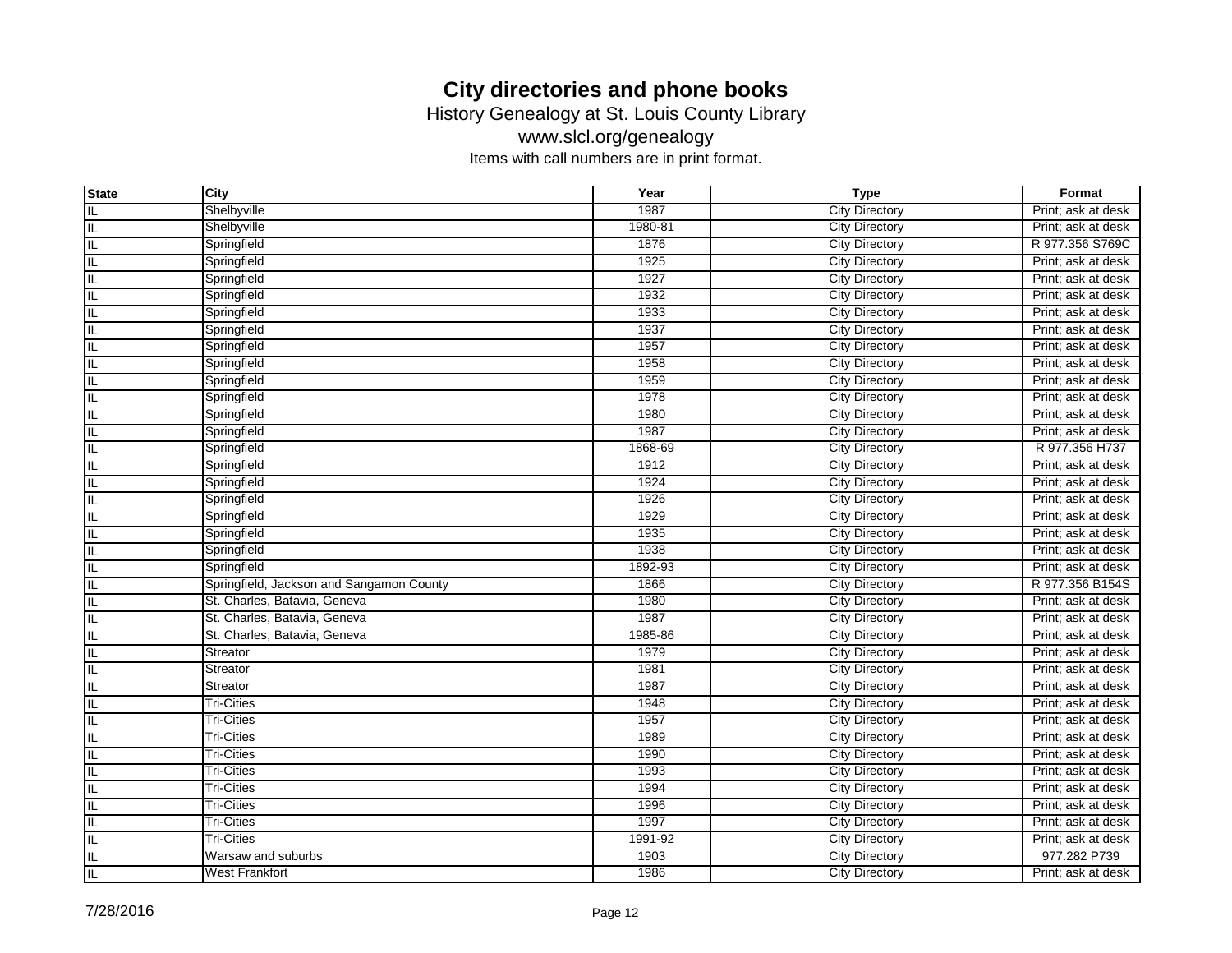History Genealogy at St. Louis County Library

www.slcl.org/genealogy

| <b>State</b>   | City                                              | Year    | <b>Type</b>           | Format             |
|----------------|---------------------------------------------------|---------|-----------------------|--------------------|
| IL             | <b>Wood River</b>                                 | 2001    | <b>City Directory</b> | Print; ask at desk |
| IL             | Wood River/East Alton                             | 1988    | <b>City Directory</b> | R 917.7386 W893    |
| IL             | Wood River/East Alton                             | 1989    | <b>City Directory</b> | R 917.7386 W893    |
| IL             | Wood River/East Alton                             | 1992    | <b>City Directory</b> | R 917.7386 W893    |
| IL             | Wood River/East Alton                             | 1993    | <b>City Directory</b> | R 917.7386 W893    |
| IL             | Wood River/East Alton                             | 1994    | <b>City Directory</b> | R 917.7386 W893    |
| IL             | Wood River/East Alton                             | 1996    | <b>City Directory</b> | R 917.7386 W893    |
| IL             | Wood River/East Alton                             | 1997    | <b>City Directory</b> | R 917.7386 W893    |
| IL             | Wood River/East Alton                             | 1998    | <b>City Directory</b> | R 917.7386 W893    |
| IL             | Wood River/East Alton                             | 1999    | <b>City Directory</b> | R 917.7386 W893    |
| IL             | Wood River/East Alton                             | 2000    | <b>City Directory</b> | R 917.7386 W893    |
| IL             | Wood River/East Alton                             | 2001    | <b>City Directory</b> | R 917.7386 W893    |
| IN             | Kokomo (including Alto)                           | 1880    | <b>City Directory</b> | Q 977.285 R311     |
| $\overline{I}$ | Warsaw                                            | 1903    | <b>City Directory</b> | 977.282 P739       |
| Ireland        | Cork                                              | 1842-43 | <b>City Directory</b> | 941.9501 C855      |
| KS             | Leavenworth                                       | 1890    | <b>City Directory</b> | Q 978.188 G795E    |
| KY             | Owensboro                                         | 1937    | <b>City Directory</b> | Print; ask at desk |
| LA             | Alexandria                                        | 1912-15 | <b>City Directory</b> | Microfilm          |
| LA             | Alexandria                                        | 1918-19 | <b>City Directory</b> | Microfilm          |
| LA             | Alexandria                                        | 1929-31 | <b>City Directory</b> | Microfilm          |
| LA             | Alexandria                                        | 1929-31 | <b>City Directory</b> | Microfilm          |
| LA             | Alexandria                                        | 1934-35 | <b>City Directory</b> | Microfilm          |
| LA             | Alexandria/Pineville                              | 1945    | <b>City Directory</b> | Microfilm          |
| LA             | Alexandria/Pineville                              | 1947    | <b>City Directory</b> | Microfilm          |
| LA             | Alexandria/Pineville                              | 1957    | <b>City Directory</b> | Microfilm          |
| LA             | Alexandria/Pineville                              | 1938-43 | <b>City Directory</b> | Microfilm          |
| LA             | Alexandria/Pineville                              | 1954-55 | <b>City Directory</b> | Microfilm          |
| LA             | Alexandria/Pineville                              | 1959-60 | <b>City Directory</b> | Microfilm          |
| LA             | <b>Baton Rouge</b>                                | 1911    | <b>City Directory</b> | Microfilm          |
| LA             | <b>Baton Rouge</b>                                | 1918    | <b>City Directory</b> | Microfilm          |
| LA             | <b>Baton Rouge</b>                                | 1929    | <b>City Directory</b> | Microfilm          |
| LA             | <b>Baton Rouge</b>                                | 1931    | <b>City Directory</b> | Microfilm          |
| LA             | <b>Baton Rouge</b>                                | 1934    | <b>City Directory</b> | Microfilm          |
| LA             | <b>Baton Rouge</b>                                | 1905-06 | <b>City Directory</b> | Microfilm          |
| LA             | <b>Baton Rouge</b>                                | 1908-09 | <b>City Directory</b> | Microfilm          |
| LA             | <b>Baton Rouge</b>                                | 1913-16 | <b>City Directory</b> | Microfilm          |
| LA             | <b>Baton Rouge</b>                                | 1922-27 | <b>City Directory</b> | Microfilm          |
| LA             | <b>Baton Rouge</b>                                | 1936-60 | <b>City Directory</b> | Microfilm          |
| LA             | Bayou Vista (on roll labeled "State Directories") | 1960    | <b>City Directory</b> | Microfilm          |
| LA             | Berwick (on roll labeled "State Directories")     | 1960    | <b>City Directory</b> | Microfilm          |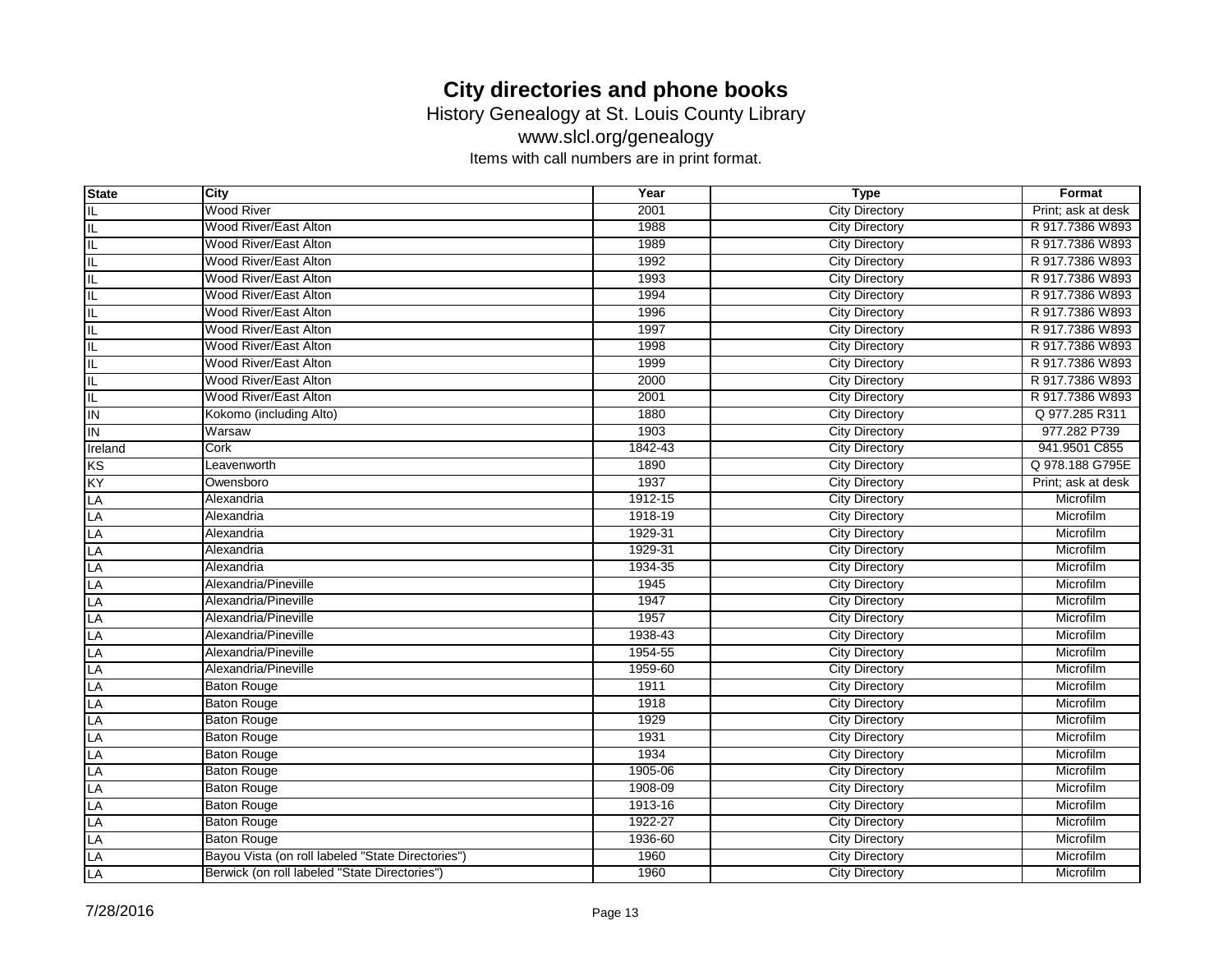History Genealogy at St. Louis County Library

www.slcl.org/genealogy

| <b>State</b> | City                                                          | Year      | <b>Type</b>           | Format             |
|--------------|---------------------------------------------------------------|-----------|-----------------------|--------------------|
|              | Blackburn, Henrietta, Malta Bend, Waverly, Hardin, Lexington, | 1972      | Phone Book            |                    |
| LA           | Norborne, Wellington, including listings for Stet             |           |                       | Print; ask at desk |
| LA           | Boston (Swedes only)                                          | 1881      | <b>City Directory</b> | 974.461 W945S      |
| LA           | Coldwater                                                     | 1930      | <b>City Directory</b> | 977.421 C688       |
| LA           | Coldwater                                                     | 1934      | <b>City Directory</b> | 977.421 C688       |
| LA           | Lafayette                                                     | 1939      | <b>City Directory</b> | Microfilm          |
| LA           | Lafayette                                                     | 1941      | <b>City Directory</b> | Microfilm          |
| LA           | Lafayette                                                     | 1946      | <b>City Directory</b> | Microfilm          |
| LA           | Lafayette                                                     | 1949      | <b>City Directory</b> | Microfilm          |
| LA           | Lafayette                                                     | 1952      | <b>City Directory</b> | Microfilm          |
| LA           | Lafayette                                                     | 1955      | <b>City Directory</b> | Microfilm          |
| LA           | Lafayette                                                     | 1957-59   | <b>City Directory</b> | Microfilm          |
| LA           | Lake Charles                                                  | 1915      | <b>City Directory</b> | Microfilm          |
| LA           | Lake Charles                                                  | 1917      | <b>City Directory</b> | Microfilm          |
| LA           | Lake Charles                                                  | 1921      | <b>City Directory</b> | Microfilm          |
| LA           | <b>Lake Charles</b>                                           | 1925      | <b>City Directory</b> | Microfilm          |
| LA           | Lake Charles                                                  | 1934      | <b>City Directory</b> | Microfilm          |
| LA           | <b>Lake Charles</b>                                           | 1911-13   | <b>City Directory</b> | Microfilm          |
| LA           | <b>Lake Charles</b>                                           | 1927-31   | <b>City Directory</b> | Microfilm          |
| LA           | Lake Charles                                                  | 1936-39   | <b>City Directory</b> | Microfilm          |
| LA           | Lake Charles                                                  | 1941-43   | <b>City Directory</b> | Microfilm          |
| LA           | Lake Charles                                                  | 1945-50   | <b>City Directory</b> | Microfilm          |
| LA           | Lake Charles                                                  | 1952-60   | <b>City Directory</b> | Microfilm          |
| LA           | Monroe                                                        | 1912-14   | <b>City Directory</b> | Microfilm          |
| LA           | Monroe                                                        | 1920-21   | <b>City Directory</b> | Microfilm          |
| LA           | Monroe                                                        | 1929-30   | <b>City Directory</b> | Microfilm          |
| LA           | Monroe                                                        | 1933-34   | <b>City Directory</b> | Microfilm          |
| LA           | Monroe/West Monroe                                            | 1954      | <b>City Directory</b> | Microfilm          |
| LA           | Monroe/West Monroe                                            | 1959      | <b>City Directory</b> | Microfilm          |
| LA           | Monroe/West Monroe                                            | 1956-57   | <b>City Directory</b> | Microfilm          |
| LA           | Morgan City (on roll labeled "State Directories")             | 1960      | <b>City Directory</b> | Microfilm          |
| LA           | Natchitoches (on roll labeled "State Directories")            | 1960      | <b>City Directory</b> | Microfilm          |
| LA           | New Iberia                                                    | 1940      | <b>City Directory</b> | Microfilm          |
| LA           | New Iberia                                                    | 1954      | <b>City Directory</b> | Microfilm          |
| LA           | New Iberia                                                    | 1960      | <b>City Directory</b> | Microfilm          |
| LA           | New Iberia                                                    | 1957-58   | <b>City Directory</b> | Microfilm          |
| LA           | New Orleans                                                   | 1861      | <b>City Directory</b> | Microfilm          |
| LA           | <b>New Orleans</b>                                            | 1935      | <b>City Directory</b> | Microfilm          |
| LA           | New Orleans                                                   | 1866-1908 | <b>City Directory</b> | Microfilm          |
| LA           | New Orleans                                                   | 1910-33   | <b>City Directory</b> | Microfilm          |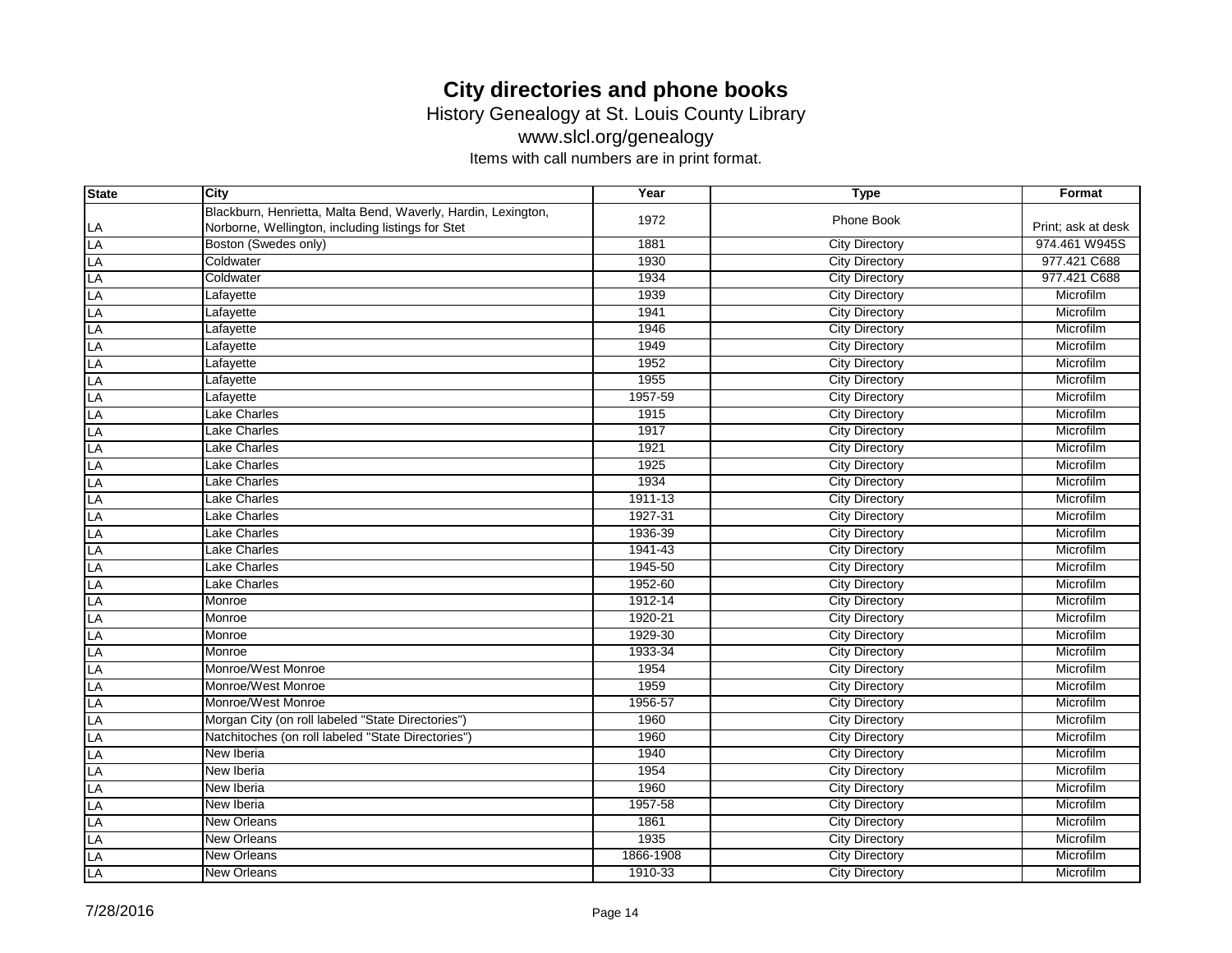History Genealogy at St. Louis County Library

www.slcl.org/genealogy

| <b>State</b>    | City                       | Year    | <b>Type</b>           | Format             |
|-----------------|----------------------------|---------|-----------------------|--------------------|
| LA              | <b>New Orleans</b>         | 1933-34 | <b>City Directory</b> | Microfilm          |
| LA              | Opelousas                  | 1956    | <b>City Directory</b> | Microfilm          |
| LA              | Opelousas                  | 1958    | <b>City Directory</b> | Microfilm          |
| <b>LA</b>       | Opelousas                  | 1960    | <b>City Directory</b> | Microfilm          |
| LA              | Shreveport                 | 1902    | <b>City Directory</b> | Microfilm          |
| LA              | Shreveport                 | 1919    | <b>City Directory</b> | Microfilm          |
| LA              | Shreveport                 | 1905-07 | <b>City Directory</b> | Microfilm          |
| LA              | Shreveport                 | 1917-19 | <b>City Directory</b> | Microfilm          |
| LA              | Shreveport                 | 1921-43 | <b>City Directory</b> | Microfilm          |
| LA              | Shreveport                 | 1945-60 | <b>City Directory</b> | Microfilm          |
| LA              | Thibodaux                  | 1954    | <b>City Directory</b> | Microfilm          |
| LA              | Thibodaux                  | 1960    | <b>City Directory</b> | Microfilm          |
| LA              | <b>Three Rivers</b>        | 1924    | <b>City Directory</b> | 977.419 T5311      |
| <b>MA</b>       | Boston (Swedish directory) | 1881    | <b>City Directory</b> | 974.461 W945S      |
| MI              | <b>Brookfield</b>          | 1912    | <b>City Directory</b> | Microfilm          |
| MI              | <b>Brookfield</b>          | 1929    | <b>City Directory</b> | Microfilm          |
| MI              | Coldwater                  | 1930    | <b>City Directory</b> | 977.421 C688       |
| MI              | Coldwater                  | 1934    | <b>City Directory</b> | 977.421 C688       |
| MI              | Coldwater                  | 1935    | <b>City Directory</b> | 977.421 C688       |
| MI              | Coldwater                  | 1938    | <b>City Directory</b> | 977.421 C688       |
| MI              | <b>Three Rivers</b>        | 1924    | <b>City Directory</b> | 977.419 T5311      |
| MI              | <b>Three Rivers</b>        | 1959    | <b>City Directory</b> | 977.419 T5313      |
| MI              | <b>Three Rivers</b>        | 1961    | <b>City Directory</b> | 977.419 T5313      |
| MI              | <b>Three Rivers</b>        | 1962    | <b>City Directory</b> | 977.419 T5313      |
| MI              | <b>Three Rivers</b>        | 1964    | <b>City Directory</b> | 977.419 T5313      |
| MI              | <b>Three Rivers</b>        | 1965    | <b>City Directory</b> | 977.419 T5313      |
| MI              | <b>Three Rivers</b>        | 1967    | <b>City Directory</b> | 977.419 T5313      |
| $\overline{MI}$ | <b>Three Rivers</b>        | 1968    | <b>City Directory</b> | 977.419 T5313      |
| <b>MO</b>       | Cape Girardeau             | 1928    | <b>City Directory</b> | Microfilm          |
| <b>MO</b>       | Cape Girardeau             | 1930    | <b>City Directory</b> | Microfilm          |
| <b>MO</b>       | Cape Girardeau             | 1932    | <b>City Directory</b> | Microfilm          |
| <b>MO</b>       | Cape Girardeau             | 1937    | <b>City Directory</b> | Microfilm          |
| <b>MO</b>       | Cape Girardeau             | 1939    | <b>City Directory</b> | Microfilm          |
| <b>MO</b>       | Cape Girardeau             | 1949    | <b>City Directory</b> | Microfilm          |
| <b>MO</b>       | Cape Girardeau             | 1951    | <b>City Directory</b> | Microfilm          |
| <b>MO</b>       | Cape Girardeau             | 1978    | <b>City Directory</b> | Print; ask at desk |
| <b>MO</b>       | Cape Girardeau             | 1987    | <b>City Directory</b> | Print; ask at desk |
| <b>MO</b>       | Cape Girardeau             | 1912-13 | <b>City Directory</b> | Microfilm          |
| <b>MO</b>       | Carthage                   | 1909    | <b>City Directory</b> | Microfilm          |
| <b>MO</b>       | Carthage                   | 1912    | <b>City Directory</b> | Microfilm          |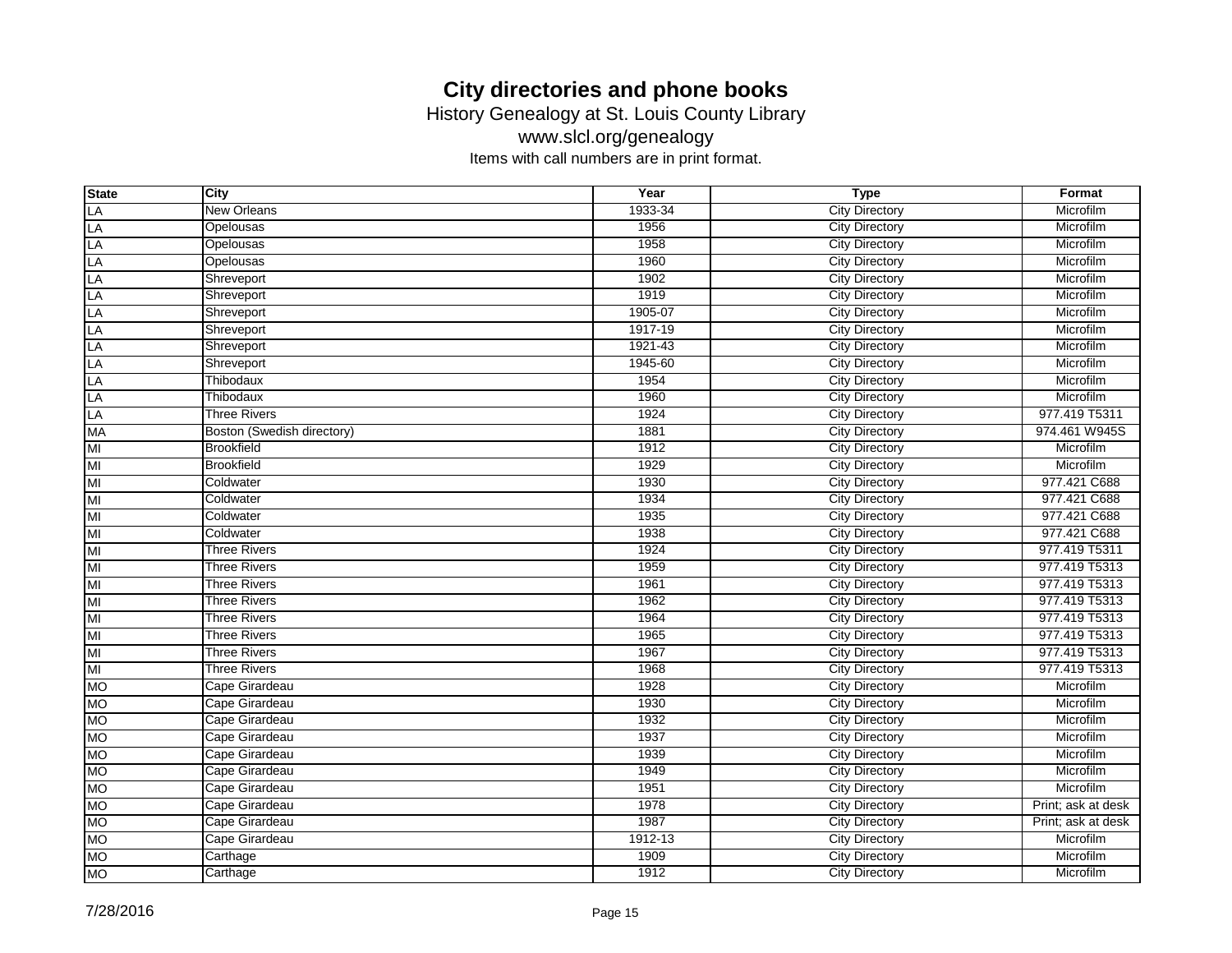History Genealogy at St. Louis County Library

www.slcl.org/genealogy

| <b>State</b> | City                                                         | Year      | <b>Type</b>           | Format             |
|--------------|--------------------------------------------------------------|-----------|-----------------------|--------------------|
| <b>MO</b>    | Carthage                                                     | 1937      | <b>City Directory</b> | Microfilm          |
| <b>MO</b>    | Carthage                                                     | 1941      | <b>City Directory</b> | Microfilm          |
| <b>MO</b>    | Carthage                                                     | 1947      | <b>City Directory</b> | Microfilm          |
| <b>MO</b>    | Carthage                                                     | 1950      | <b>City Directory</b> | Microfilm          |
| <b>MO</b>    | Carthage                                                     | 1953      | <b>City Directory</b> | Microfilm          |
| <b>MO</b>    | Carthage (Joplin/Carthage)                                   | 1902-1907 | <b>City Directory</b> | Microfilm          |
| <b>MO</b>    | Chillicothe                                                  | 1905-06   | <b>City Directory</b> | Microfilm          |
| <b>MO</b>    | Clinton                                                      | 1908-09   | <b>City Directory</b> | Microfilm          |
| <b>MO</b>    | Columbia                                                     | 1909      | <b>City Directory</b> | Microfilm          |
| <b>MO</b>    | Columbia                                                     | 1905      | <b>City Directory</b> | R 977.829 O23N     |
| <b>MO</b>    | Columbia                                                     | 1940      | <b>City Directory</b> | Microfilm          |
| <b>MO</b>    | Columbia                                                     | 1947      | <b>City Directory</b> | Microfilm          |
| <b>MO</b>    | Columbia                                                     | 1949      | <b>City Directory</b> | Microfilm          |
| <b>MO</b>    | <b>DeSoto</b>                                                | 1897      | <b>City Directory</b> | R 977.867 D598     |
| <b>MO</b>    | DeSoto                                                       | 1936      | <b>City Directory</b> | R 977.867 C581     |
| <b>MO</b>    | Dexter                                                       | 1956      | <b>City Directory</b> | R 977.895 M959     |
| <b>MO</b>    | Festus, DeSoto, Crystal City, Herculaneum, Hillsboro, Pevely | 1993      | <b>Phone Book</b>     | Print; ask at desk |
| <b>MO</b>    | Franklin & Gasconade Counties                                | 1991-92   | Phone Book            | Print; ask at desk |
| <b>MO</b>    | Fulton                                                       | 1953-54   | <b>City Directory</b> | Print; ask at desk |
| <b>MO</b>    | Hannibal                                                     | 1903      | <b>City Directory</b> | Microfilm          |
| <b>MO</b>    | Hannibal                                                     | 1905      | <b>City Directory</b> | Microfilm          |
| <b>MO</b>    | Hannibal                                                     | 1907      | <b>City Directory</b> | Microfilm          |
| <b>MO</b>    | Hannibal                                                     | 1909      | <b>City Directory</b> | Microfilm          |
| <b>MO</b>    | Hannibal                                                     | 1911      | <b>City Directory</b> | Microfilm          |
| <b>MO</b>    | Hannibal                                                     | 1912      | <b>City Directory</b> | Microfilm          |
| <b>MO</b>    | Hannibal                                                     | 1922      | <b>City Directory</b> | Microfilm          |
| <b>MO</b>    | Hannibal                                                     | 1925      | <b>City Directory</b> | Microfilm          |
| <b>MO</b>    | Hannibal                                                     | 1927      | <b>City Directory</b> | Microfilm          |
| <b>MO</b>    | Hannibal                                                     | 1929      | <b>City Directory</b> | Microfilm          |
| <b>MO</b>    | Hannibal                                                     | 1931      | <b>City Directory</b> | Microfilm          |
| <b>MO</b>    | Hannibal                                                     | 1935      | <b>City Directory</b> | Microfilm          |
| <b>MO</b>    | Hannibal                                                     | 1937      | <b>City Directory</b> | Microfilm          |
| <b>MO</b>    | Hannibal                                                     | 1939      | <b>City Directory</b> | Microfilm          |
| <b>MO</b>    | Hannibal                                                     | 1946      | <b>City Directory</b> | Microfilm          |
| <b>MO</b>    | Hannibal                                                     | 1950      | <b>City Directory</b> | Microfilm          |
| <b>MO</b>    | Hannibal                                                     | 1979      | <b>City Directory</b> | Print; ask at desk |
| <b>MO</b>    | Hannibal                                                     | 1981      | <b>City Directory</b> | Print; ask at desk |
| <b>MO</b>    | Hannibal                                                     | 1982      | <b>City Directory</b> | Print; ask at desk |
| <b>MO</b>    | Hannibal                                                     | 1985      | <b>City Directory</b> | Print; ask at desk |
| <b>MO</b>    | Hannibal                                                     | 1987      | <b>City Directory</b> | Print; ask at desk |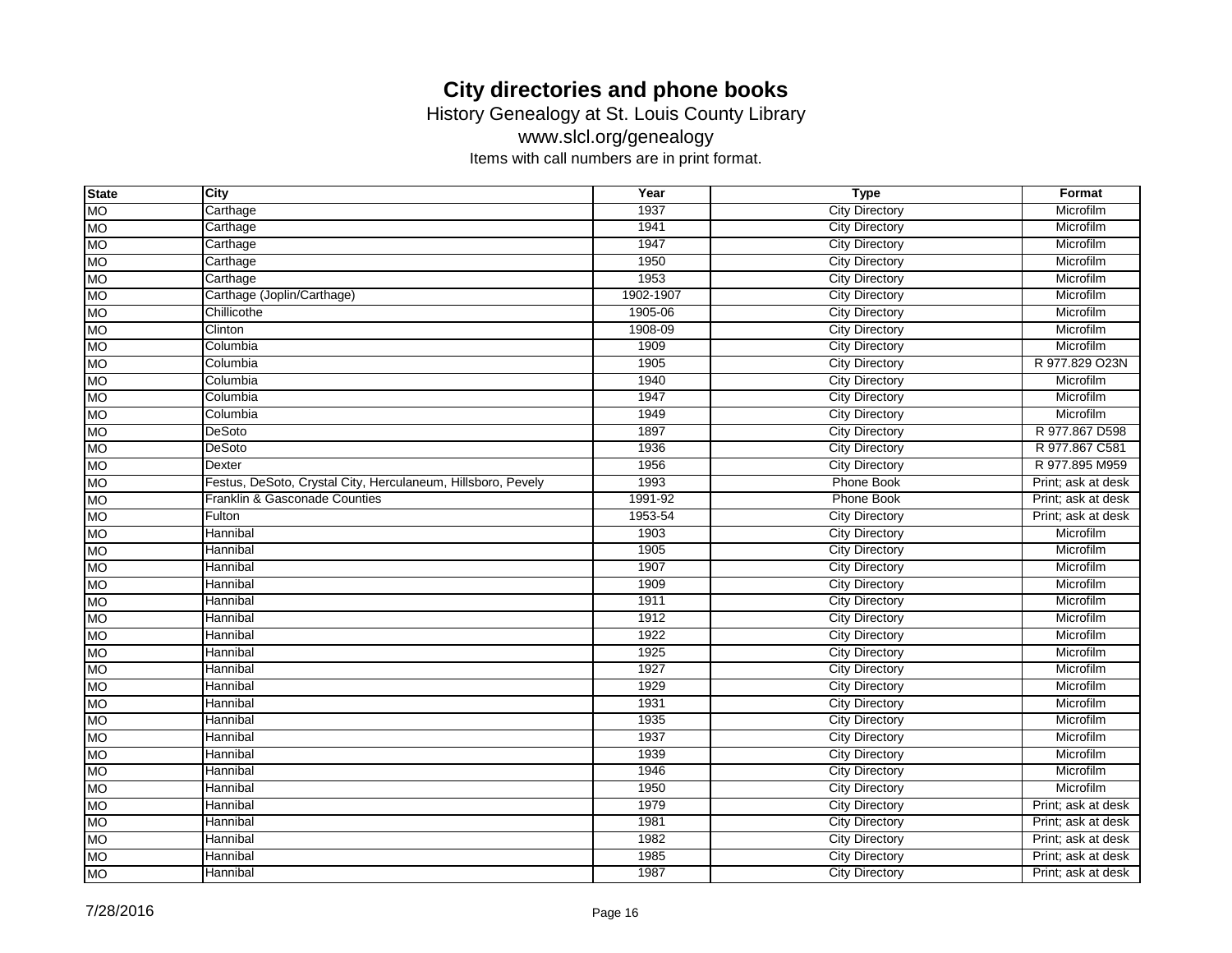History Genealogy at St. Louis County Library

www.slcl.org/genealogy

| <b>State</b> | City                  | Year    | <b>Type</b>           | Format             |
|--------------|-----------------------|---------|-----------------------|--------------------|
| <b>MO</b>    | Independence          | 1924    | <b>City Directory</b> | Microfilm          |
| <b>MO</b>    | Independence          | 1926    | <b>City Directory</b> | Microfilm          |
| <b>MO</b>    | Independence          | 1928    | <b>City Directory</b> | Microfilm          |
| <b>MO</b>    | Independence          | 1930    | <b>City Directory</b> | Microfilm          |
| <b>MO</b>    | Independence          | 1932    | <b>City Directory</b> | Microfilm          |
| <b>MO</b>    | Independence          | 1934    | <b>City Directory</b> | Microfilm          |
| <b>MO</b>    | Independence          | 1936    | <b>City Directory</b> | Microfilm          |
| <b>MO</b>    | Independence          | 1938    | <b>City Directory</b> | Microfilm          |
| <b>MO</b>    | Independence          | 1940    | <b>City Directory</b> | Microfilm          |
| <b>MO</b>    | Independence          | 1942    | <b>City Directory</b> | Microfilm          |
| <b>MO</b>    | Independence          | 1946    | <b>City Directory</b> | Microfilm          |
| <b>MO</b>    | Independence          | 1948    | <b>City Directory</b> | Microfilm          |
| <b>MO</b>    | Independence          | 1950    | <b>City Directory</b> | Microfilm          |
| <b>MO</b>    | Independence          | 1952    | <b>City Directory</b> | Microfilm          |
| <b>MO</b>    | Independence          | 1911-12 | <b>City Directory</b> | Microfilm          |
| <b>MO</b>    | Independence          | 1986-87 | <b>City Directory</b> | Print; ask at desk |
| <b>MO</b>    | <b>Jasper County</b>  | 1905-06 | <b>City Directory</b> | R 977.872 J39      |
| <b>MO</b>    | Jefferson City        | 1921    | <b>City Directory</b> | Microfilm          |
| <b>MO</b>    | Jefferson City        | 1925    | <b>City Directory</b> | Microfilm          |
| <b>MO</b>    | Jefferson City        | 1929    | <b>City Directory</b> | Microfilm          |
| <b>MO</b>    | Jefferson City        | 1931    | <b>City Directory</b> | Microfilm          |
| <b>MO</b>    | <b>Jefferson City</b> | 1933    | <b>City Directory</b> | Microfilm          |
| <b>MO</b>    | Jefferson City        | 1935    | <b>City Directory</b> | Microfilm          |
| <b>MO</b>    | Jefferson City        | 1948    | <b>City Directory</b> | Print; ask at desk |
| <b>MO</b>    | Jefferson City        | 1955    | <b>City Directory</b> | Print; ask at desk |
| <b>MO</b>    | Jefferson City        | 1904-05 | <b>City Directory</b> | Microfilm          |
| <b>MO</b>    | Jefferson City        | 1908-09 | <b>City Directory</b> | Microfilm          |
| <b>MO</b>    | Jefferson City        | 1952-53 | <b>City Directory</b> | Print; ask at desk |
| <b>MO</b>    | Jefferson County      | 1993-94 | <b>Phone Book</b>     | Print; ask at desk |
| <b>MO</b>    | Joplin                | 1891    | <b>City Directory</b> | R 977.872 B432J    |
| <b>MO</b>    | Joplin                | 1935    | <b>City Directory</b> | Microfilm          |
| <b>MO</b>    | Joplin                | 1949    | <b>City Directory</b> | Microfilm          |
| <b>MO</b>    | Joplin                | 1951    | <b>City Directory</b> | Microfilm          |
| <b>MO</b>    | Joplin                | 1953    | <b>City Directory</b> | Microfilm          |
| <b>MO</b>    | Joplin                | 1955    | <b>City Directory</b> | Microfilm          |
| <b>MO</b>    | Joplin                | 1909-11 | <b>City Directory</b> | Microfilm          |
| <b>MO</b>    | Joplin                | 1913-14 | <b>City Directory</b> | Microfilm          |
| <b>MO</b>    | Joplin                | 1920-23 | <b>City Directory</b> | Microfilm          |
| <b>MO</b>    | Joplin                | 1925-33 | <b>City Directory</b> | Microfilm          |
| <b>MO</b>    | Joplin                | 1937-42 | <b>City Directory</b> | Microfilm          |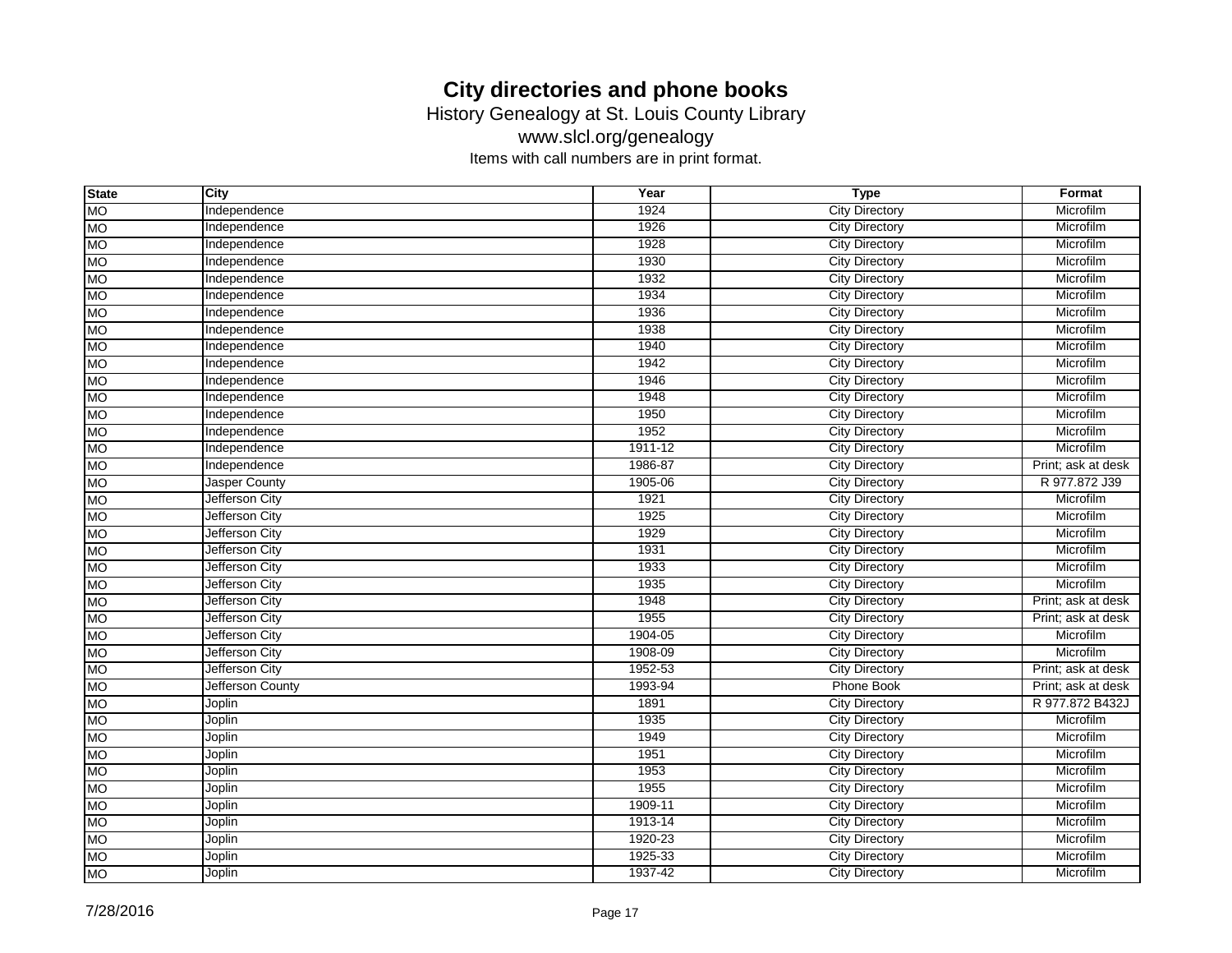History Genealogy at St. Louis County Library

www.slcl.org/genealogy

| <b>State</b> | City                           | Year      | <b>Type</b>           | Format              |
|--------------|--------------------------------|-----------|-----------------------|---------------------|
| <b>MO</b>    | Joplin                         | 1946-47   | <b>City Directory</b> | Microfilm           |
| <b>MO</b>    | Joplin Township, Jasper County | 1896-97   | <b>City Directory</b> | R 977.872 R948      |
| <b>MO</b>    | Joplin/Carthage                | 1902-07   | <b>City Directory</b> | Microfilm           |
| <b>MO</b>    | <b>Kansas City</b>             | 1916      | <b>City Directory</b> | Microfilm           |
| <b>MO</b>    | <b>Kansas City</b>             | 1945      | <b>City Directory</b> | Print; ask at desk  |
| <b>MO</b>    | <b>Kansas City</b>             | 1947      | <b>City Directory</b> | Print; ask at desk  |
| <b>MO</b>    | <b>Kansas City</b>             | 1953      | <b>City Directory</b> | Print; ask at desk  |
| <b>MO</b>    | Kansas City                    | 1955      | <b>City Directory</b> | Print; ask at desk  |
| <b>MO</b>    | <b>Kansas City</b>             | 1988      | <b>City Directory</b> | Print; ask at desk  |
| <b>MO</b>    | <b>Kansas City</b>             | 1865-1901 | <b>City Directory</b> | Microfilm           |
| <b>MO</b>    | <b>Kansas City</b>             | 1865-68   | <b>City Directory</b> | Microfilm           |
| <b>MO</b>    | <b>Kansas City</b>             | 1870-1935 | <b>City Directory</b> | Microfilm           |
| <b>MO</b>    | <b>Kansas City</b>             | 1903-14   | <b>City Directory</b> | Print; ask at desk  |
| <b>MO</b>    | <b>Kansas City</b>             | 1918-27   | <b>City Directory</b> | Print; ask at desk  |
| <b>MO</b>    | <b>Kansas City</b>             | 1929-35   | <b>City Directory</b> | Print; ask at desk  |
| <b>MO</b>    | <b>Kansas City</b>             | 1950-51   | <b>City Directory</b> | Print; ask at desk  |
| <b>MO</b>    | <b>Kansas City</b>             | 1987-88   | <b>City Directory</b> | Print; ask at desk  |
| <b>MO</b>    | Kirksville                     | 1951      | <b>City Directory</b> | Print; ask at desk  |
| <b>MO</b>    | Lebanon                        | 1953      | <b>City Directory</b> | Print; ask at desk  |
| <b>MO</b>    | Liberty                        | 1988      | <b>City Directory</b> | Print; ask at desk  |
| <b>MO</b>    | Louisiana                      | 1911      | <b>City Directory</b> | Microfilm           |
| <b>MO</b>    | Louisiana                      | 1951      | <b>City Directory</b> | Print; ask at desk  |
|              |                                |           |                       |                     |
|              |                                |           |                       | R 977.836 H396L &   |
| <b>MO</b>    | Louisiana                      | 1875-76   | <b>City Directory</b> | Q 977.836 H396L     |
| <b>MO</b>    | Louisiana and Clarksville      | 1875-76   | <b>City Directory</b> | R 977.836 H396L     |
| <b>MO</b>    | Marshall                       | 1907      | <b>City Directory</b> | Microfilm           |
| <b>MO</b>    | Mexico                         | 1908      | <b>City Directory</b> | Microfilm           |
| <b>MO</b>    | Mexico                         | 1950      | <b>City Directory</b> | Print; ask at desk  |
| <b>MO</b>    | Mexico                         | 1952      | <b>City Directory</b> | Print; ask at desk  |
| <b>MO</b>    | Moberly                        | 1905      | <b>City Directory</b> | Microfilm           |
| <b>MO</b>    | Moberly                        | 1909      | <b>City Directory</b> | Microfilm           |
| <b>MO</b>    | Moberly                        | 1911      | <b>City Directory</b> | Microfilm           |
| <b>MO</b>    | Moberly                        | 1932      | <b>City Directory</b> | Microfilm           |
| <b>MO</b>    | Moberly                        | 1938      | <b>City Directory</b> | Microfilm           |
| <b>MO</b>    | Moberly                        | 1951      | <b>City Directory</b> | Microfilm           |
| <b>MO</b>    | Moberly                        | 1951      | <b>City Directory</b> | print and Microfilm |
| <b>MO</b>    | Moberly                        | 1953      | <b>City Directory</b> | Microfilm           |
| <b>MO</b>    | Moberly                        | 1948-49   | <b>City Directory</b> | Microfilm           |
| <b>MO</b>    | O' Fallon                      | 1989      | <b>City Directory</b> | R 917.7839 O31      |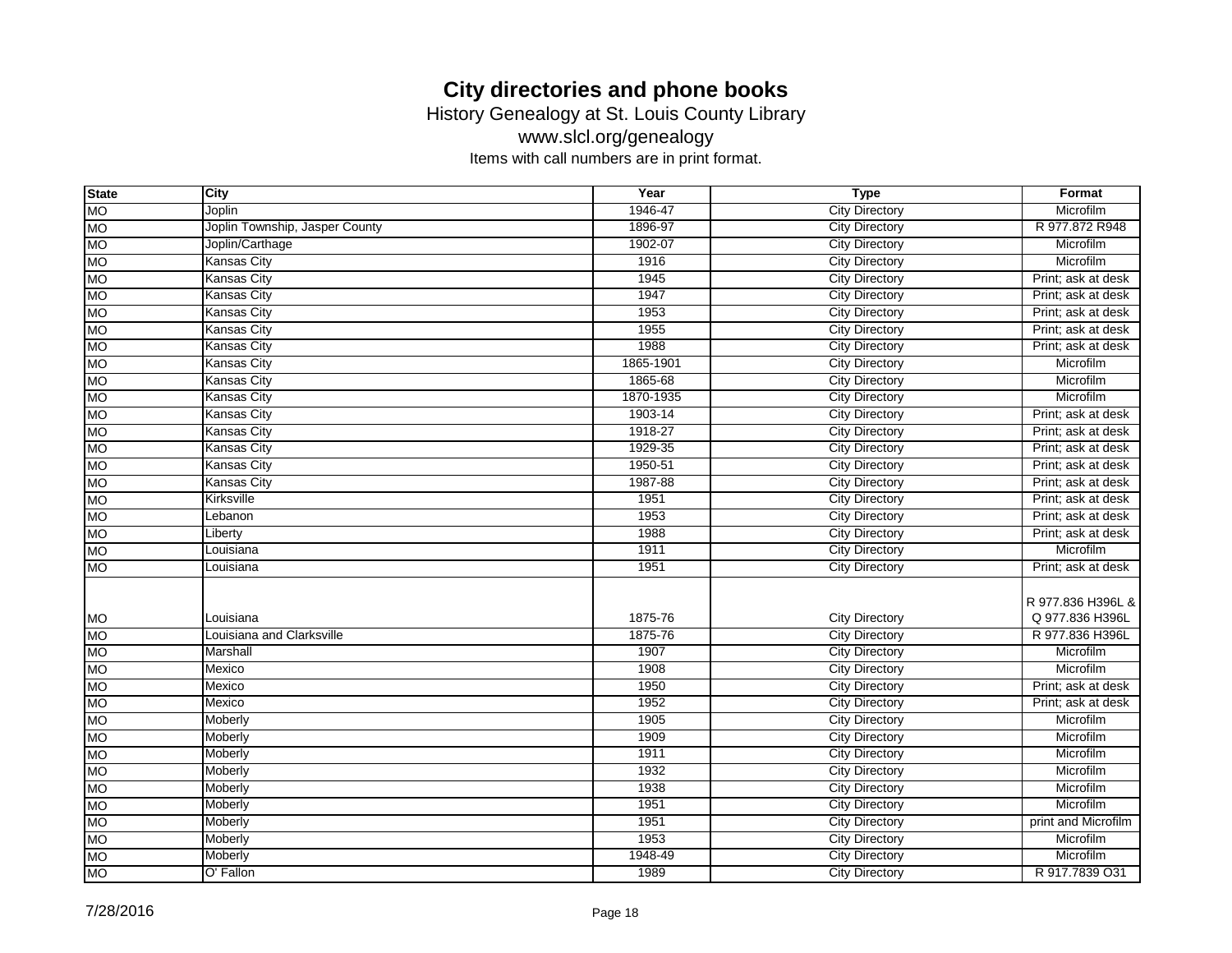History Genealogy at St. Louis County Library

www.slcl.org/genealogy

| <b>State</b> | City                | Year    | <b>Type</b>           | Format             |
|--------------|---------------------|---------|-----------------------|--------------------|
| <b>MO</b>    | <b>Osage County</b> | 1915    | <b>City Directory</b> | R 977.858 O81      |
| <b>MO</b>    | <b>Poplar Bluff</b> | 1906    | <b>City Directory</b> | Microfilm          |
| <b>MO</b>    | <b>Poplar Bluff</b> | 1921    | <b>City Directory</b> | Microfilm          |
| <b>MO</b>    | <b>Poplar Bluff</b> | 1939    | <b>City Directory</b> | Microfilm          |
| <b>MO</b>    | <b>Poplar Bluff</b> | 1952    | <b>City Directory</b> | Microfilm          |
| <b>MO</b>    | Poplar Bluff        | 1954    | <b>City Directory</b> | Microfilm          |
| <b>MO</b>    | Poplar Bluff        | 1957    | <b>City Directory</b> | Microfilm          |
| <b>MO</b>    | Poplar Bluff        | 1960    | <b>City Directory</b> | Microfilm          |
| <b>MO</b>    | Raytown             | 1987-88 | <b>City Directory</b> | Print; ask at desk |
| <b>MO</b>    | Rolla               | 1951    | <b>City Directory</b> | Microfilm          |
| <b>MO</b>    | Rolla               | 1951    | <b>City Directory</b> | R 977.8594 M959    |
| <b>MO</b>    | Sedalia             | 1925    | <b>City Directory</b> | Microfilm          |
| <b>MO</b>    | Sedalia             | 1927    | <b>City Directory</b> | Microfilm          |
| <b>MO</b>    | Sedalia             | 1929    | <b>City Directory</b> | Microfilm          |
| <b>MO</b>    | Sedalia             | 1931    | <b>City Directory</b> | Microfilm          |
| <b>MO</b>    | Sedalia             | 1935    | <b>City Directory</b> | Microfilm          |
| <b>MO</b>    | Sedalia             | 1937    | <b>City Directory</b> | Microfilm          |
| <b>MO</b>    | Sedalia             | 1939    | <b>City Directory</b> | Microfilm          |
| <b>MO</b>    | Sedalia             | 1941    | <b>City Directory</b> | Microfilm          |
| <b>MO</b>    | Sedalia             | 1946    | <b>City Directory</b> | Microfilm          |
| <b>MO</b>    | Sedalia             | 1948    | <b>City Directory</b> | Microfilm          |
| <b>MO</b>    | Sedalia             | 1950    | <b>City Directory</b> | Microfilm          |
| <b>MO</b>    | Sedalia             | 1903-04 | <b>City Directory</b> | Microfilm          |
| <b>MO</b>    | Sedalia             | 1906-08 | <b>City Directory</b> | Microfilm          |
| <b>MO</b>    | Sedalia             | 1952-54 | <b>City Directory</b> | Microfilm          |
| <b>MO</b>    | Sikeston            | 1955    | <b>City Directory</b> | R 977.897 M959     |
| <b>MO</b>    | Springfield         | 1899    | <b>City Directory</b> | Microfilm          |
| <b>MO</b>    | Springfield         | 1908    | <b>City Directory</b> | Microfilm          |
| <b>MO</b>    | Springfield         | 1915    | <b>City Directory</b> | Microfilm          |
| <b>MO</b>    | Springfield         | 1925    | <b>City Directory</b> | Microfilm          |
| <b>MO</b>    | Springfield         | 1950    | <b>City Directory</b> | Microfilm          |
| <b>MO</b>    | Springfield         | 1952    | <b>City Directory</b> | Microfilm          |
| <b>MO</b>    | Springfield         | 1890-91 | <b>City Directory</b> | Microfilm          |
| <b>MO</b>    | Springfield         | 1890-91 | <b>City Directory</b> | R 977.878 S769     |
| <b>MO</b>    | Springfield         | 1902-06 | <b>City Directory</b> | Microfilm          |
| <b>MO</b>    | Springfield         | 1920-21 | <b>City Directory</b> | Microfilm          |
| <b>MO</b>    | Springfield         | 1926-27 | <b>City Directory</b> | Microfilm          |
| <b>MO</b>    | Springfield         | 1928-41 | <b>City Directory</b> | Microfilm          |
| <b>MO</b>    | Springfield         | 1946-48 | <b>City Directory</b> | Microfilm          |
| <b>MO</b>    | St. Charles         | 1906    | <b>City Directory</b> | Microfilm          |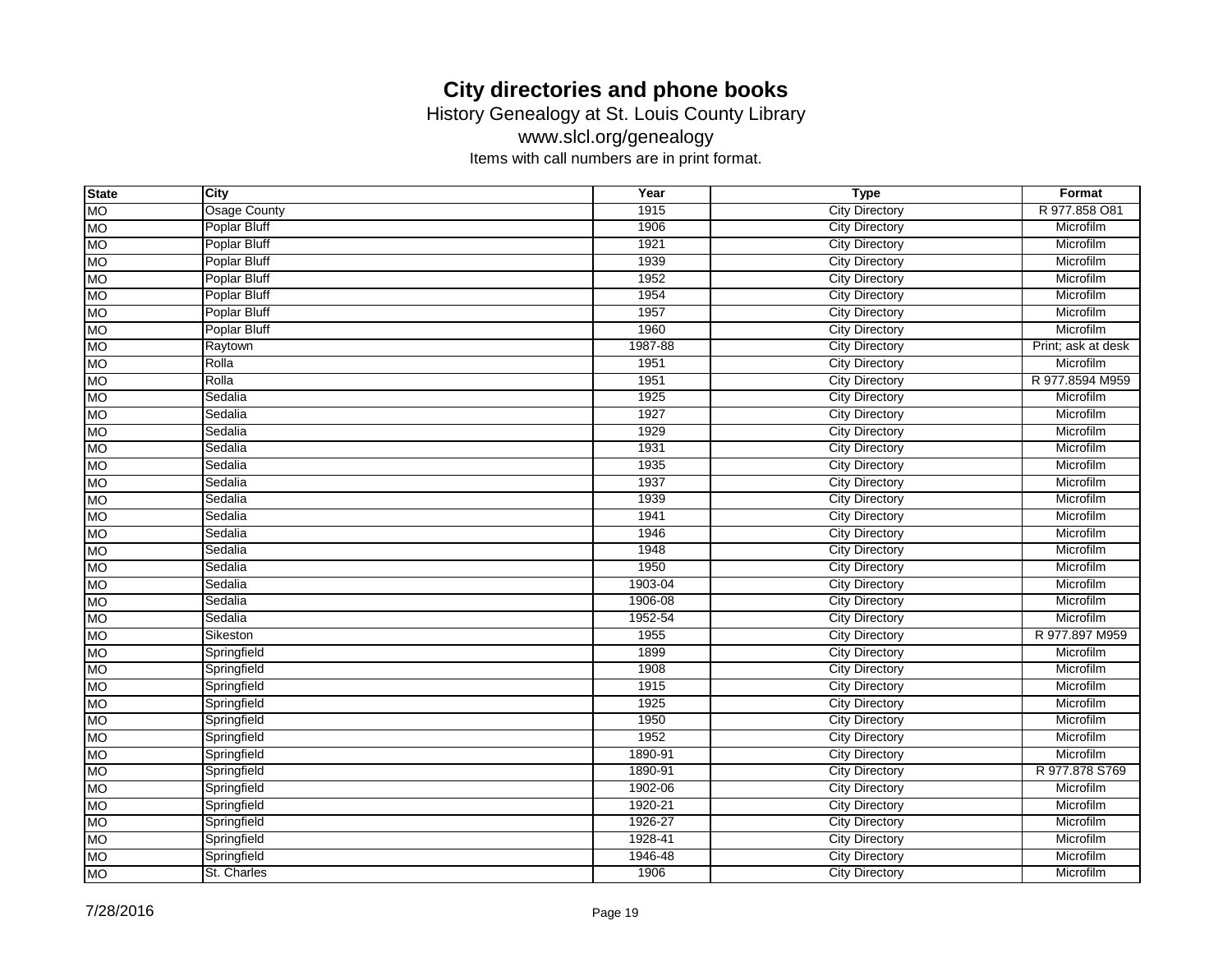History Genealogy at St. Louis County Library

www.slcl.org/genealogy

| <b>State</b> | <b>City</b>                                                                                                                 | Year      | <b>Type</b>           | Format             |
|--------------|-----------------------------------------------------------------------------------------------------------------------------|-----------|-----------------------|--------------------|
| <b>MO</b>    | St. Charles                                                                                                                 | 1934      | <b>City Directory</b> | Microfilm          |
| <b>MO</b>    | St. Charles                                                                                                                 | 1936      | <b>City Directory</b> | Microfilm          |
| <b>MO</b>    | St. Charles                                                                                                                 | 1948      | <b>City Directory</b> | Microfilm          |
| <b>MO</b>    | St. Charles                                                                                                                 | 1950      | <b>City Directory</b> | Microfilm          |
| <b>MO</b>    | St. Charles                                                                                                                 | 1952      | <b>City Directory</b> | Microfilm          |
| <b>MO</b>    | St. Charles                                                                                                                 | 1955      | <b>City Directory</b> | Microfilm          |
| <b>MO</b>    | St. Charles                                                                                                                 | 1957      | <b>City Directory</b> | Microfilm          |
| МO           | St. Charles                                                                                                                 | 1959      | <b>City Directory</b> | Microfilm          |
| <b>MO</b>    | St. Charles                                                                                                                 | 1966      | <b>City Directory</b> | Print; ask at desk |
| <b>MO</b>    | St. Charles                                                                                                                 | 1987      | <b>City Directory</b> | R 917.7839 S136    |
| <b>MO</b>    | St. Charles                                                                                                                 | 1988      | <b>City Directory</b> | R 917,7839 S136    |
| <b>MO</b>    | St. Charles                                                                                                                 | 1925-32   | <b>City Directory</b> | Microfilm          |
| <b>MO</b>    | St. Charles                                                                                                                 | 1938-39   | <b>City Directory</b> | Microfilm          |
| <b>MO</b>    | St. Charles                                                                                                                 | 1941-42   | <b>City Directory</b> | Microfilm          |
| <b>MO</b>    | St. Charles                                                                                                                 | 1973-74   | <b>City Directory</b> | Print; ask at desk |
| <b>MO</b>    | St. Charles County, including Lincoln and Warren Counties                                                                   | 1989-90   | Phone Book            | Print; ask at desk |
| <b>MO</b>    | St. Charles, including Portage des Sioux, Weldon Spring, O'Fallon,<br>St. Peters, Dardenne/Lake St. Louis, and Orchard Farm | 1987-88   | Phone Book            | Print; ask at desk |
| <b>MO</b>    | St. Charles, Wentzville Regional                                                                                            | 1988-89   | Phone Book            | Print; ask at desk |
| <b>MO</b>    | St. Charles, Wentzville Regional                                                                                            | 1990-91   | Phone Book            | Print; ask at desk |
| <b>MO</b>    | St. Joseph                                                                                                                  | 1921      | <b>City Directory</b> | Microfilm          |
| <b>MO</b>    | St. Joseph                                                                                                                  | 1924      | <b>City Directory</b> | Microfilm          |
| <b>MO</b>    | St. Joseph                                                                                                                  | 1926      | <b>City Directory</b> | Microfilm          |
| <b>MO</b>    | St. Joseph                                                                                                                  | 1928      | <b>City Directory</b> | Microfilm          |
| <b>MO</b>    | St. Joseph                                                                                                                  | 1930      | <b>City Directory</b> | Microfilm          |
| МO           | St. Joseph                                                                                                                  | 1935      | <b>City Directory</b> | Microfilm          |
| МO           | St. Joseph                                                                                                                  | 1949      | <b>City Directory</b> | Microfilm          |
| <b>MO</b>    | St. Joseph                                                                                                                  | 1951      | <b>City Directory</b> | Microfilm          |
| <b>MO</b>    | St. Joseph                                                                                                                  | 1887-1902 | <b>City Directory</b> | Microfilm          |
| <b>MO</b>    | St. Joseph                                                                                                                  | 1904-1918 | <b>City Directory</b> | Microfilm          |
| <b>MO</b>    | St. Joseph                                                                                                                  | 1932-33   | <b>City Directory</b> | Microfilm          |
| <b>MO</b>    | St. Joseph                                                                                                                  | 1937-42   | <b>City Directory</b> | Microfilm          |
| <b>MO</b>    | St. Joseph                                                                                                                  | 1946-47   | <b>City Directory</b> | Microfilm          |
| <b>MO</b>    | St. Louis                                                                                                                   | 1821      | <b>City Directory</b> | Microfiche         |
| MO           | St. Louis                                                                                                                   | 1840      | <b>City Directory</b> | R 977.866 L881S    |
| <b>MO</b>    | St. Louis                                                                                                                   | 1842      | <b>City Directory</b> | Microfiche         |
| <b>MO</b>    | St. Louis                                                                                                                   | 1845      | <b>City Directory</b> | Microfiche         |
| <b>NO</b>    | St. Louis                                                                                                                   | 1847      | <b>City Directory</b> | Microfiche         |
| <b>MO</b>    | St. Louis                                                                                                                   | 1848      | <b>City Directory</b> | Microfiche         |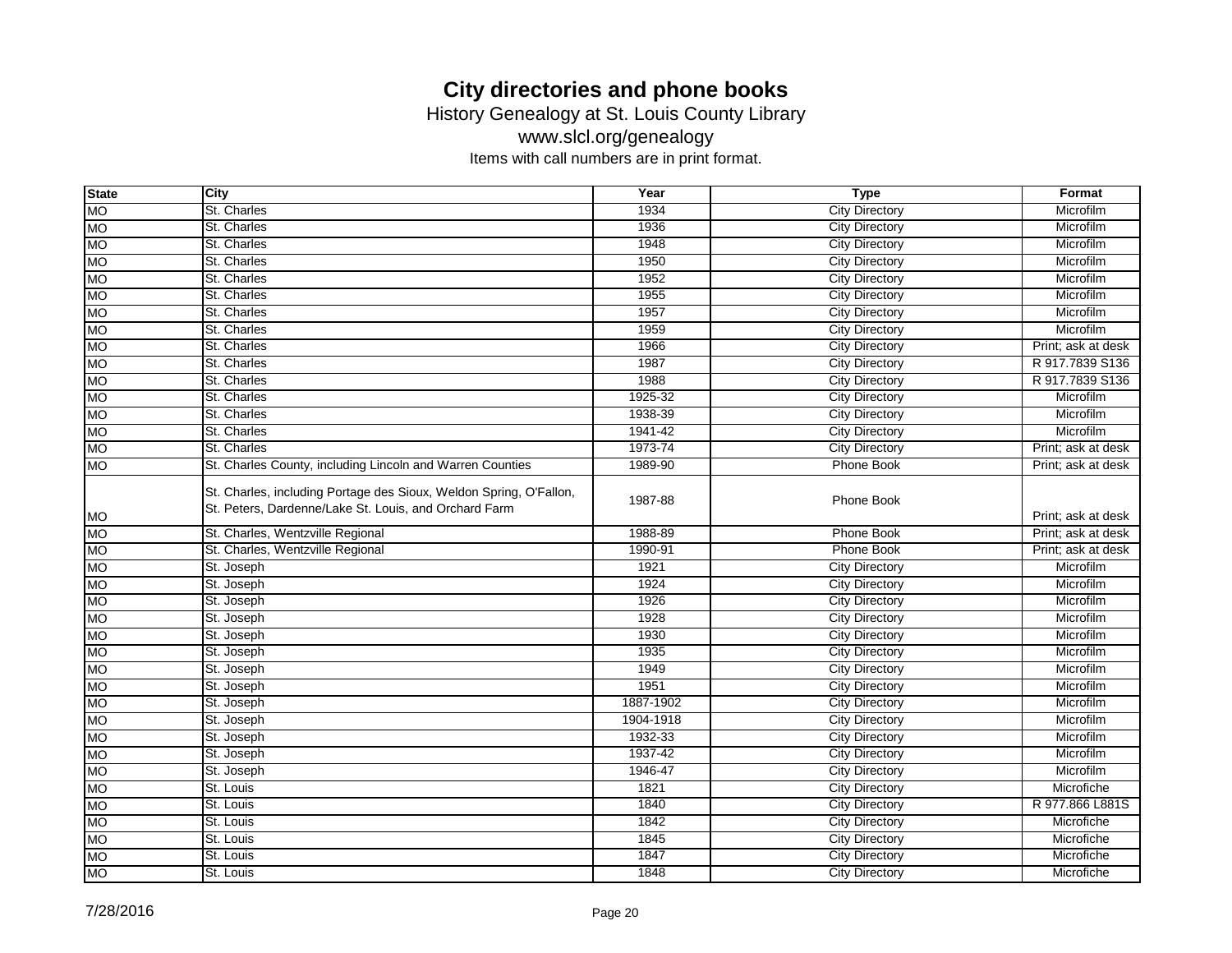History Genealogy at St. Louis County Library

www.slcl.org/genealogy

| <b>State</b> | City      | Year | <b>Type</b>               | Format     |
|--------------|-----------|------|---------------------------|------------|
| <b>MO</b>    | St. Louis | 1850 | <b>City Directory</b>     | Microfiche |
| <b>MO</b>    | St. Louis | 1851 | <b>City Directory</b>     | Microfiche |
| <b>MO</b>    | St. Louis | 1852 | <b>City Directory</b>     | Microfiche |
| <b>MO</b>    | St. Louis | 1853 | <b>City Directory</b>     | Microfiche |
| <b>MO</b>    | St. Louis | 1857 | <b>City Directory</b>     | Microfiche |
| <b>MO</b>    | St. Louis | 1858 | <b>City Directory</b>     | Microfiche |
| <b>MO</b>    | St. Louis | 1859 | <b>City Directory</b>     | Microfiche |
| <b>MO</b>    | St. Louis | 1860 | <b>Business Directory</b> | Microfilm  |
| <b>MO</b>    | St. Louis | 1860 | <b>City Directory</b>     | Microfiche |
| <b>MO</b>    | St. Louis | 1861 | <b>City Directory</b>     | Microfilm  |
| <b>MO</b>    | St. Louis | 1862 | <b>City Directory</b>     | Microfilm  |
| <b>MO</b>    | St. Louis | 1863 | <b>City Directory</b>     | Microfilm  |
| <b>MO</b>    | St. Louis | 1864 | <b>City Directory</b>     | Microfilm  |
| <b>MO</b>    | St. Louis | 1865 | <b>City Directory</b>     | Microfilm  |
| <b>MO</b>    | St. Louis | 1866 | <b>City Directory</b>     | Microfilm  |
| <b>MO</b>    | St. Louis | 1867 | <b>City Directory</b>     | Microfilm  |
| <b>MO</b>    | St. Louis | 1868 | <b>City Directory</b>     | Microfilm  |
| <b>MO</b>    | St. Louis | 1869 | <b>City Directory</b>     | Microfilm  |
| <b>MO</b>    | St. Louis | 1870 | <b>City Directory</b>     | Microfilm  |
| <b>MO</b>    | St. Louis | 1871 | <b>City Directory</b>     | Microfilm  |
| <b>MO</b>    | St. Louis | 1872 | <b>City Directory</b>     | Microfilm  |
| <b>MO</b>    | St. Louis | 1873 | <b>City Directory</b>     | Microfilm  |
| <b>MO</b>    | St. Louis | 1874 | <b>City Directory</b>     | Microfilm  |
| <b>MO</b>    | St. Louis | 1875 | <b>City Directory</b>     | Microfilm  |
| <b>MO</b>    | St. Louis | 1876 | <b>City Directory</b>     | Microfilm  |
| <b>MO</b>    | St. Louis | 1877 | <b>City Directory</b>     | Microfilm  |
| <b>MO</b>    | St. Louis | 1878 | <b>City Directory</b>     | Microfilm  |
| <b>MO</b>    | St. Louis | 1879 | <b>City Directory</b>     | Microfilm  |
| <b>MO</b>    | St. Louis | 1880 | <b>City Directory</b>     | Microfilm  |
| <b>MO</b>    | St. Louis | 1881 | <b>City Directory</b>     | Microfilm  |
| <b>MO</b>    | St. Louis | 1882 | <b>City Directory</b>     | Microfilm  |
| <b>MO</b>    | St. Louis | 1883 | <b>City Directory</b>     | Microfilm  |
| <b>MO</b>    | St. Louis | 1884 | <b>City Directory</b>     | Microfilm  |
| <b>MO</b>    | St. Louis | 1885 | <b>City Directory</b>     | Microfilm  |
| <b>MO</b>    | St. Louis | 1886 | <b>City Directory</b>     | Microfilm  |
| <b>MO</b>    | St. Louis | 1887 | <b>City Directory</b>     | Microfilm  |
| <b>MO</b>    | St. Louis | 1888 | <b>City Directory</b>     | Microfilm  |
| <b>MO</b>    | St. Louis | 1889 | <b>City Directory</b>     | Microfilm  |
| <b>MO</b>    | St. Louis | 1890 | <b>City Directory</b>     | Microfilm  |
| <b>MO</b>    | St. Louis | 1891 | <b>City Directory</b>     | Microfilm  |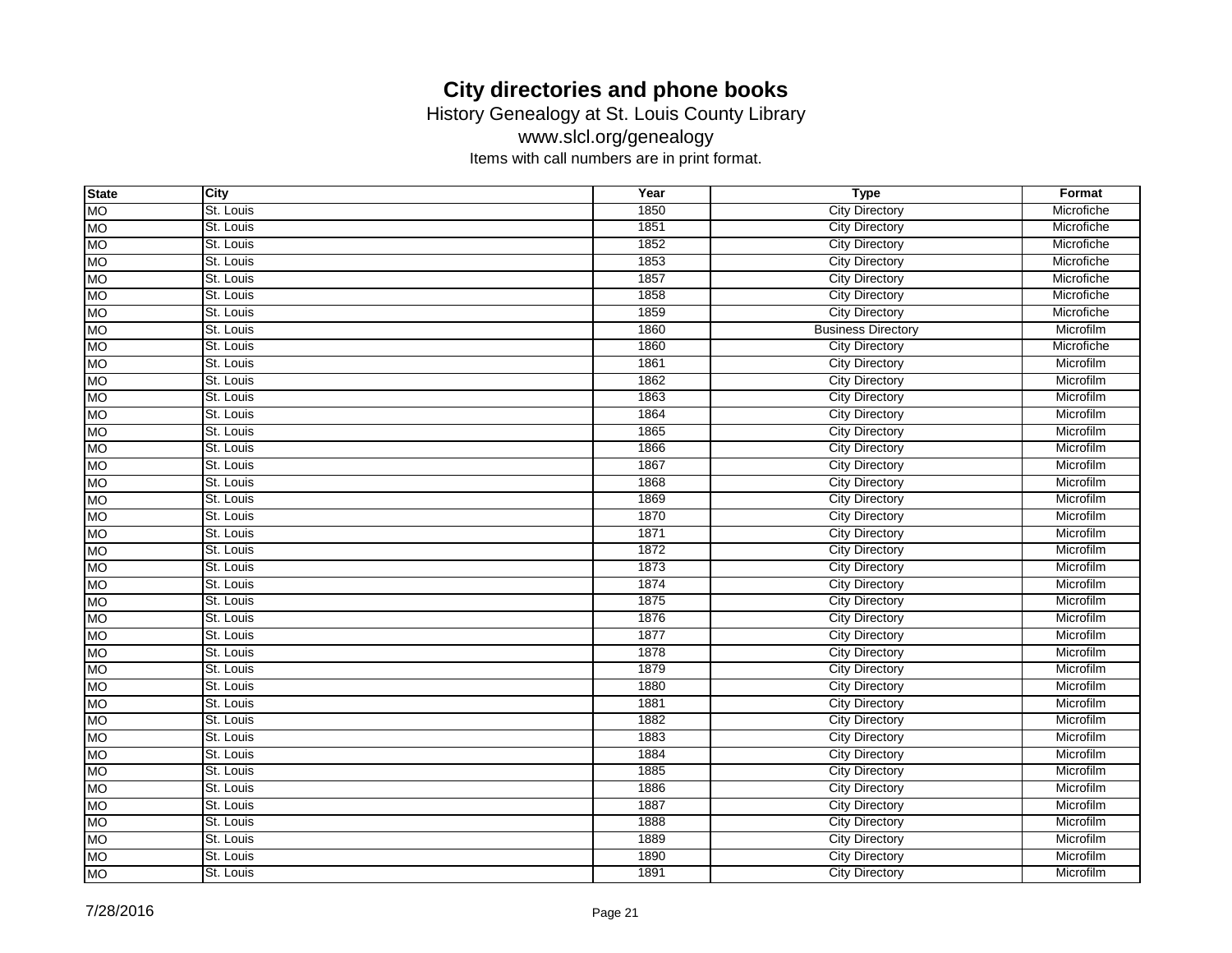History Genealogy at St. Louis County Library

www.slcl.org/genealogy

| <b>State</b> | City      | Year | <b>Type</b>           | Format    |
|--------------|-----------|------|-----------------------|-----------|
| <b>MO</b>    | St. Louis | 1892 | <b>City Directory</b> | Microfilm |
| <b>MO</b>    | St. Louis | 1893 | <b>City Directory</b> | Microfilm |
| <b>MO</b>    | St. Louis | 1894 | <b>City Directory</b> | Microfilm |
| <b>MO</b>    | St. Louis | 1895 | <b>City Directory</b> | Microfilm |
| <b>MO</b>    | St. Louis | 1896 | <b>City Directory</b> | Microfilm |
| <b>MO</b>    | St. Louis | 1897 | <b>City Directory</b> | Microfilm |
| <b>MO</b>    | St. Louis | 1898 | <b>City Directory</b> | Microfilm |
| <b>MO</b>    | St. Louis | 1899 | <b>City Directory</b> | Microfilm |
| <b>MO</b>    | St. Louis | 1900 | <b>City Directory</b> | Microfilm |
| <b>MO</b>    | St. Louis | 1901 | <b>City Directory</b> | Microfilm |
| <b>MO</b>    | St. Louis | 1902 | <b>City Directory</b> | Microfilm |
| <b>MO</b>    | St. Louis | 1903 | <b>City Directory</b> | Microfilm |
| <b>MO</b>    | St. Louis | 1904 | <b>City Directory</b> | Microfilm |
| <b>MO</b>    | St. Louis | 1905 | <b>City Directory</b> | Microfilm |
| <b>MO</b>    | St. Louis | 1906 | <b>City Directory</b> | Microfilm |
| <b>MO</b>    | St. Louis | 1907 | <b>City Directory</b> | Microfilm |
| <b>MO</b>    | St. Louis | 1908 | City Directory        | Microfilm |
| <b>MO</b>    | St. Louis | 1909 | <b>City Directory</b> | Microfilm |
| <b>MO</b>    | St. Louis | 1910 | <b>City Directory</b> | Microfilm |
| <b>MO</b>    | St. Louis | 1911 | <b>City Directory</b> | Microfilm |
| <b>MO</b>    | St. Louis | 1912 | <b>City Directory</b> | Microfilm |
| <b>MO</b>    | St. Louis | 1913 | <b>City Directory</b> | Microfilm |
| <b>MO</b>    | St. Louis | 1914 | <b>City Directory</b> | Microfilm |
| <b>MO</b>    | St. Louis | 1915 | <b>City Directory</b> | Microfilm |
| <b>MO</b>    | St. Louis | 1916 | <b>City Directory</b> | Microfilm |
| <b>MO</b>    | St. Louis | 1917 | <b>City Directory</b> | Microfilm |
| <b>MO</b>    | St. Louis | 1918 | City Directory        | Microfilm |
| <b>MO</b>    | St. Louis | 1919 | City Directory        | Microfilm |
| <b>MO</b>    | St. Louis | 1920 | <b>City Directory</b> | Microfilm |
| <b>MO</b>    | St. Louis | 1921 | <b>City Directory</b> | Microfilm |
| <b>MO</b>    | St. Louis | 1922 | <b>City Directory</b> | Microfilm |
| <b>MO</b>    | St. Louis | 1923 | <b>City Directory</b> | Microfilm |
| <b>MO</b>    | St. Louis | 1924 | <b>City Directory</b> | Microfilm |
| <b>MO</b>    | St. Louis | 1925 | City Directory        | Microfilm |
| <b>MO</b>    | St. Louis | 1926 | <b>City Directory</b> | Microfilm |
| <b>MO</b>    | St. Louis | 1927 | City Directory        | Microfilm |
| <b>MO</b>    | St. Louis | 1928 | <b>City Directory</b> | Microfilm |
| <b>MO</b>    | St. Louis | 1929 | <b>City Directory</b> | Microfilm |
| <b>MO</b>    | St. Louis | 1930 | <b>City Directory</b> | Microfilm |
| <b>MO</b>    | St. Louis | 1931 | <b>City Directory</b> | Microfilm |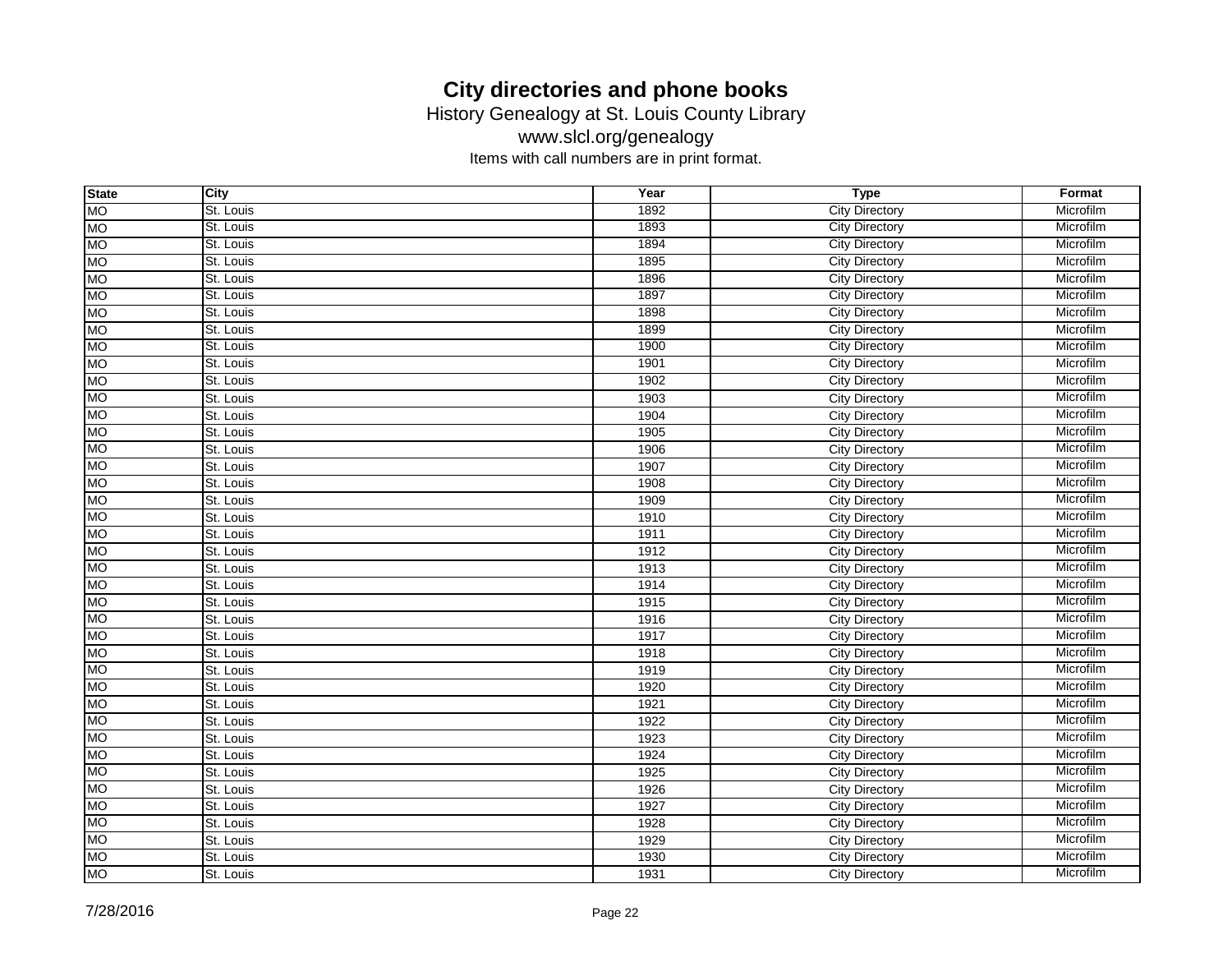History Genealogy at St. Louis County Library

www.slcl.org/genealogy

| <b>State</b> | City      | Year | <b>Type</b>           | Format         |
|--------------|-----------|------|-----------------------|----------------|
| <b>MO</b>    | St. Louis | 1932 | <b>City Directory</b> | Microfilm      |
| ЮM           | St. Louis | 1932 | City Directory        | R 917.786 S145 |
| <b>MO</b>    | St. Louis | 1933 | <b>City Directory</b> | Microfilm      |
| <b>NO</b>    | St. Louis | 1933 | City Directory        | R 917.786 S145 |
| Ю            | St. Louis | 1934 | <b>City Directory</b> | Microfilm      |
| <b>MO</b>    | St. Louis | 1935 | <b>City Directory</b> | Microfilm      |
| <b>OM</b>    | St. Louis | 1935 | <b>City Directory</b> | R 917.786 S145 |
| МO           | St. Louis | 1936 | <b>City Directory</b> | Microfilm      |
| <b>MO</b>    | St. Louis | 1936 | <b>City Directory</b> | R 917.786 S145 |
| <b>MO</b>    | St. Louis | 1937 | <b>City Directory</b> | Microfilm      |
| Ю            | St. Louis | 1938 | <b>City Directory</b> | Microfilm      |
| <b>MO</b>    | St. Louis | 1938 | City Directory        | R 917.786 S145 |
| <b>MO</b>    | St. Louis | 1939 | City Directory        | Microfilm      |
| <b>MO</b>    | St. Louis | 1939 | <b>City Directory</b> | R 917.786 S145 |
| <b>OM</b>    | St. Louis | 1940 | <b>City Directory</b> | Microfilm      |
| <b>MO</b>    | St. Louis | 1940 | <b>City Directory</b> | R 917.786 S145 |
| <b>MO</b>    | St. Louis | 1941 | <b>City Directory</b> | Microfilm      |
| <b>OM</b>    | St. Louis | 1941 | <b>City Directory</b> | R 917.786 S145 |
| <b>MO</b>    | St. Louis | 1942 | <b>City Directory</b> | Microfilm      |
| <b>MO</b>    | St. Louis | 1942 | <b>City Directory</b> | R 917.786 S145 |
| <b>MO</b>    | St. Louis | 1944 | <b>City Directory</b> | Microfilm      |
| Ю            | St. Louis | 1944 | <b>City Directory</b> | R 917.786 S145 |
| <b>MO</b>    | St. Louis | 1946 | <b>City Directory</b> | Microfilm      |
| <b>MO</b>    | St. Louis | 1946 | <b>City Directory</b> | R 917.786 S145 |
| <b>MO</b>    | St. Louis | 1952 | City Directory        | Microfilm      |
| МO           | St. Louis | 1952 | City Directory        | R 917.786 S145 |
| <b>MO</b>    | St. Louis | 1955 | City Directory        | Microfilm      |
| <b>NO</b>    | St. Louis | 1955 | <b>City Directory</b> | R 917.786 S145 |
| <b>MO</b>    | St. Louis | 1956 | City Directory        | Microfilm      |
| <b>MO</b>    | St. Louis | 1956 | <b>City Directory</b> | R 917.786 S145 |
| <b>MO</b>    | St. Louis | 1958 | <b>City Directory</b> | Microfilm      |
| <b>OM</b>    | St. Louis | 1958 | <b>City Directory</b> | R 917.786 S145 |
| МO           | St. Louis | 1959 | City Directory        | Microfilm      |
| Ю            | St. Louis | 1959 | City Directory        | R 917.786 S145 |
| <b>OM</b>    | St. Louis | 1960 | <b>City Directory</b> | Microfilm      |
| <b>MO</b>    | St. Louis | 1960 | City Directory        | R 917.786 S145 |
| <b>MO</b>    | St. Louis | 1961 | <b>City Directory</b> | Microfilm      |
| <b>MO</b>    | St. Louis | 1961 | <b>City Directory</b> | R 917.786 S145 |
| <b>OM</b>    | St. Louis | 1963 | <b>City Directory</b> | Microfilm      |
| <b>MO</b>    | St. Louis | 1963 | <b>City Directory</b> | R 917.786 S145 |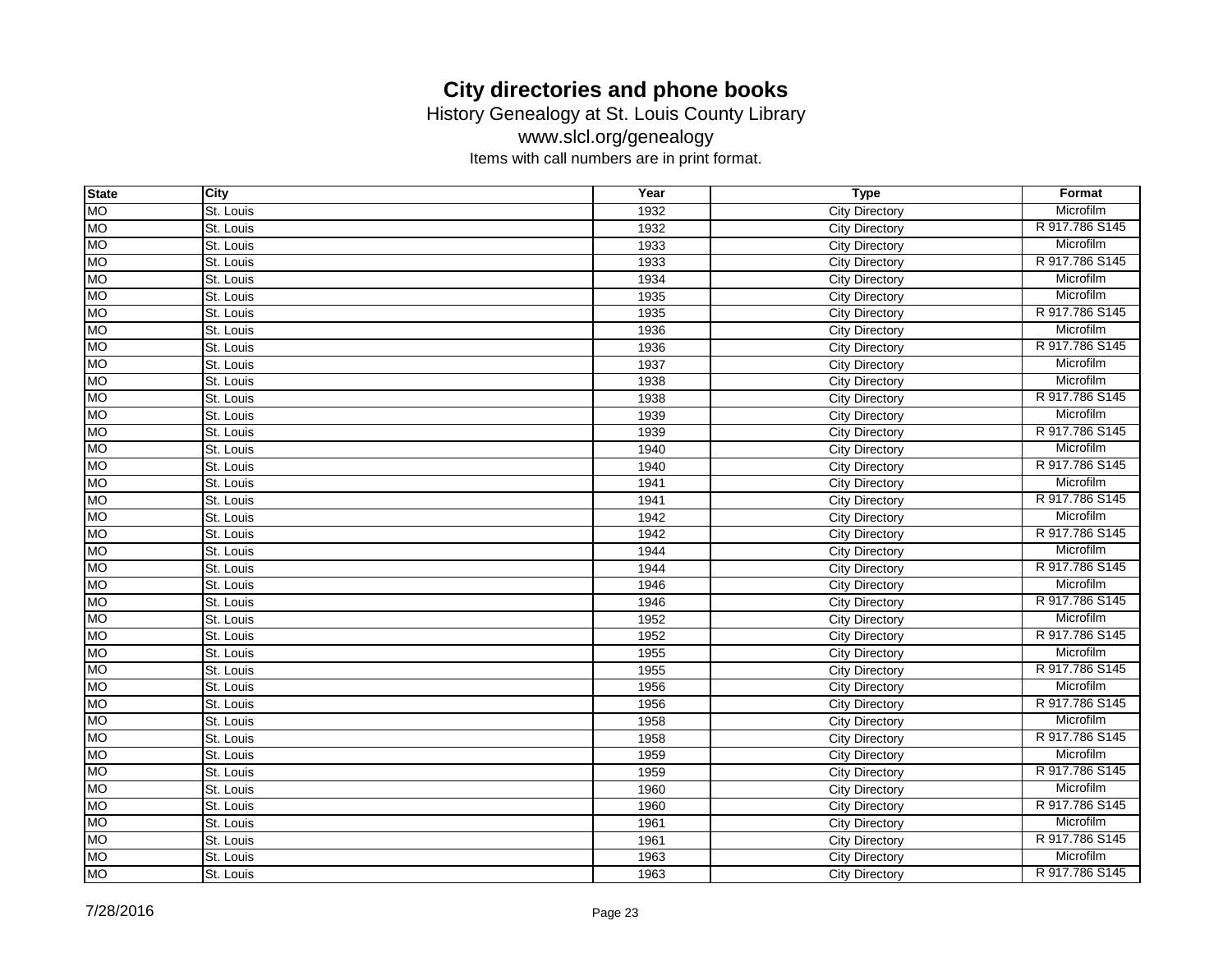History Genealogy at St. Louis County Library

www.slcl.org/genealogy

| <b>State</b> | City                      | Year      | <b>Type</b>               | Format             |
|--------------|---------------------------|-----------|---------------------------|--------------------|
| <b>MO</b>    | St. Louis                 | 1964      | <b>City Directory</b>     | Microfilm          |
| ЮM           | St. Louis                 | 1964      | <b>City Directory</b>     | R 917.786 S145     |
| <b>MO</b>    | St. Louis                 | 1965      | <b>City Directory</b>     | Microfilm          |
| <b>OM</b>    | St. Louis                 | 1965      | City Directory            | R 917.786 S145     |
| Ю            | St. Louis                 | 1966      | <b>City Directory</b>     | R 917,786 S145     |
| <b>MO</b>    | St. Louis                 | 1969      | <b>City Directory</b>     | Microfilm          |
| <b>OM</b>    | St. Louis                 | 1969      | <b>City Directory</b>     | R 917.786 S145     |
| <b>MO</b>    | St. Louis                 | 1970      | <b>City Directory</b>     | Microfilm          |
| <b>MO</b>    | St. Louis                 | 1970      | <b>City Directory</b>     | R 917.786 S145     |
| <b>MO</b>    | St. Louis                 | 1971      | <b>City Directory</b>     | Microfilm          |
| <b>OM</b>    | St. Louis                 | 1971      | <b>City Directory</b>     | R 917.786 S145     |
| <b>MO</b>    | St. Louis                 | 1972      | City Directory            | Microfilm          |
| <b>MO</b>    | St. Louis                 | 1972      | <b>City Directory</b>     | R 917.786 S145     |
| <b>MO</b>    | St. Louis                 | 1973      | <b>City Directory</b>     | Microfilm          |
| <b>OM</b>    | St. Louis                 | 1973      | <b>City Directory</b>     | R 917.786 S145     |
| <b>MO</b>    | St. Louis                 | 1974      | <b>City Directory</b>     | Microfilm          |
| <b>MO</b>    | St. Louis                 | 1974      | <b>City Directory</b>     | R 917.786 S145     |
| <b>OM</b>    | St. Louis                 | 1975      | City Directory            | Microfilm          |
| <b>MO</b>    | St. Louis                 | 1975      | <b>City Directory</b>     | R 917.786 S145     |
| <b>MO</b>    | St. Louis                 | 1980      | <b>City Directory</b>     | Microfilm          |
| <b>MO</b>    | St. Louis                 | 1980      | <b>City Directory</b>     | R 917.786 S145     |
| Ю            | St. Louis                 | 1836-37   | <b>City Directory</b>     | Microfiche         |
| <b>MO</b>    | St. Louis                 | 1838-39   | <b>City Directory</b>     | Microfiche         |
| <b>MO</b>    | St. Louis                 | 1840-41   | <b>City Directory</b>     | Microfiche         |
| <b>MO</b>    | St. Louis                 | 1840-41   | <b>City Directory</b>     | R 917.786 S145     |
| МO           | St. Louis                 | 1854-55   | <b>City Directory</b>     | Microfiche         |
| <b>MO</b>    | St. Louis                 | 1947-48   | <b>City Directory</b>     | Microfilm          |
| <b>NO</b>    | St. Louis                 | 1947-48   | <b>City Directory</b>     | R 917.786 S145     |
| <b>MO</b>    | St. Louis                 | 1967-68   | <b>City Directory</b>     | Microfilm          |
| <b>MO</b>    | St. Louis                 | 1967-68   | <b>City Directory</b>     | R 917.786 S145     |
| <b>MO</b>    | St. Louis                 | 1976-77   | <b>City Directory</b>     | Microfilm          |
| <b>OM</b>    | St. Louis                 | 1976-77   | <b>City Directory</b>     | R 917.786 S145     |
| МO           | St. Louis Business        | 1902-07   | <b>Business Directory</b> | Microfilm          |
| Ю            | St. Louis Business        | 1911-16   | <b>Business Directory</b> | Microfilm          |
| <b>OM</b>    | St. Louis Business        | 1918-1928 | <b>Business Directory</b> | Microfilm          |
| <b>MO</b>    | St. Louis City and County | 1968      | White and Yellow Pages    | Print; ask at desk |
| <b>MO</b>    | St. Louis City and County | 1969      | White Pages               | Print; ask at desk |
| <b>MO</b>    | St. Louis City and County | 1970      | White Pages               | Print; ask at desk |
| <b>OM</b>    | St. Louis City and County | 1971      | White and Yellow Pages    | Print; ask at desk |
| <b>MO</b>    | St. Louis City and County | 1972      | White Pages               | Print; ask at desk |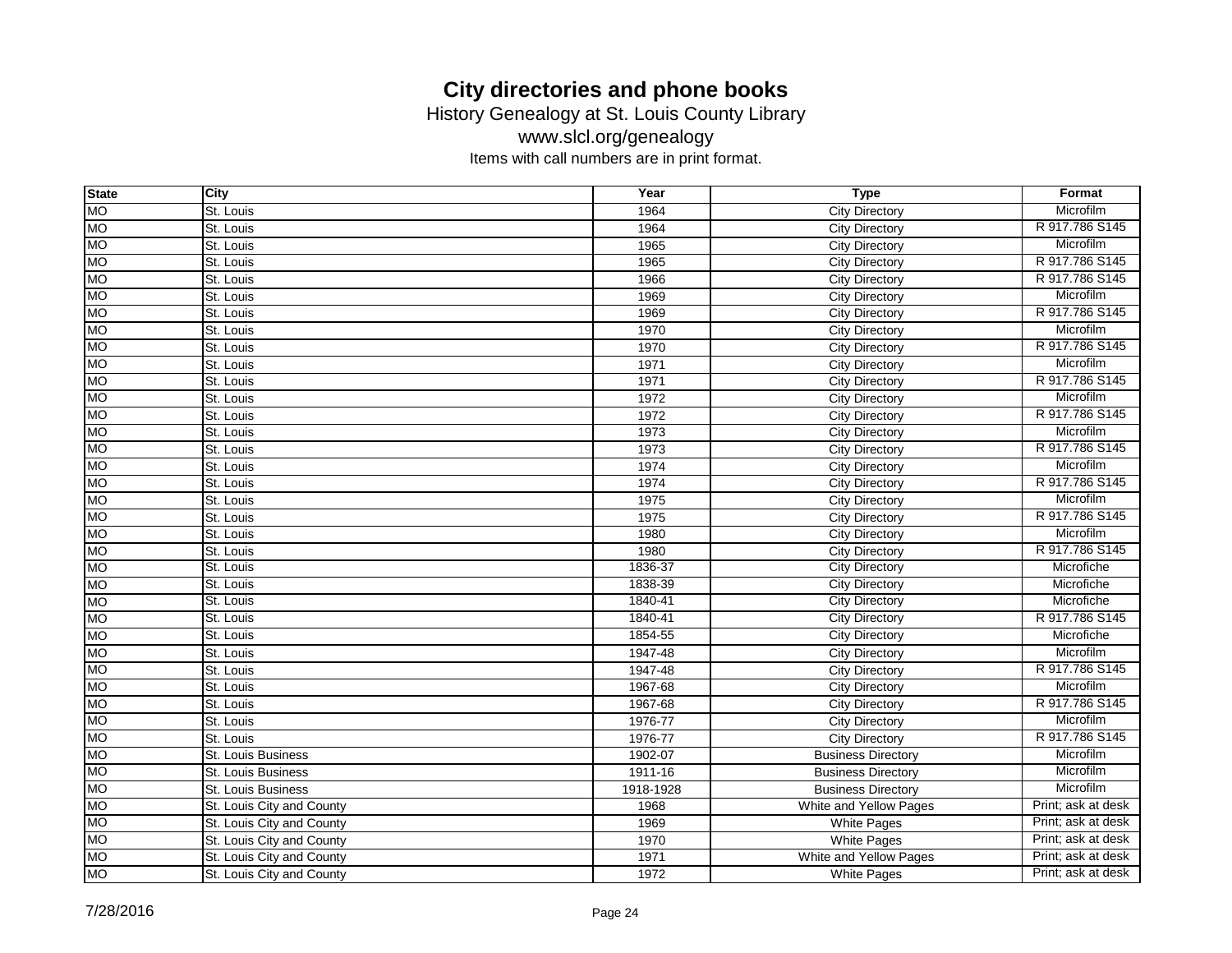History Genealogy at St. Louis County Library

www.slcl.org/genealogy

| <b>State</b> | City                      | Year    | <b>Type</b>                                    | Format             |
|--------------|---------------------------|---------|------------------------------------------------|--------------------|
| <b>MO</b>    | St. Louis City and County | 1974    | White and Yellow Pages                         | Print: ask at desk |
| <b>MO</b>    | St. Louis City and County | 1975    | <b>White Pages</b>                             | Print; ask at desk |
| <b>MO</b>    | St. Louis City and County | 1977    | <b>White Pages</b>                             | Print; ask at desk |
| <b>MO</b>    | St. Louis City and County | 1979    | <b>White Pages</b>                             | Print; ask at desk |
| <b>MO</b>    | St. Louis City and County | 1981    | <b>Yellow Pages</b>                            | Print; ask at desk |
| <b>MO</b>    | St. Louis City and County | 1991    | White Pages                                    | Print; ask at desk |
| <b>MO</b>    | St. Louis City and County | 1992    | <b>White Pages</b>                             | Print; ask at desk |
| <b>MO</b>    | St. Louis City and County | 1993    | White and Yellow Pages                         | Print; ask at desk |
| <b>MO</b>    | St. Louis City and County | 1994    | White and Yellow Pages                         | Print; ask at desk |
| <b>MO</b>    | St. Louis City and County | 1995    | White and Yellow Pages                         | Print; ask at desk |
| <b>MO</b>    | St. Louis City and County | 1996    | White and Yellow Pages                         | Print; ask at desk |
| <b>MO</b>    | St. Louis City and County | 1997    | White and Yellow Pages                         | Print; ask at desk |
| <b>MO</b>    | St. Louis City and County | 1998    | White and Yellow Pages                         | Print; ask at desk |
| <b>MO</b>    | St. Louis City and County | 1999    | White and Yellow Pages                         | Print; ask at desk |
| <b>MO</b>    | St. Louis City and County | 2000    | White and Yellow Pages                         | Print; ask at desk |
| <b>MO</b>    | St. Louis City and County | 2001    | <b>Yellow Pages</b>                            | Print; ask at desk |
| <b>MO</b>    | St. Louis City and County | 2002    | White and Yellow Pages                         | Print; ask at desk |
| <b>MO</b>    | St. Louis City and County | 2003    | White and Yellow Pages                         | Print; ask at desk |
| <b>MO</b>    | St. Louis City and County | 2004    | White and Yellow Pages                         | Print; ask at desk |
| <b>MO</b>    | St. Louis City and County | 2005    | White and Yellow Pages                         | Print; ask at desk |
| <b>MO</b>    | St. Louis City and County | 2006    | White and Yellow Pages                         | Print; ask at desk |
| <b>MO</b>    | St. Louis City and County | 2007    | White and Yellow Pages                         | Print; ask at desk |
| <b>MO</b>    | St. Louis City and County | 2008    | <b>Yellow Pages</b>                            | Print; ask at desk |
| <b>MO</b>    | St. Louis City and County | 2009    | <b>Yellow Pages</b>                            | Print; ask at desk |
| <b>MO</b>    | St. Louis City and County | 2010    | White and Yellow Pages                         | Print; ask at desk |
| <b>MO</b>    | St. Louis City and County | 2012    | White and Yellow Pages                         | Print; ask at desk |
| <b>MO</b>    | St. Louis City and County | 2013    | <b>Yellow Pages</b>                            | Print; ask at desk |
| <b>MO</b>    | St. Louis City and County | 2014    | <b>White Pages</b>                             | Print; ask at desk |
| <b>MO</b>    | St. Louis City and County | 1984-85 | Yellow Pages                                   | Print; ask at desk |
| <b>MO</b>    | St. Louis City and County | 1985-86 | <b>Yellow Pages</b>                            | Print; ask at desk |
| <b>MO</b>    | St. Louis City and County | 1986-87 | White and Yellow Pages                         | Print; ask at desk |
| <b>MO</b>    | St. Louis City and County | 1987-88 | <b>Yellow Pages</b>                            | Print; ask at desk |
| <b>MO</b>    | St. Louis City and County | 1988-89 | White and Yellow Pages                         | Print; ask at desk |
| <b>MO</b>    | St. Louis City and County | 1989-90 | White and Yellow Pages                         | Print; ask at desk |
|              | St. Louis City and County | 1990-91 | White and Yellow Pages; Suburban West and West |                    |
| <b>MO</b>    |                           |         | County                                         | Print; ask at desk |
| <b>MO</b>    | St. Louis City and County | 1991-92 | Yellow Pages                                   | Print; ask at desk |
| <b>MO</b>    | St. Louis City and County | 1992-93 | <b>Yellow Pages</b>                            | Print; ask at desk |
| <b>MO</b>    | St. Louis City and County | 1998-99 | <b>Yellow Pages</b>                            | Print; ask at desk |
| <b>MO</b>    | St. Louis County          | 1893    | <b>County Directory</b>                        | Microfilm          |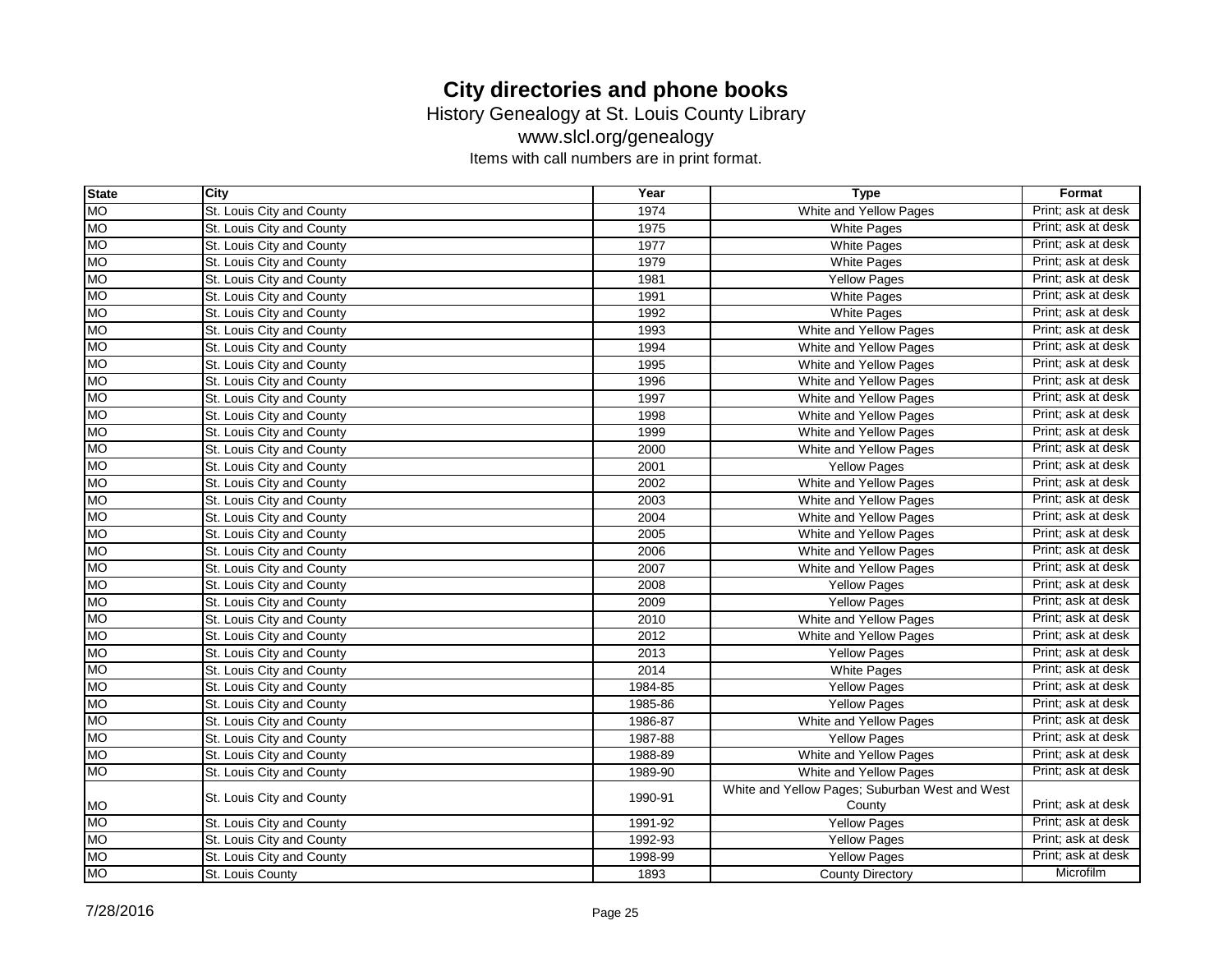History Genealogy at St. Louis County Library

www.slcl.org/genealogy

| <b>State</b> | City             | Year | <b>Type</b>             | Format           |
|--------------|------------------|------|-------------------------|------------------|
| <b>MO</b>    | St. Louis County | 1896 | <b>County Directory</b> | R 917, 7865 S145 |
| <b>MO</b>    | St. Louis County | 1903 | <b>County Directory</b> | Microfilm        |
| <b>MO</b>    | St. Louis County | 1903 | <b>County Directory</b> | R 917.7865 A694  |
| <b>MO</b>    | St. Louis County | 1909 | <b>County Directory</b> | Microfilm        |
| <b>MO</b>    | St. Louis County | 1917 | <b>County Directory</b> | Microfilm        |
| <b>MO</b>    | St. Louis County | 1917 | <b>County Directory</b> | R 917.7865 S145  |
| <b>MO</b>    | St. Louis County | 1920 | <b>County Directory</b> | Microfilm        |
| <b>MO</b>    | St. Louis County | 1920 | <b>County Directory</b> | R 917.7865 S145  |
| <b>MO</b>    | St. Louis County | 1922 | <b>County Directory</b> | Microfilm        |
| <b>MO</b>    | St. Louis County | 1922 | <b>County Directory</b> | R 917.7865 S145  |
| <b>MO</b>    | St. Louis County | 1923 | <b>County Directory</b> | Microfilm        |
| <b>MO</b>    | St. Louis County | 1930 | <b>County Directory</b> | Microfilm        |
| <b>MO</b>    | St. Louis County | 1930 | <b>County Directory</b> | R 917.7865 S145  |
| <b>MO</b>    | St. Louis County | 1932 | <b>County Directory</b> | Microfilm        |
| <b>MO</b>    | St. Louis County | 1932 | <b>County Directory</b> | R 917.7865 S145  |
| <b>MO</b>    | St. Louis County | 1934 | <b>County Directory</b> | Microfilm        |
| <b>MO</b>    | St. Louis County | 1934 | <b>County Directory</b> | R 917.7865 S145  |
| <b>MO</b>    | St. Louis County | 1936 | <b>County Directory</b> | Microfilm        |
| <b>MO</b>    | St. Louis County | 1936 | <b>County Directory</b> | R 917.7865 S145  |
| <b>MO</b>    | St. Louis County | 1938 | <b>County Directory</b> | Microfilm        |
| <b>MO</b>    | St. Louis County | 1938 | <b>County Directory</b> | R 917.7865 S145  |
| <b>MO</b>    | St. Louis County | 1939 | <b>County Directory</b> | Microfilm        |
| <b>MO</b>    | St. Louis County | 1939 | <b>County Directory</b> | R 917.7865 S145  |
| <b>MO</b>    | St. Louis County | 1941 | <b>County Directory</b> | Microfilm        |
| <b>MO</b>    | St. Louis County | 1941 | <b>County Directory</b> | R 917.7865 S145  |
| <b>MO</b>    | St. Louis County | 1943 | <b>County Directory</b> | Microfilm        |
| <b>MO</b>    | St. Louis County | 1943 | <b>County Directory</b> | R 917.7865 S145  |
| <b>MO</b>    | St. Louis County | 1946 | <b>County Directory</b> | Microfilm        |
| <b>MO</b>    | St. Louis County | 1946 | <b>County Directory</b> | R 917.7865 S145  |
| <b>MO</b>    | St. Louis County | 1949 | <b>County Directory</b> | Microfilm        |
| <b>MO</b>    | St. Louis County | 1949 | <b>County Directory</b> | R 917.7865 S145  |
| <b>MO</b>    | St. Louis County | 1953 | <b>County Directory</b> | Microfilm        |
| <b>MO</b>    | St. Louis County | 1953 | <b>County Directory</b> | R 917.7865 S145  |
| <b>MO</b>    | St. Louis County | 1955 | <b>County Directory</b> | Microfilm        |
| <b>MO</b>    | St. Louis County | 1955 | <b>County Directory</b> | R 917.7865 P769  |
| <b>MO</b>    | St. Louis County | 1957 | <b>County Directory</b> | Microfilm        |
| <b>MO</b>    | St. Louis County | 1957 | <b>County Directory</b> | R 917.7865 S145  |
| <b>MO</b>    | St. Louis County | 1958 | <b>County Directory</b> | Microfilm        |
| <b>MO</b>    | St. Louis County | 1958 | <b>County Directory</b> | R 917.7865 S145  |
| <b>MO</b>    | St. Louis County | 1959 | <b>County Directory</b> | Microfilm        |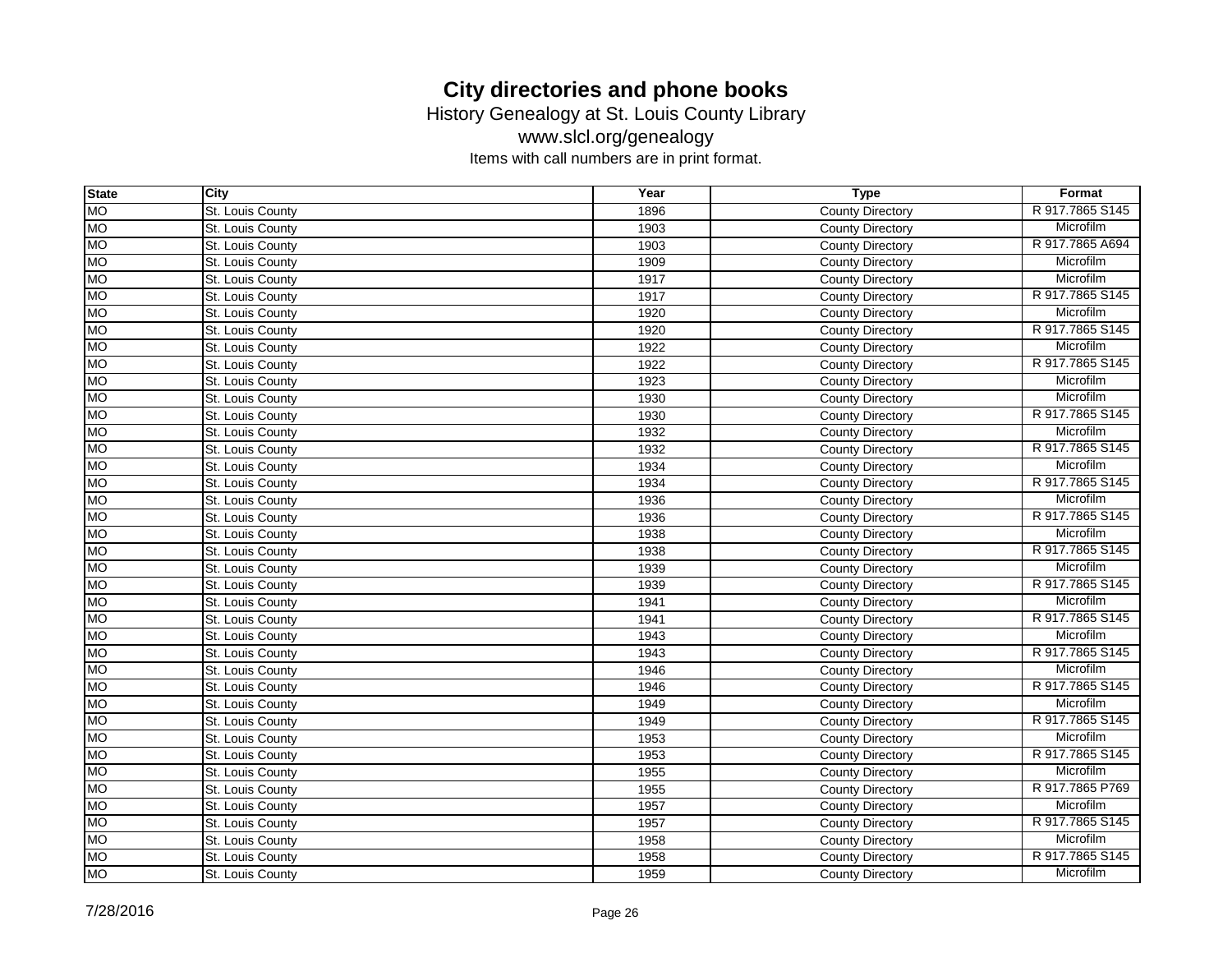History Genealogy at St. Louis County Library

www.slcl.org/genealogy

| <b>State</b> | City                                  | Year        | <b>Type</b>             | Format             |
|--------------|---------------------------------------|-------------|-------------------------|--------------------|
| <b>MO</b>    | St. Louis County                      | 1959        | <b>County Directory</b> | R 917, 7865 S145   |
| <b>MO</b>    | St. Louis County                      | 1961        | <b>County Directory</b> | Microfilm          |
| <b>MO</b>    | St. Louis County                      | 1962        | <b>County Directory</b> | Microfilm          |
| <b>MO</b>    | St. Louis County                      | 1962        | County Directory        | R 917.7865 S145    |
| <b>MO</b>    | St. Louis County                      | 1963        | <b>County Directory</b> | Microfilm          |
| <b>MO</b>    | St. Louis County                      | 1963        | <b>County Directory</b> | R 917.7865 S145    |
| <b>MO</b>    | St. Louis County                      | 1965        | <b>County Directory</b> | Microfilm          |
| <b>MO</b>    | St. Louis County                      | 1965        | <b>County Directory</b> | R 917.7865 S145    |
| <b>MO</b>    | St. Louis County                      | 1966        | <b>County Directory</b> | Microfilm          |
| <b>MO</b>    | St. Louis County                      | 1966        | <b>County Directory</b> | R 917.7865 S145    |
| <b>MO</b>    | St. Louis County                      | 1967        | <b>County Directory</b> | Microfilm          |
| <b>MO</b>    | St. Louis County                      | 1967        | <b>County Directory</b> | R 917,7865 S145    |
| <b>MO</b>    | St. Louis County                      | 1968        | <b>County Directory</b> | Microfilm          |
| <b>MO</b>    | St. Louis County                      | 1968        | <b>County Directory</b> | R 917.7865 S145    |
| <b>MO</b>    | St. Louis County                      | 1969        | <b>County Directory</b> | Microfilm          |
| <b>MO</b>    | St. Louis County                      | 1969        | <b>County Directory</b> | R 917.7865 S145    |
| <b>MO</b>    | St. Louis County                      | 1970        | <b>County Directory</b> | Microfilm          |
| <b>MO</b>    | St. Louis County                      | 1970        | <b>County Directory</b> | R 917.7865 S145    |
| <b>MO</b>    | St. Louis County                      | 1971        | <b>County Directory</b> | Microfilm          |
| <b>MO</b>    | St. Louis County                      | 1971        | <b>County Directory</b> | R 917.7865 S145    |
| <b>MO</b>    | St. Louis County                      | 1973        | <b>County Directory</b> | Microfilm          |
| <b>MO</b>    | St. Louis County                      | 1973        | <b>County Directory</b> | R 917,7865 S145    |
| <b>MO</b>    | St. Louis County                      | 1974        | <b>County Directory</b> | Microfilm          |
| <b>MO</b>    | St. Louis County                      | 1974        | <b>County Directory</b> | R 917.7865 S145    |
| <b>MO</b>    | St. Louis County                      | 1975        | <b>County Directory</b> | Microfilm          |
| <b>MO</b>    | St. Louis County                      | 1975        | <b>County Directory</b> | R 917.7865 S145    |
| <b>MO</b>    | St. Louis County                      | 1976        | <b>County Directory</b> | Microfilm          |
| <b>MO</b>    | St. Louis County                      | 1976        | <b>County Directory</b> | R 917.7865 S145    |
| <b>MO</b>    | St. Louis County                      | 1979        | <b>County Directory</b> | Microfilm          |
| <b>MO</b>    | St. Louis County                      | 1979        | <b>County Directory</b> | R 917.7865 S145    |
| <b>MO</b>    | St. Louis County                      | 1972-73     | <b>County Directory</b> | Microfilm          |
| <b>MO</b>    | St. Louis County                      | 1972-73     | <b>County Directory</b> | R 917.7865 S145    |
| <b>MO</b>    | Trenton                               | 1908        | <b>City Directory</b>   | Microfilm          |
| <b>MO</b>    | Washington                            | 1908        | <b>City Directory</b>   | Microfilm          |
| <b>MO</b>    | Washington                            | 1951        | <b>City Directory</b>   | R 977,863 M959     |
| <b>MO</b>    | Washington, Union, Pacific, St. Clair | 1992-93     | <b>Phone Book</b>       | Print; ask at desk |
| <b>MO</b>    | <b>Webb City</b>                      | 1951        | <b>City Directory</b>   | Microfilm          |
| <b>MO</b>    | <b>Webb City</b>                      | $1911 - 12$ | <b>City Directory</b>   | Microfilm          |
| <b>MS</b>    | Biloxi                                | 1925        | <b>City Directory</b>   | Microfilm          |
| <b>MS</b>    | Biloxi                                | 1927        | <b>City Directory</b>   | Microfilm          |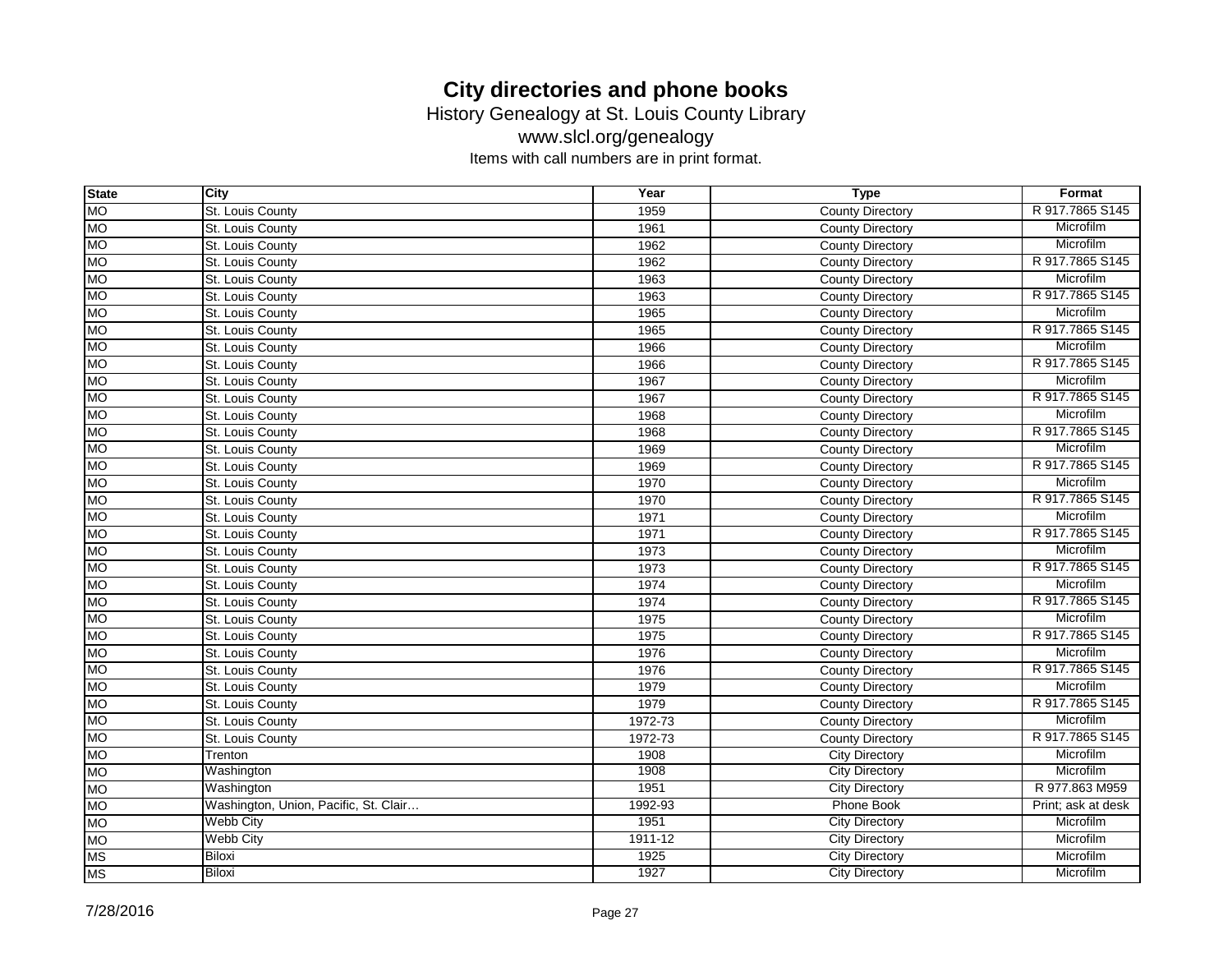History Genealogy at St. Louis County Library

www.slcl.org/genealogy

| <b>State</b> | City                  | Year      | <b>Type</b>           | Format          |
|--------------|-----------------------|-----------|-----------------------|-----------------|
| <b>MS</b>    | <b>Biloxi</b>         | 1931      | <b>City Directory</b> | Microfilm       |
| <b>MS</b>    | <b>Biloxi</b>         | 1936      | <b>City Directory</b> | Microfilm       |
| <b>MS</b>    | <b>Biloxi</b>         | 1949      | <b>City Directory</b> | Microfilm       |
| <b>MS</b>    | <b>Biloxi</b>         | 1952      | <b>City Directory</b> | Microfilm       |
| <b>MS</b>    | <b>Biloxi</b>         | 1954      | <b>City Directory</b> | Microfilm       |
| <b>MS</b>    | <b>Biloxi</b>         | 1958      | <b>City Directory</b> | Microfilm       |
| <b>MS</b>    | <b>Biloxi</b>         | 1913-14   | <b>City Directory</b> | Microfilm       |
| <b>MS</b>    | <b>Biloxi</b>         | 1922-23   | <b>City Directory</b> | Microfilm       |
| <b>MS</b>    | <b>Buffalo</b>        | 1832      | <b>City Directory</b> | R 974.796 P481E |
| <b>MS</b>    | Clarksdale            | 1946      | <b>City Directory</b> | Microfilm       |
| <b>MS</b>    | Clarksdale            | 1951      | <b>City Directory</b> | Microfilm       |
| <b>MS</b>    | Clarksdale            | 1953      | <b>City Directory</b> | Microfilm       |
| <b>MS</b>    | Clarksdale            | 1955      | <b>City Directory</b> | Microfilm       |
| <b>MS</b>    | Clarksdale            | 1957      | <b>City Directory</b> | Microfilm       |
| <b>MS</b>    | Clarksdale            | 1916-17   | <b>City Directory</b> | Microfilm       |
| <b>MS</b>    | Clarksdale            | 1927-1930 | <b>City Directory</b> | Microfilm       |
| <b>MS</b>    | Clarksdale            | 1928-30   | <b>City Directory</b> | Microfilm       |
| <b>MS</b>    | Clarksdale            | 1948-49   | <b>City Directory</b> | Microfilm       |
| <b>MS</b>    | Clarksdale            | 1959-60   | <b>City Directory</b> | Microfilm       |
| <b>MS</b>    | Columbus              | 1912      | <b>City Directory</b> | Microfilm       |
| <b>MS</b>    | Columbus              | 1914      | <b>City Directory</b> | Microfilm       |
| <b>MS</b>    | Columbus              | 1918      | <b>City Directory</b> | Microfilm       |
| <b>MS</b>    | Columbus              | 1925      | <b>City Directory</b> | Microfilm       |
| <b>MS</b>    | Columbus              | 1931      | <b>City Directory</b> | Microfilm       |
| <b>MS</b>    | Columbus              | 1922-23   | <b>City Directory</b> | Microfilm       |
| <b>MS</b>    | Columbus              | 1928-29   | <b>City Directory</b> | Microfilm       |
| <b>MS</b>    | <b>Elizabeth City</b> | 1912-13   | <b>City Directory</b> | 975.6142 E43    |
| <b>MS</b>    | Greenville            | 1913-14   | <b>City Directory</b> | Microfilm       |
| <b>MS</b>    | Greenville            | 1916-17   | <b>City Directory</b> | Microfilm       |
| <b>MS</b>    | Greenville            | 1927-1932 | <b>City Directory</b> | Microfilm       |
| <b>MS</b>    | Gulfport              | 1925      | <b>City Directory</b> | Microfilm       |
| <b>MS</b>    | Gulfport              | 1931      | <b>City Directory</b> | Microfilm       |
| <b>MS</b>    | Gulfport              | 1912-13   | <b>City Directory</b> | Microfilm       |
| <b>MS</b>    | Gulfport              | 1922-23   | <b>City Directory</b> | Microfilm       |
| <b>MS</b>    | Hattiesburg           | 1912      | <b>City Directory</b> | Microfilm       |
| <b>MS</b>    | <b>Hattiesburg</b>    | 1914      | <b>City Directory</b> | Microfilm       |
| <b>MS</b>    | Hattiesburg           | 1918      | <b>City Directory</b> | Microfilm       |
| <b>MS</b>    | Hattiesburg           | 1923      | <b>City Directory</b> | Microfilm       |
| <b>MS</b>    | Hattiesburg           | 1927      | <b>City Directory</b> | Microfilm       |
| <b>MS</b>    | Hattiesburg           | 1929      | <b>City Directory</b> | Microfilm       |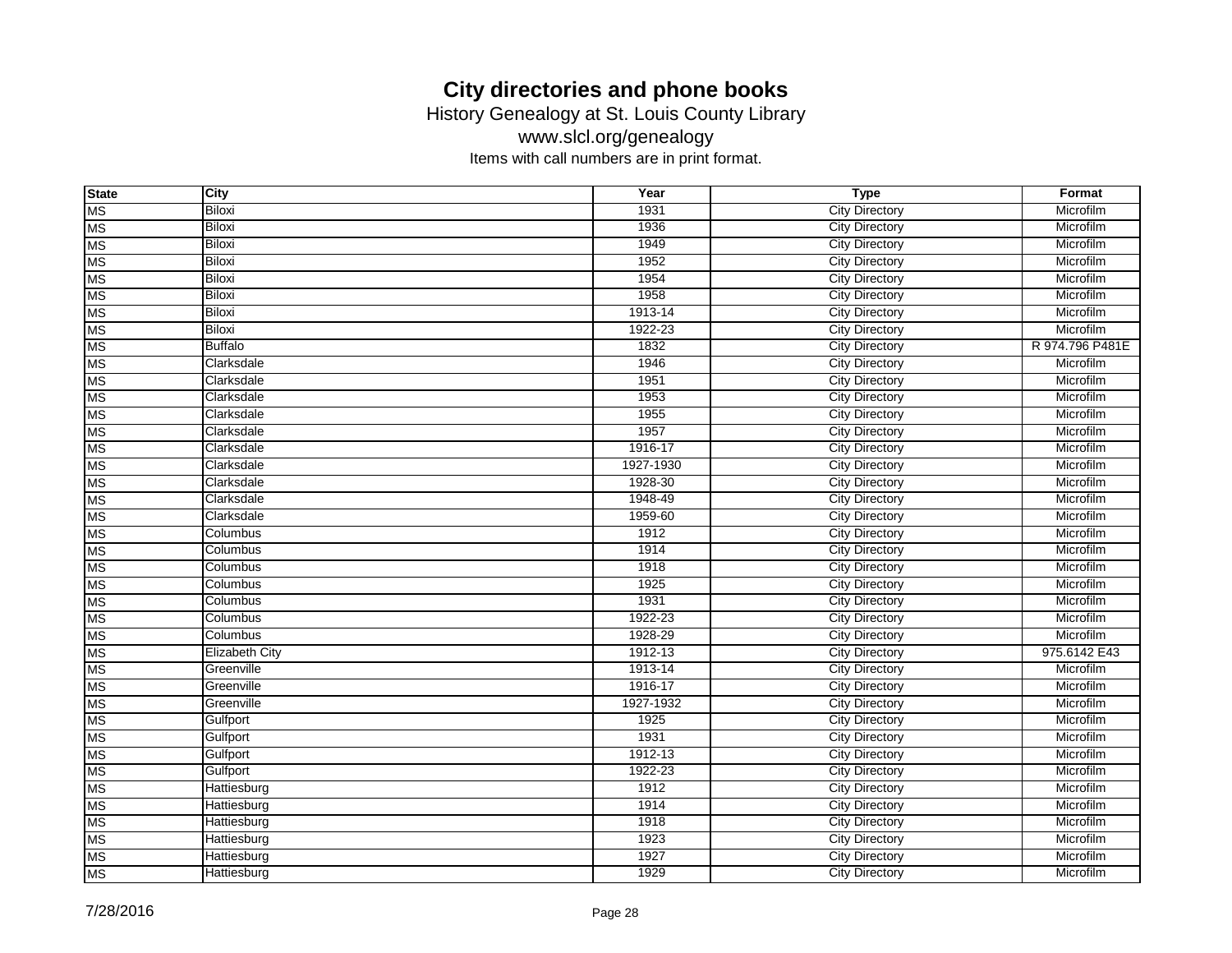History Genealogy at St. Louis County Library

www.slcl.org/genealogy

| <b>State</b> | <b>City</b>                       | Year      | <b>Type</b>           | Format         |
|--------------|-----------------------------------|-----------|-----------------------|----------------|
| <b>MS</b>    | Hattiesburg                       | 1935      | <b>City Directory</b> | Microfilm      |
| <b>MS</b>    | Hattiesburg                       | 1906-07   | <b>City Directory</b> | Microfilm      |
| <b>MS</b>    | Jackson                           | 1907      | <b>City Directory</b> | Microfilm      |
| <b>MS</b>    | Jackson                           | 1916      | <b>City Directory</b> | Microfilm      |
| <b>MS</b>    | Jackson                           | 1925      | <b>City Directory</b> | Microfilm      |
| <b>MS</b>    | Jackson                           | 1932      | <b>City Directory</b> | Microfilm      |
| <b>MS</b>    | Jackson                           | 1932      | <b>City Directory</b> | Microfilm      |
| <b>MS</b>    | Jackson                           | 1901-02   | <b>City Directory</b> | Microfilm      |
| <b>MS</b>    | Jackson                           | 1904-05   | <b>City Directory</b> | Microfilm      |
| <b>MS</b>    | Jackson                           | 1927-1930 | <b>City Directory</b> | Microfilm      |
| <b>MS</b>    | Jackson                           | 1937-1960 | <b>City Directory</b> | Microfilm      |
| <b>MS</b>    | Jersey City, Harsimus and Pavonia | 1849-50   | <b>City Directory</b> | R 974.926 D598 |
| <b>MS</b>    | Meridian                          | 1921      | <b>City Directory</b> | Microfilm      |
| <b>MS</b>    | Meridian                          | 1921      | <b>City Directory</b> | Microfilm      |
| <b>MS</b>    | Meridian                          | 1923      | <b>City Directory</b> | Microfilm      |
| <b>MS</b>    | Meridian                          | 1923      | <b>City Directory</b> | Microfilm      |
| <b>MS</b>    | Meridian                          | 1926      | <b>City Directory</b> | Microfilm      |
| <b>MS</b>    | Meridian                          | 1926      | <b>City Directory</b> | Microfilm      |
| <b>MS</b>    | Meridian                          | 1928      | <b>City Directory</b> | Microfilm      |
| <b>MS</b>    | Meridian                          | 1928      | <b>City Directory</b> | Microfilm      |
| <b>MS</b>    | Meridian                          | 1931      | <b>City Directory</b> | Microfilm      |
| <b>MS</b>    | Meridian                          | 1931      | <b>City Directory</b> | Microfilm      |
| <b>MS</b>    | Meridian                          | 1935      | <b>City Directory</b> | Microfilm      |
| <b>MS</b>    | Meridian                          | 1935      | <b>City Directory</b> | Microfilm      |
| <b>MS</b>    | Meridian                          | 1888-89   | <b>City Directory</b> | Microfilm      |
| <b>MS</b>    | Meridian                          | 1901-02   | <b>City Directory</b> | Microfilm      |
| <b>MS</b>    | Meridian                          | 1904-05   | <b>City Directory</b> | Microfilm      |
| <b>MS</b>    | Meridian                          | 1908-1916 | <b>City Directory</b> | Microfilm      |
| <b>MS</b>    | Meridian                          | 1918-19   | <b>City Directory</b> | Microfilm      |
| <b>MS</b>    | Meridian                          | 1937-1941 | <b>City Directory</b> | Microfilm      |
| <b>MS</b>    | Meridian                          | 1944-1951 | <b>City Directory</b> | Microfilm      |
| <b>MS</b>    | Meridian                          | 1953-1959 | <b>City Directory</b> | Microfilm      |
| <b>MS</b>    | Natchez                           | 1922-1936 | <b>City Directory</b> | Microfilm      |
| <b>MS</b>    | Natchez                           | 1939-1960 | <b>City Directory</b> | Microfilm      |
| <b>MS</b>    | Pascagoula                        | 1957-1960 | <b>City Directory</b> | Microfilm      |
| <b>MS</b>    | Tupelo                            | 1940-1960 | <b>City Directory</b> | Microfilm      |
| <b>MS</b>    | Vicksburg                         | 1914      | <b>City Directory</b> | Microfilm      |
| <b>MS</b>    | Vicksburg                         | 1918      | <b>City Directory</b> | Microfilm      |
| <b>MS</b>    | Vicksburg                         | 1921      | <b>City Directory</b> | Microfilm      |
| <b>MS</b>    | Vicksburg                         | 1921      | <b>City Directory</b> | Microfilm      |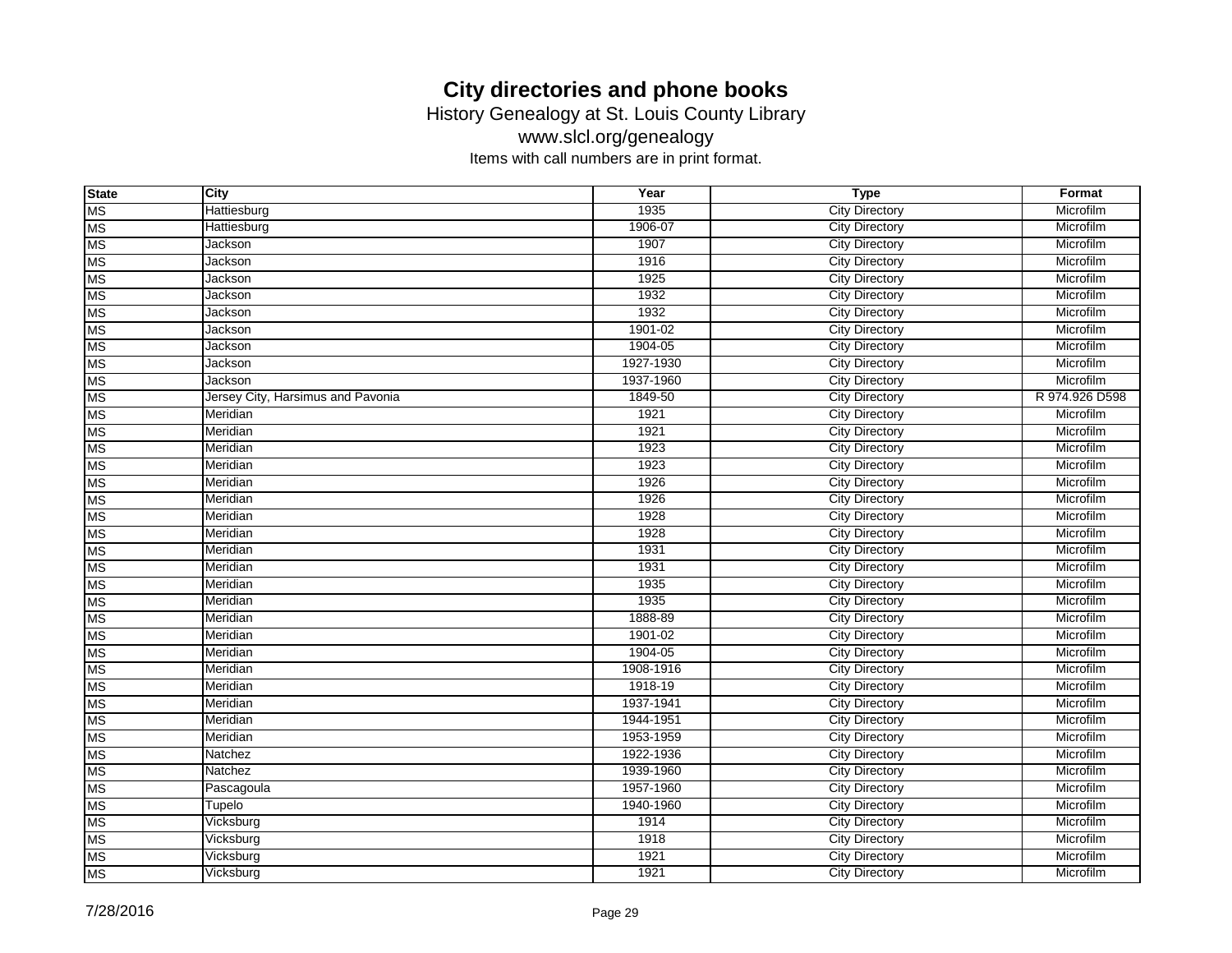History Genealogy at St. Louis County Library

www.slcl.org/genealogy

| <b>State</b> | <b>City</b>                                                                                                                      | Year                   | <b>Type</b>                                    | Format                 |
|--------------|----------------------------------------------------------------------------------------------------------------------------------|------------------------|------------------------------------------------|------------------------|
| <b>MS</b>    | Vicksburg                                                                                                                        | 1926                   | <b>City Directory</b>                          | Microfilm              |
| <b>MS</b>    | Vicksburg                                                                                                                        | 1926                   | <b>City Directory</b>                          | Microfilm              |
| <b>MS</b>    | Vicksburg                                                                                                                        | 1929                   | <b>City Directory</b>                          | Microfilm              |
| <b>MS</b>    | Vicksburg                                                                                                                        | 1929                   | <b>City Directory</b>                          | Microfilm              |
| <b>MS</b>    | Vicksburg                                                                                                                        | 1931                   | <b>City Directory</b>                          | Microfilm              |
| <b>MS</b>    | Vicksburg                                                                                                                        | 1931                   | <b>City Directory</b>                          | Microfilm              |
| <b>MS</b>    | Vicksburg                                                                                                                        | 1935                   | <b>City Directory</b>                          | Microfilm              |
| <b>MS</b>    | Vicksburg                                                                                                                        | 1935                   | <b>City Directory</b>                          | Microfilm              |
| <b>MS</b>    | Vicksburg                                                                                                                        | 1902-06                | <b>City Directory</b>                          | Microfilm              |
| <b>MS</b>    | Vicksburg                                                                                                                        | 1911-12                | <b>City Directory</b>                          | Microfilm              |
| <b>MS</b>    | Vicksburg                                                                                                                        | 1923-1924              | <b>City Directory</b>                          | Microfilm              |
| <b>MS</b>    | Vicksburg                                                                                                                        | 1923-24                | <b>City Directory</b>                          | Microfilm              |
| <b>MS</b>    | Vicksburg                                                                                                                        | 1937-1944              | <b>City Directory</b>                          | Microfilm              |
| <b>MS</b>    | Vicksburg                                                                                                                        | 1946-1951              | <b>City Directory</b>                          | Microfilm              |
| <b>MS</b>    | Vicksburg                                                                                                                        | 1953-1959              | <b>City Directory</b>                          | Microfilm              |
| NC           | <b>Elizabeth City</b>                                                                                                            | 1912-13                | <b>City Directory</b>                          | 975.6142 E43           |
| OH           | Cincinnati                                                                                                                       | 1825                   | <b>City Directory</b>                          | R 977.178 H176C        |
| OH           | Dayton                                                                                                                           | 1850                   | <b>City Directory</b>                          | Q 977.173 O23          |
| OH           | <b>Tiffin</b>                                                                                                                    | 1938                   | <b>City Directory</b>                          | R 977.124 P769         |
| OH           | <b>Tiffin</b>                                                                                                                    | 1950                   | <b>City Directory</b>                          | R 977.124 P769         |
| <b>SC</b>    | Alexandria                                                                                                                       | 1791                   | <b>City Directory</b>                          | 975.5296 T149A         |
| <b>SC</b>    | Charleston (Charleston, South Carolina City Directories for the Years<br>1816, 1819, 1822, 1825, and 1829 by James W. Hagy)      | 1816-1829              | <b>City Directory</b>                          | R 975.7915 H147C       |
| <b>SC</b>    | Charleston (City Directories for Charleston, South Carolina for the<br>Years 1803, 1806, 1807, 1809, and 1813, by James W. Hagy) | 1803-1813              | <b>City Directory</b>                          | R 975.7915 H147C       |
| <b>SC</b>    | Charleston (Directories for the City of Charleston, South Carolina for<br>the Years 1830-31, 1835-36, 1837-38, and 1840-41       | 1830-1841              | <b>City Directory</b>                          | R 975.7915 H147D       |
|              | Charleston (People and Professions of South Carolina, 1782-1802 by                                                               |                        |                                                |                        |
| <b>SC</b>    | James W. Hagy)                                                                                                                   | 1782-1802              | <b>City Directory</b>                          | R 975.7915 H147P       |
| <b>TN</b>    | Clarksville<br>Clarksville                                                                                                       | 1955<br>1959           | <b>City Directory</b><br><b>City Directory</b> | Microfilm<br>Microfilm |
| <b>TN</b>    | Clarksville                                                                                                                      | 1911-1948              |                                                | Microfilm              |
| <b>TN</b>    | Clarksville                                                                                                                      | 1942-1952              | <b>City Directory</b>                          | Microfilm              |
| <b>TN</b>    |                                                                                                                                  |                        | <b>City Directory</b>                          |                        |
| <b>TN</b>    | Jackson                                                                                                                          | 1937-1948<br>1950-1960 | <b>City Directory</b><br><b>City Directory</b> | Microfilm<br>Microfilm |
| <b>TN</b>    | Jackson                                                                                                                          | 1865-1874              |                                                | Microfilm              |
| <b>TN</b>    | Memphis                                                                                                                          |                        | <b>City Directory</b>                          | Microfilm              |
| <b>TN</b>    | Memphis                                                                                                                          | 1876-1930              | <b>City Directory</b>                          |                        |
| <b>TX</b>    | Houston                                                                                                                          | 1866                   | <b>City Directory</b>                          | R 976.4235 H843        |